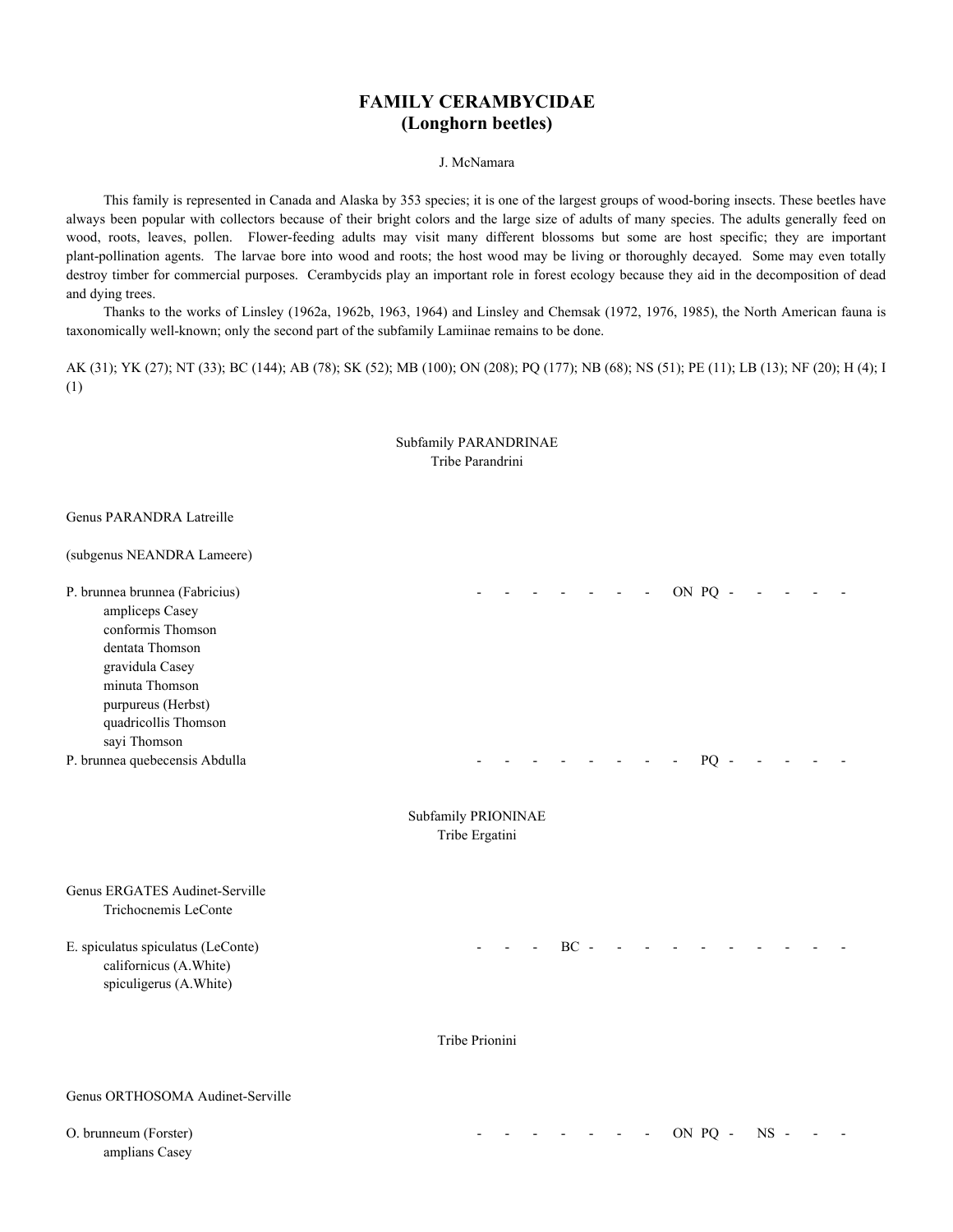cylindricum (Fabricius) cylindroides (Gmelin) pennsylvanicum (DeGeer) spadix Casey unicolor (Drury)

# Genus PRIONUS Geoffroy

| (subgenus PRIONUS s.str.)                |  |              |            |                       |         |  |  |  |
|------------------------------------------|--|--------------|------------|-----------------------|---------|--|--|--|
| (Prionellus Casey)                       |  |              |            |                       |         |  |  |  |
|                                          |  |              |            |                       |         |  |  |  |
| P. californicus Motschulsky              |  | AK - - BC -  | $\sim$ $-$ |                       |         |  |  |  |
| acomanus Casey                           |  |              |            |                       |         |  |  |  |
| alutaceus Casey                          |  |              |            |                       |         |  |  |  |
| ambiguus Casey                           |  |              |            |                       |         |  |  |  |
| angustulus Casey                         |  |              |            |                       |         |  |  |  |
| coloradensis Casey                       |  |              |            |                       |         |  |  |  |
| compar Casey                             |  |              |            |                       |         |  |  |  |
| consors Casey                            |  |              |            |                       |         |  |  |  |
| crassicornis LeConte<br>curvatus LeConte |  |              |            |                       |         |  |  |  |
|                                          |  |              |            |                       |         |  |  |  |
| fissifrons Casey<br>horni Lameere        |  |              |            |                       |         |  |  |  |
| humeralis Casey                          |  |              |            |                       |         |  |  |  |
| ineptus Casey                            |  |              |            |                       |         |  |  |  |
| nanus Casey                              |  |              |            |                       |         |  |  |  |
| orbiceps Casey                           |  |              |            |                       |         |  |  |  |
| ovipennis Casey                          |  |              |            |                       |         |  |  |  |
| parvicollis Casey                        |  |              |            |                       |         |  |  |  |
| proximans Casey                          |  |              |            |                       |         |  |  |  |
| punctulatus Casey                        |  |              |            |                       |         |  |  |  |
| scutellaris Casey                        |  |              |            |                       |         |  |  |  |
| serriger Casey                           |  |              |            |                       |         |  |  |  |
| solidus Casey                            |  |              |            |                       |         |  |  |  |
| spaldingi Casey                          |  |              |            |                       |         |  |  |  |
| spiculosus Casey                         |  |              |            |                       |         |  |  |  |
| stultus Casey                            |  |              |            |                       |         |  |  |  |
| suspectus Casey                          |  |              |            |                       |         |  |  |  |
| terminalis Casey                         |  |              |            |                       |         |  |  |  |
| texanus Casey                            |  |              |            |                       |         |  |  |  |
| uintanus Casey                           |  |              |            |                       |         |  |  |  |
| P. laticollis (Drury)                    |  |              |            |                       | ON PQ - |  |  |  |
| brevicornis Fabricius                    |  |              |            |                       |         |  |  |  |
| densus Casey                             |  |              |            |                       |         |  |  |  |
| frosti Casey                             |  |              |            |                       |         |  |  |  |
| kempi Casey                              |  |              |            |                       |         |  |  |  |
| nigrescans Casey                         |  |              |            |                       |         |  |  |  |
| oblongus Casey                           |  |              |            |                       |         |  |  |  |
| parvus Casey                             |  |              |            |                       |         |  |  |  |
| P. lecontei Lameere                      |  | - - - $BC -$ |            |                       |         |  |  |  |
| P. pocularis Dalman                      |  |              |            | $- - - - -$ ON PQ $-$ |         |  |  |  |
| bicolor Casey                            |  |              |            |                       |         |  |  |  |
| curticornis LeConte                      |  |              |            |                       |         |  |  |  |
| laevigatus Harris                        |  |              |            |                       |         |  |  |  |
| obliquicornis LeConte                    |  |              |            |                       |         |  |  |  |
| prolixus Casey                           |  |              |            |                       |         |  |  |  |
|                                          |  |              |            |                       |         |  |  |  |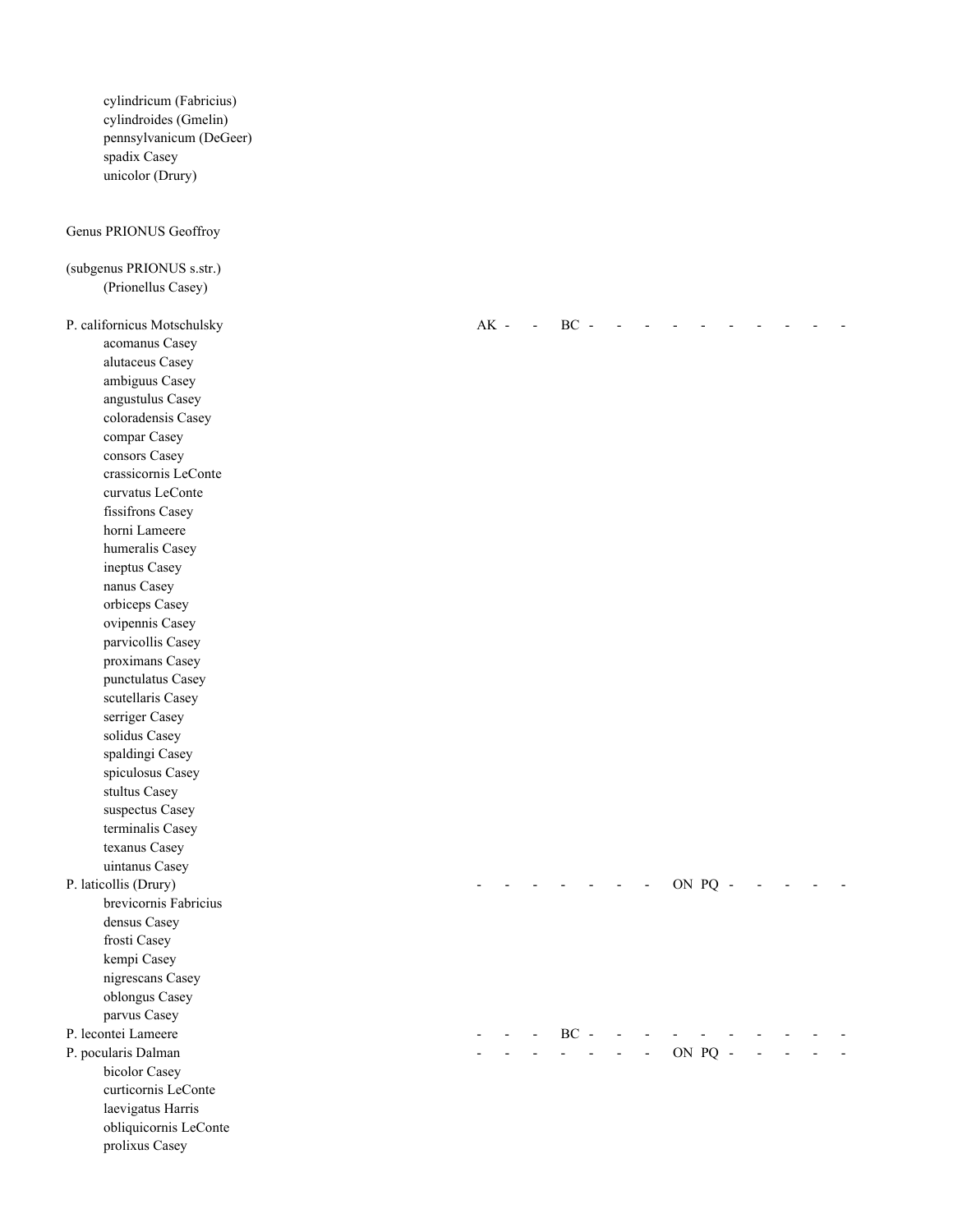validiceps Casey (subgenus NEOPOLYARTHRON Semenov) (Riponus Casey) P. imbricornis (Linné) and the contract of the contract of the contract of the contract of the contract of the contract of the contract of the contract of the contract of the contract of the contract of the contract of the brunneus Casey cuneatus Casey diversus Casey mimus Casey robustus Casey (subgenus ANTENNALIA Casey) P. fissicornis Haldeman and the set of the set of the set of the set of the set of the set of the set of the set of the set of the set of the set of the set of the set of the set of the set of the set of the set of the set parviceps Casey thoracicus Casey transversus Casey Tribe Tragosomini Genus TRAGOSOMA Audinet-Serville T. depsarium (Linné)\* - - NT BC AB SK MB ON PQ NB NS - - NF harrisii LeConte parvicolle Casey repens Casey sodale Casey spiculum Casey Family SPONDYLINAE Genus SPONDYLIS Fabricius S. upiformis Mannerheim AK - - BC AB - - ON PQ - - - basalis Casey collaris Casey laticeps LeConte parva Casey robustula Casey subpubescens Casey Subfamily ASEMINAE Tribe Asemini Genus ARHOPALUS Audinet-Serville Criocephalum Dejean Criocephalus Mulsant A. asperatus (LeConte) - - NT BC AB SK - - - - - - - -

filitarsis (Casey)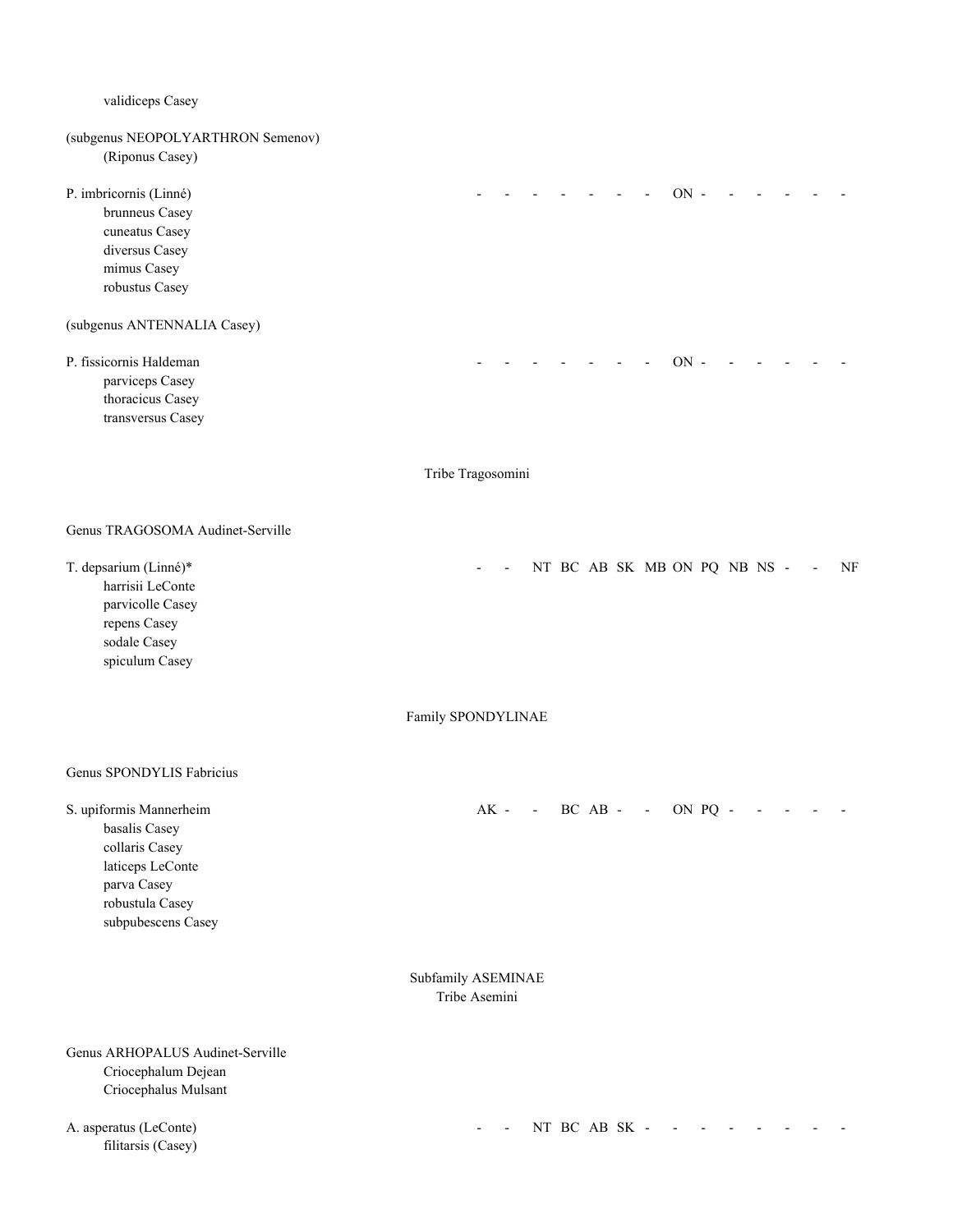| A. foveicollis (Haldeman)<br>agrestis (Kirby)<br>cervinus (Casey)<br>lacustrinus (Casey) |  | AK YK NT - |                  |         | AB SK MB ON PQ NB NS -       |        |            |                          | LB NF |    |
|------------------------------------------------------------------------------------------|--|------------|------------------|---------|------------------------------|--------|------------|--------------------------|-------|----|
| A. productus (LeConte)<br>elongatus (Casey)                                              |  |            |                  | BC AB - |                              |        |            |                          |       |    |
| propinquus (Casey)                                                                       |  |            |                  |         |                              |        |            |                          |       |    |
| A. rusticus obsoletus (Randall)                                                          |  |            |                  |         |                              | $ON -$ |            |                          |       |    |
| mexicanus (Thomson)                                                                      |  |            |                  |         |                              |        |            |                          |       |    |
| obscurus (LeConte)                                                                       |  |            |                  |         |                              |        |            |                          |       |    |
| Genus MEGASEMUM Kraatz                                                                   |  |            |                  |         |                              |        |            |                          |       |    |
| M. asperum (LeConte)                                                                     |  |            |                  | BC AB - |                              |        |            |                          |       |    |
| impressum (Casey)                                                                        |  |            |                  |         |                              |        |            |                          |       |    |
| rectipennis (Casey)                                                                      |  |            |                  |         |                              |        |            |                          |       |    |
| uteanum (Casey)                                                                          |  |            |                  |         |                              |        |            |                          |       |    |
| Genus ASEMUM Eschscholtz<br>Liasemum Casey                                               |  |            |                  |         |                              |        |            |                          |       |    |
| A. australe LeConte                                                                      |  |            |                  |         |                              |        | $PQ -$     |                          |       |    |
| champlainianum (Casey)                                                                   |  |            |                  |         |                              |        |            |                          |       |    |
| A. caseyi Linsley                                                                        |  |            | $BC -$           |         |                              |        |            |                          |       |    |
| A. nitidum LeConte<br>mokelumne Casey                                                    |  |            | $BC -$           |         |                              |        |            |                          |       |    |
| A. striatum (Linné)*                                                                     |  |            |                  |         | YK NT BC AB SK MB ON PQ NB - |        |            |                          |       | NF |
| amputatum Casey                                                                          |  |            |                  |         |                              |        |            |                          |       |    |
| atrum Eschscholtz                                                                        |  |            |                  |         |                              |        |            |                          |       |    |
| brevicorne Casey                                                                         |  |            |                  |         |                              |        |            |                          |       |    |
| brunneum Haldeman                                                                        |  |            |                  |         |                              |        |            |                          |       |    |
| carolinum Casey                                                                          |  |            |                  |         |                              |        |            |                          |       |    |
| costulatum Casey                                                                         |  |            |                  |         |                              |        |            |                          |       |    |
| curtipenne Casey                                                                         |  |            |                  |         |                              |        |            |                          |       |    |
| ebenum Casey                                                                             |  |            |                  |         |                              |        |            |                          |       |    |
| fulvipenne Casey<br>fuscum Haldeman                                                      |  |            |                  |         |                              |        |            |                          |       |    |
| gracilicorne Casey                                                                       |  |            |                  |         |                              |        |            |                          |       |    |
| juvencum Haldeman                                                                        |  |            |                  |         |                              |        |            |                          |       |    |
| moestum Haldeman                                                                         |  |            |                  |         |                              |        |            |                          |       |    |
| obsoletum Haldeman                                                                       |  |            |                  |         |                              |        |            |                          |       |    |
| parvicorne Casey                                                                         |  |            |                  |         |                              |        |            |                          |       |    |
| pugetanum Casey                                                                          |  |            |                  |         |                              |        |            |                          |       |    |
| stoctonense Casey                                                                        |  |            |                  |         |                              |        |            |                          |       |    |
| substriatum Haldeman                                                                     |  |            |                  |         |                              |        |            |                          |       |    |
| Genus TETROPIUM Kirby                                                                    |  |            |                  |         |                              |        |            |                          |       |    |
| T. abietis Fall                                                                          |  |            | $BC -$           |         |                              |        |            |                          |       |    |
| T. cinnamopterum Kirby                                                                   |  |            | AK YK NT BC AB - |         |                              |        | MB ON PQ - | $NS -$                   |       | NF |
| T. parvulum Casey<br>alaskanum Fall                                                      |  |            | AK YK NT BC AB - |         |                              |        | MB ON PQ - | $\overline{\phantom{a}}$ | LB -  |    |
| T. schwarzianum Casey                                                                    |  |            |                  |         |                              |        | ON PQ -    |                          |       | NF |
| T. velutinum LeConte                                                                     |  |            | $BC -$           |         |                              |        |            |                          |       |    |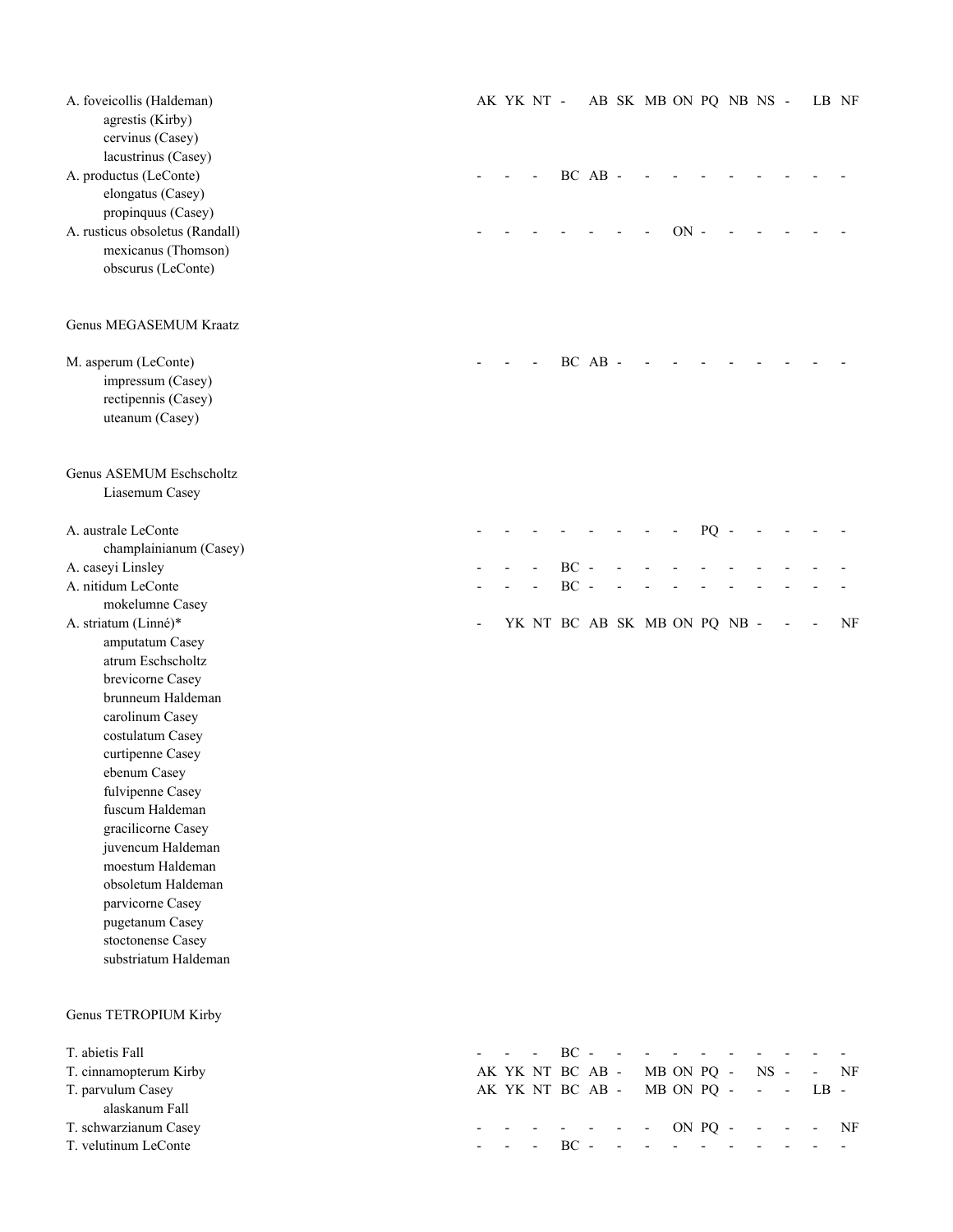boreale Casey columbianum Casey hexagonum Casey

#### Tribe Atimiini

### Genus ATIMIA Haldeman

| A. confusa confusa (Say)    |  | - - - - - - - ON - - - - - - - |  |  |  |  |  |
|-----------------------------|--|--------------------------------|--|--|--|--|--|
| tristis Haldeman            |  |                                |  |  |  |  |  |
| A. confusa dorsalis LeConte |  | - - - BC - - - - - - - - - - - |  |  |  |  |  |
| A. hoppingi Linsley         |  | - - - BC - - - - - - - - - - - |  |  |  |  |  |

# Subfamily CERAMBYCINAE

Tribe Opsimini

| Genus OPSIMUS Mannerheim                                         |                                  |        |                |            |  |  |  |
|------------------------------------------------------------------|----------------------------------|--------|----------------|------------|--|--|--|
| O. quadrilineatus Mannerheim<br>biplectralis Casey               | $AK -$<br>$\Delta \sim 10^{-11}$ | $BC -$ |                |            |  |  |  |
| <b>Genus DICENTRUS LeConte</b><br>Paraopsimus Champlain & Knull  |                                  |        |                |            |  |  |  |
| D. bluthneri LeConte                                             |                                  | $BC -$ |                |            |  |  |  |
|                                                                  | Tribe Smodicini                  |        |                |            |  |  |  |
| Genus SMODICUM Haldeman                                          |                                  |        |                |            |  |  |  |
| S. cucujiforme (Say)<br>convergens Casey<br>cylindrides (Newman) |                                  |        |                | $ON -$     |  |  |  |
|                                                                  | Tribe Hesperophanini             |        |                |            |  |  |  |
| Genus TYLONOTUS Haldeman                                         |                                  |        |                |            |  |  |  |
| T. bimaculatus Haldeman                                          |                                  |        | $\blacksquare$ | MB ON PQ - |  |  |  |
| <b>Genus HESPEROPHANES Mulsant</b><br>Anoplium Haldeman          |                                  |        |                |            |  |  |  |
| H. pubescens (Haldeman)                                          |                                  |        |                | ON PQ      |  |  |  |

Genus EBURIA Audinet-Serville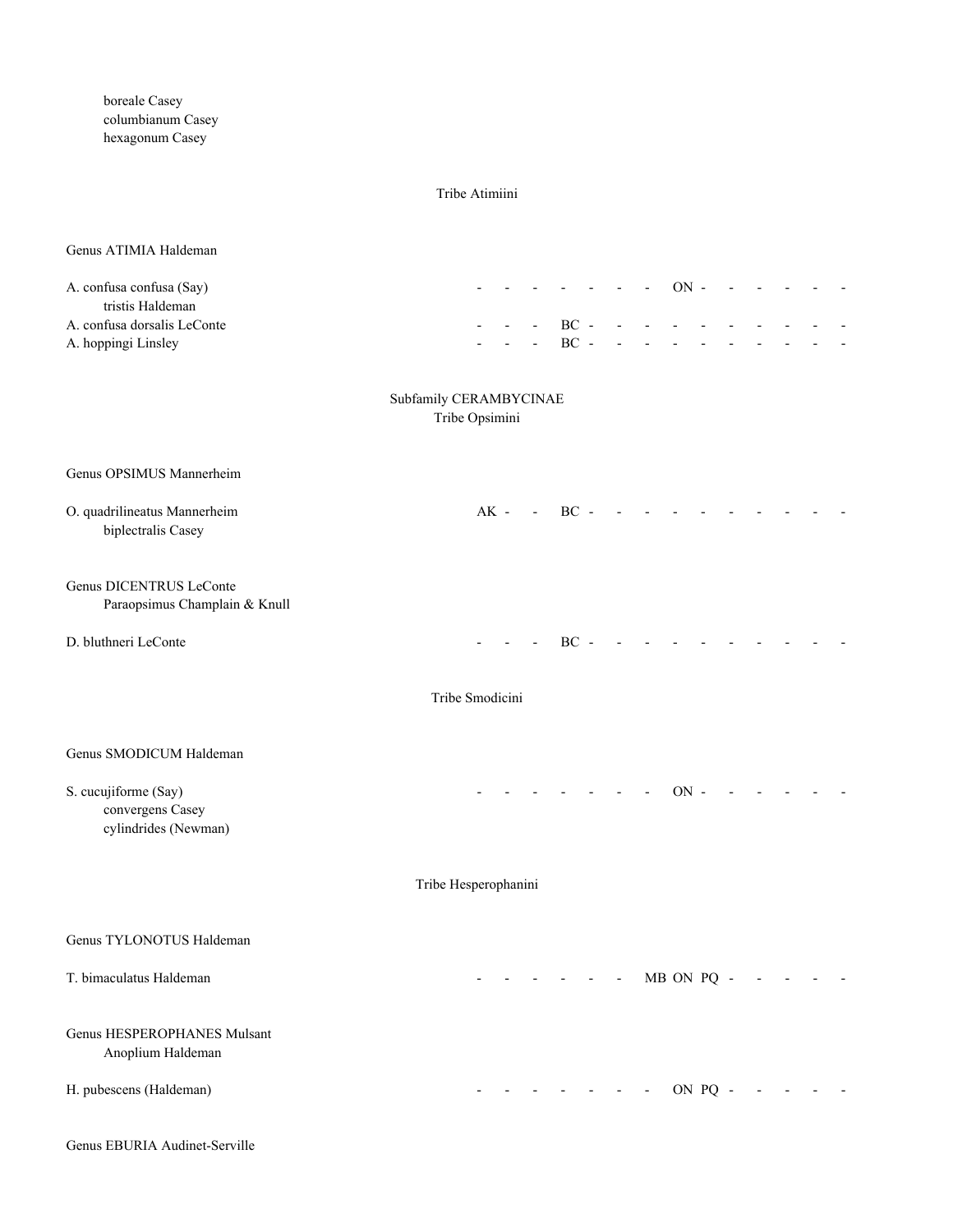| E. quadrigeminata (Say)                                                                                                                        |                   |  |  |  | $ON$ -     |         |        |  |  |
|------------------------------------------------------------------------------------------------------------------------------------------------|-------------------|--|--|--|------------|---------|--------|--|--|
|                                                                                                                                                | Tribe Elaphidiini |  |  |  |            |         |        |  |  |
| Genus PSYRASSA Pascoe<br>Pseudibidion Casey                                                                                                    |                   |  |  |  |            |         |        |  |  |
| P. unicolor (Randall)<br>plochionocera (Haldeman)                                                                                              |                   |  |  |  |            | ON PQ - | $NS -$ |  |  |
| Genus STENOSPHENUS Haldeman                                                                                                                    |                   |  |  |  |            |         |        |  |  |
| S. notatus (Olivier)<br>deflendus (Newman)<br>discicollis (Dejean)<br>discoideus (Sturm)                                                       |                   |  |  |  |            | ON PQ - |        |  |  |
| Genus ENAPHALODES Haldeman<br>Hypermallus Lacordaire<br>Romaleum A. White<br>Thersalus Pascoe                                                  |                   |  |  |  |            |         |        |  |  |
| E. atomarius (Drury)<br>bispinosus (Pascoe)<br>marylandicus (Fabricius)<br>multicolor (Gmelin)<br>pulverulentus (DeGeer)<br>thoracicum (Casey) |                   |  |  |  | $ON -$     |         |        |  |  |
| variegatus (Goeze)<br>E. cortiphagus (Craighead)<br>E. rufulus (Haldeman)<br>crinicornis (Casey)<br>mancus (Casey)                             |                   |  |  |  | $ON -$     | ON PQ   |        |  |  |
| Genus PARELAPHIDION Skiles<br>Key to species: Skiles (1985)                                                                                    |                   |  |  |  |            |         |        |  |  |
| P. incertum (Newman)<br>brevicorne (Casey)<br>neglectum (LeConte)<br>obsolescens (Casey)                                                       |                   |  |  |  | $ON -$     |         |        |  |  |
| Genus ANELAPHUS Linsley<br>Elaphidionoides Linsley                                                                                             |                   |  |  |  |            |         |        |  |  |
| A. parallelus (Newman)<br>arctus (Newman)<br>canadensis (Casey)<br>defectus (Casey)<br>densicollis (Casey)                                     |                   |  |  |  | MB ON PQ - |         |        |  |  |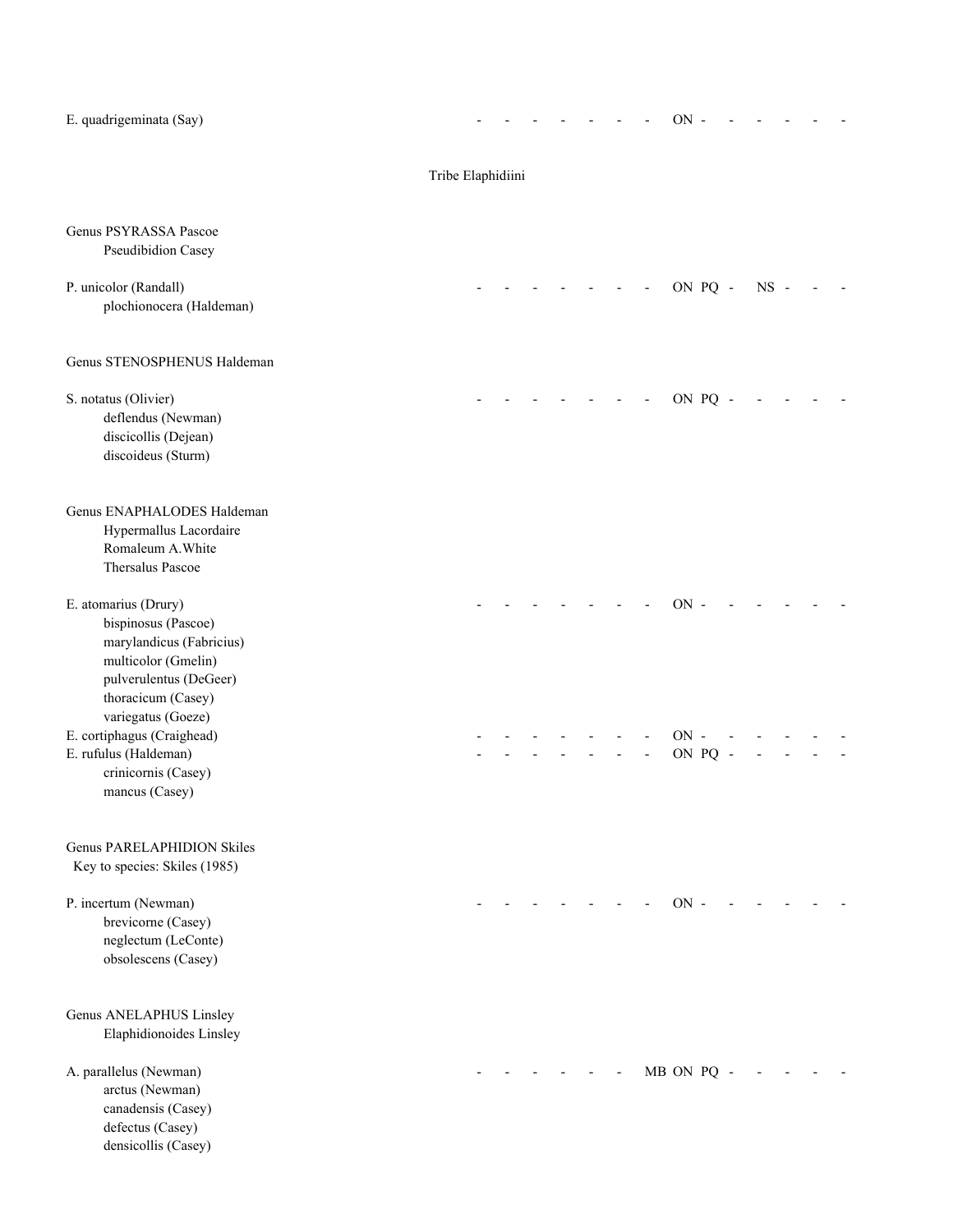medialis (Casey) molliculus (Casey) oblitus (LeConte) pulverulentus (Olivier) A. villosus (Fabricius) and the contract of the contract of the contract of the contract of the contract of the contract of the contract of the contract of the contract of the contract of the contract of the contract of th abruptus (Casey) breviusculus (Casey) lacustris (Casey) militaris (Casey) pruinosus (Guérin-Méneville) putator (Peck) scuticularis (Casey) Genus ELAPHIDION Audinet-Serville Cycliopleurus Hope E. mucronatum (Say) - - - - - - - ON - - - - - muriaticum (Haldeman) muricatum Haldeman nebulosum Guérin-Méneville vestitum Haldeman Tribe Ibidiini Genus HETERACHTHES Newman Heteracthon Thomson Key to species: Martins (1970) H. quadrimaculatus Haldeman and the set of the set of the set of the set of the set of the set of the set of the set of the set of the set of the set of the set of the set of the set of the set of the set of the set of the evanescens (Thomson) fluviatilis Casey pallidus Haldeman Tribe Obriini Genus OBRIUM Dejean Diozodes Haldeman Phyton Newman O. maculatum (Olivier) howdeni Knull limum (Newman) pallidum (Say) O. rufulum Gahan - - - - - - MB ON PQ - - - - - Tribe Hyboderini Genus HYBODERA LeConte H. tuberculata LeConte - - - BC - - - - - - - - - -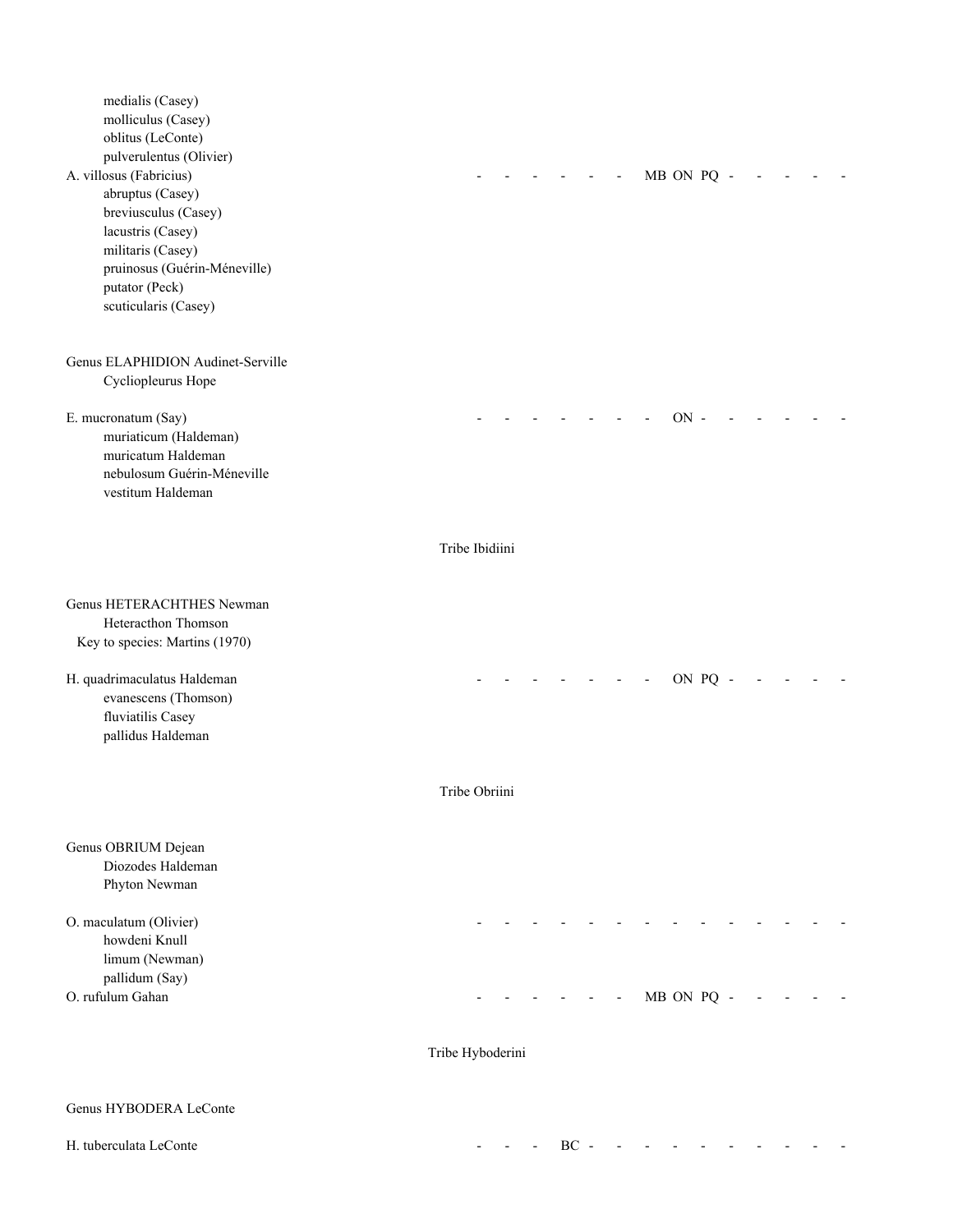| Genus LAMPROPTERUS Mulsant<br>Callimellum Strand<br>Callimus Mulsant<br>Pilema LeConte                       |                    |  |        |  |              |               |  |  |  |
|--------------------------------------------------------------------------------------------------------------|--------------------|--|--------|--|--------------|---------------|--|--|--|
| L. ruficollis (LeConte)<br>longicollis (Casey)<br>opacipennis (Casey)                                        |                    |  | $BC -$ |  |              |               |  |  |  |
|                                                                                                              | Tribe Eumichthini  |  |        |  |              |               |  |  |  |
| Genus EUMICHTHUS LeConte                                                                                     |                    |  |        |  |              |               |  |  |  |
| E. oedipus LeConte<br>ater Hardy & Preece<br>funebrus (Van Dyke)<br>malkini (Fisher)<br>ruber Hardy & Preece |                    |  | $BC -$ |  |              |               |  |  |  |
| Genus POECILOBRIUM Horn                                                                                      |                    |  |        |  |              |               |  |  |  |
| P. chalybeum (LeConte)<br>gibsoni Hopping<br>minutum Casey<br>rugosipenne Linell                             |                    |  | $BC -$ |  |              |               |  |  |  |
|                                                                                                              | Tribe Molorchini   |  |        |  |              |               |  |  |  |
| Genus MOLORCHUS Fabricius<br>Glaphyra Newman<br>Laphyra Newman                                               |                    |  |        |  |              |               |  |  |  |
| M. bimaculatus bimaculatus Say<br>affinis LeConte<br>obscurus (LeConte)                                      |                    |  |        |  |              | SK MB ON PQ - |  |  |  |
| M. longicollis LeConte                                                                                       |                    |  | $BC -$ |  |              |               |  |  |  |
|                                                                                                              | Tribe Stenopterini |  |        |  |              |               |  |  |  |
| Genus CALLIMOXYS Kraatz                                                                                      |                    |  |        |  |              |               |  |  |  |
| C. sanguinicollis fuscipennis (LeConte)<br>C. sanguinicollis sanguinicollis (Olivier)<br>pinorum Casey       |                    |  | $BC -$ |  | $\mathbb{L}$ | ON PQ -       |  |  |  |

Tribe Rosaliini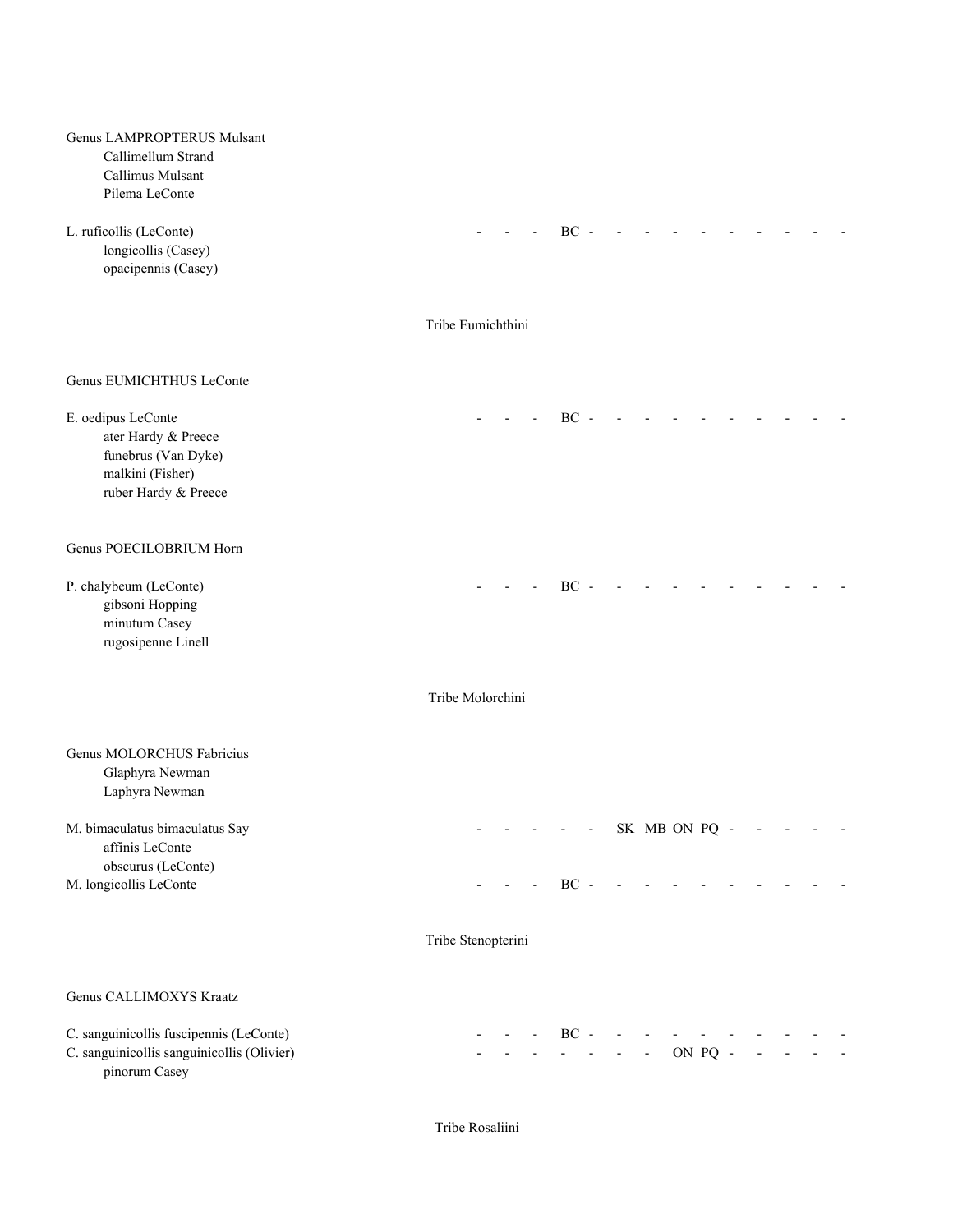Genus ROSALIA Audinet-Serville

| R. funebris Motschulsky<br>acomana Casey<br>mandibularis Casey                                                                                                                  |                  | $AK -$ | <b>Contractor</b> | $BC -$   |        |                                 |            |        |        |  |    |
|---------------------------------------------------------------------------------------------------------------------------------------------------------------------------------|------------------|--------|-------------------|----------|--------|---------------------------------|------------|--------|--------|--|----|
|                                                                                                                                                                                 | Tribe Callidiini |        |                   |          |        |                                 |            |        |        |  |    |
| Genus PRONOCERA Motschulsky<br>Gonocallus LeConte                                                                                                                               |                  |        |                   |          |        |                                 |            |        |        |  |    |
| P. collaris collaris (Kirby)<br>lepida (LeConte)                                                                                                                                |                  |        |                   |          |        | AK YK NT BC AB SK MB ON PQ NB - |            |        |        |  | NF |
| Genus HYLOTRUPES Audinet-Serville                                                                                                                                               |                  |        |                   |          |        |                                 |            |        |        |  |    |
| H. bajulus (Linné)+<br>bullatus Haldeman<br>inaequalis Casey<br>incertus Casey<br>latus Casey<br>minutus Casey<br>nematocerus Casey<br>pedicellatus Casey<br>puncticollis Casey |                  |        |                   |          |        |                                 |            | $PQ -$ |        |  |    |
| Genus SEMANOTUS Mulsant<br>Anocomis Casey<br>Hemicallidium Casey                                                                                                                |                  |        |                   |          |        |                                 |            |        |        |  |    |
| S. amethystinus (LeConte)<br>S. ligneus amplus (Casey)<br>angustus (Casey)<br>obliviosus (Casey)<br>terracensis (Casey)                                                         |                  | $AK -$ | $\sim 100$        | $BC -$   | $BC -$ |                                 |            |        |        |  |    |
| S. ligneus basalis (Casey)<br>thujae Van Dyke<br>S. ligneus ligneus (Fabricius)                                                                                                 |                  |        |                   | $\rm BC$ |        |                                 | MB ON PQ - |        | $NS -$ |  |    |
| nicolas (A.White)<br>russicus (Stephens)<br>S. litigiosus (Casey)<br>canadensis (Casey)<br>terminatus (Casey)                                                                   |                  |        |                   | NT BC -  |        | SK MB ON PQ NB -                |            |        |        |  |    |
| Genus MERIELLUM Linsley<br>Merium LeConte                                                                                                                                       |                  |        |                   |          |        |                                 |            |        |        |  |    |
| M. proteus (Kirby)<br>bifossulatum (Casey)<br>simile (Kirby)                                                                                                                    |                  |        |                   |          |        | AK YK NT BC AB SK MB ON PQ -    |            |        |        |  |    |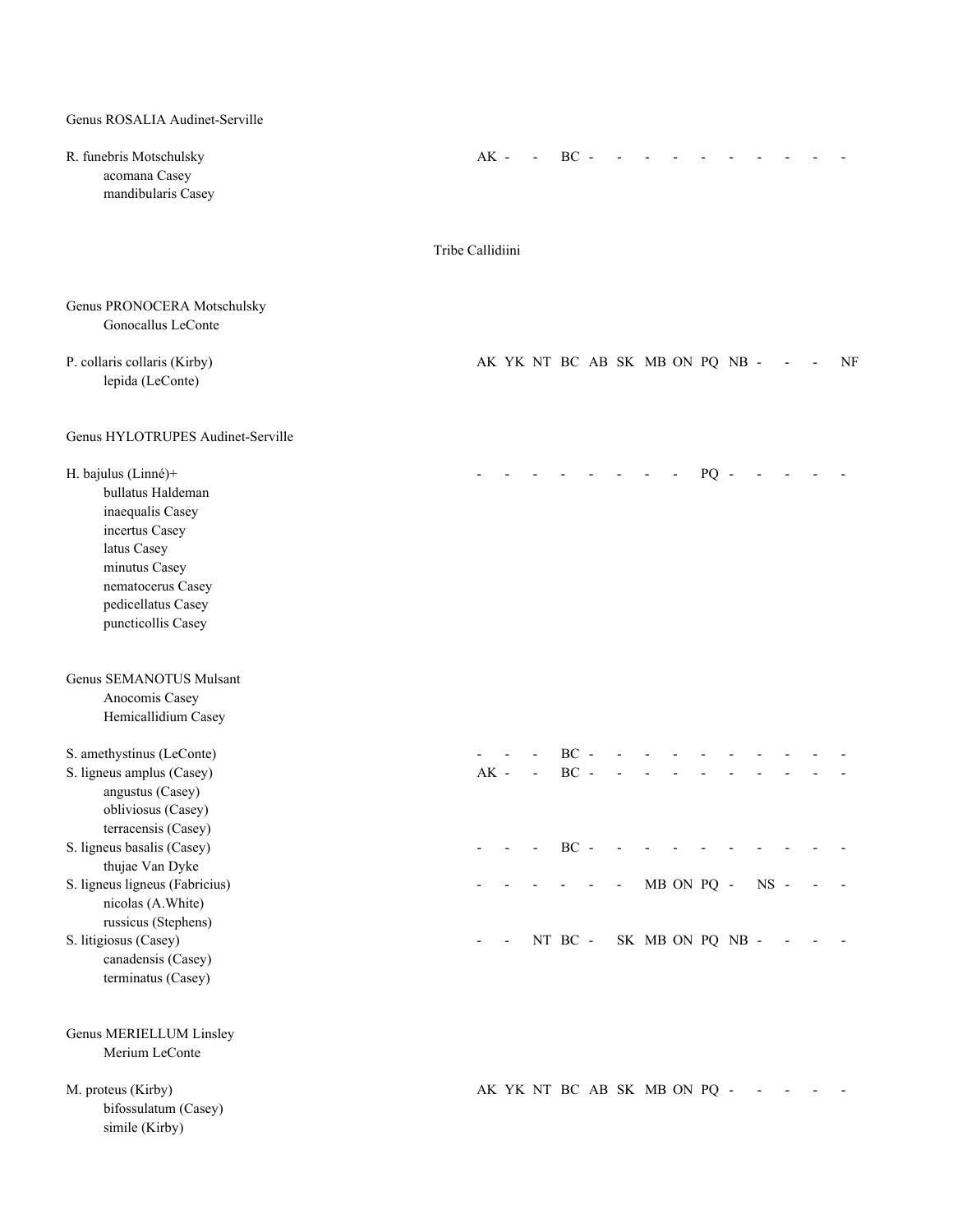| Genus CALLIDIUM Mulsant            |         |                                |       |            |                          |                          |         |               |        |  |    |
|------------------------------------|---------|--------------------------------|-------|------------|--------------------------|--------------------------|---------|---------------|--------|--|----|
| Meridion des Gozis                 |         |                                |       |            |                          |                          |         |               |        |  |    |
| C. antennatum hesperum Casey       |         | $BC -$                         |       |            |                          |                          |         |               |        |  |    |
| C. cicatricosum Mannerheim         | AK YK - | $BC -$                         |       |            |                          |                          |         |               |        |  |    |
| subopacum Swaine                   |         |                                |       |            |                          |                          |         |               |        |  |    |
| vancouverense Van Dyke             |         |                                |       |            |                          |                          |         |               |        |  |    |
| C. frigidum Casey                  |         |                                |       |            | $\overline{\phantom{a}}$ |                          | ON PQ - |               |        |  |    |
| lacustre Casey                     |         |                                |       |            |                          |                          |         |               |        |  |    |
| C. hoppingi Linsley                |         | $BC -$                         |       |            |                          |                          |         |               |        |  |    |
| C. schotti Schaeffer               |         |                                |       |            |                          |                          |         |               |        |  |    |
| C. violaceum (Linné)(+)            |         |                                |       |            | $\overline{\phantom{a}}$ |                          |         | ON PQ NB NS - |        |  | NF |
| janthinum LeConte                  |         |                                |       |            |                          |                          |         |               |        |  |    |
|                                    |         |                                |       |            |                          |                          |         |               |        |  |    |
| Genus PHYMATODES Mulsant           |         |                                |       |            |                          |                          |         |               |        |  |    |
| Microcallidium Casey               |         |                                |       |            |                          |                          |         |               |        |  |    |
| Phymatodina Casey                  |         |                                |       |            |                          |                          |         |               |        |  |    |
| Poecilium Fairmaire                |         |                                |       |            |                          |                          |         |               |        |  |    |
|                                    |         |                                |       |            |                          |                          |         |               |        |  |    |
| P. aeneus LeConte                  |         | $BC -$                         |       |            |                          |                          |         |               |        |  |    |
| P. aereus (Newman)                 |         |                                |       |            |                          |                          | ON PQ - |               |        |  |    |
| pallipes (Haldeman)                |         |                                |       |            |                          |                          |         |               |        |  |    |
| P. amoenus (Say)                   |         |                                |       |            |                          |                          | ON PQ - |               |        |  |    |
| coccineicollis (Haldeman)          |         |                                |       |            |                          |                          |         |               |        |  |    |
| hudsonicus Casey                   |         |                                |       |            |                          |                          |         |               |        |  |    |
| P. ater LeConte                    |         |                                |       |            |                          |                          |         |               | $NS -$ |  |    |
| P. decussatus decussatus (LeConte) |         | $BC -$                         |       |            |                          |                          |         |               |        |  |    |
| collaris Casey                     |         |                                |       |            |                          |                          |         |               |        |  |    |
| harfordi Casey                     |         |                                |       |            |                          |                          |         |               |        |  |    |
| latifasciatus Hardy & Preece       |         |                                |       |            |                          |                          |         |               |        |  |    |
| obliquus Casey                     |         |                                |       |            |                          |                          |         |               |        |  |    |
| P. dimidiatus (Kirby)              |         | AK YK - BC AB SK MB ON PQ NB - |       |            |                          |                          |         |               |        |  |    |
| kalmii (Schonherr)                 |         |                                |       |            |                          |                          |         |               |        |  |    |
| mannerheimii (LeConte)             |         |                                |       |            |                          |                          |         |               |        |  |    |
| palliatus (Haldeman)               |         |                                |       |            |                          |                          |         |               |        |  |    |
| P. fulgidus Hopping                |         |                                |       |            | $BC - - -$               | $\sim$                   | $PQ -$  |               |        |  |    |
| P. hirtellus densipennis Casey     |         |                                | BC AB |            |                          |                          |         |               |        |  |    |
| P. lecontei Linsley                |         | $BC -$                         |       |            |                          |                          |         |               |        |  |    |
| grandis Casey                      |         |                                |       |            |                          |                          |         |               |        |  |    |
| obscurus (LeConte)                 |         |                                |       |            |                          |                          |         |               |        |  |    |
| P. maculicollis LeConte            | YK -    | $BC -$                         |       | $\sim$ $-$ | $\overline{\phantom{a}}$ | $\overline{\phantom{a}}$ |         | PQ NB -       |        |  |    |
| elongatus Hopping                  |         |                                |       |            |                          |                          |         |               |        |  |    |
| hardyi (Van Dyke)                  |         |                                |       |            |                          |                          |         |               |        |  |    |
| P. nitidus LeConte                 |         | $BC -$                         |       |            |                          |                          |         |               |        |  |    |
| crucialis Casey                    |         |                                |       |            |                          |                          |         |               |        |  |    |
| elegans Casey                      |         |                                |       |            |                          |                          |         |               |        |  |    |
| exilis Casey                       |         |                                |       |            |                          |                          |         |               |        |  |    |
| P. testaceus (Linné) $(+)$         |         |                                |       |            |                          |                          | ON PQ - |               |        |  |    |
| variabilis (Linné)                 |         |                                |       |            |                          |                          |         |               |        |  |    |
| ventralis Haldeman                 |         |                                |       |            |                          |                          |         |               |        |  |    |
| P. varius (Fabricius)              |         |                                |       |            |                          |                          | ON PQ - |               |        |  |    |
| albofasciatus (Bland)              |         |                                |       |            |                          |                          |         |               |        |  |    |
| diffidens Casey                    |         |                                |       |            |                          |                          |         |               |        |  |    |
| latipennis Casey                   |         |                                |       |            |                          |                          |         |               |        |  |    |
| semicircularis (Bland)             |         |                                |       |            |                          |                          |         |               |        |  |    |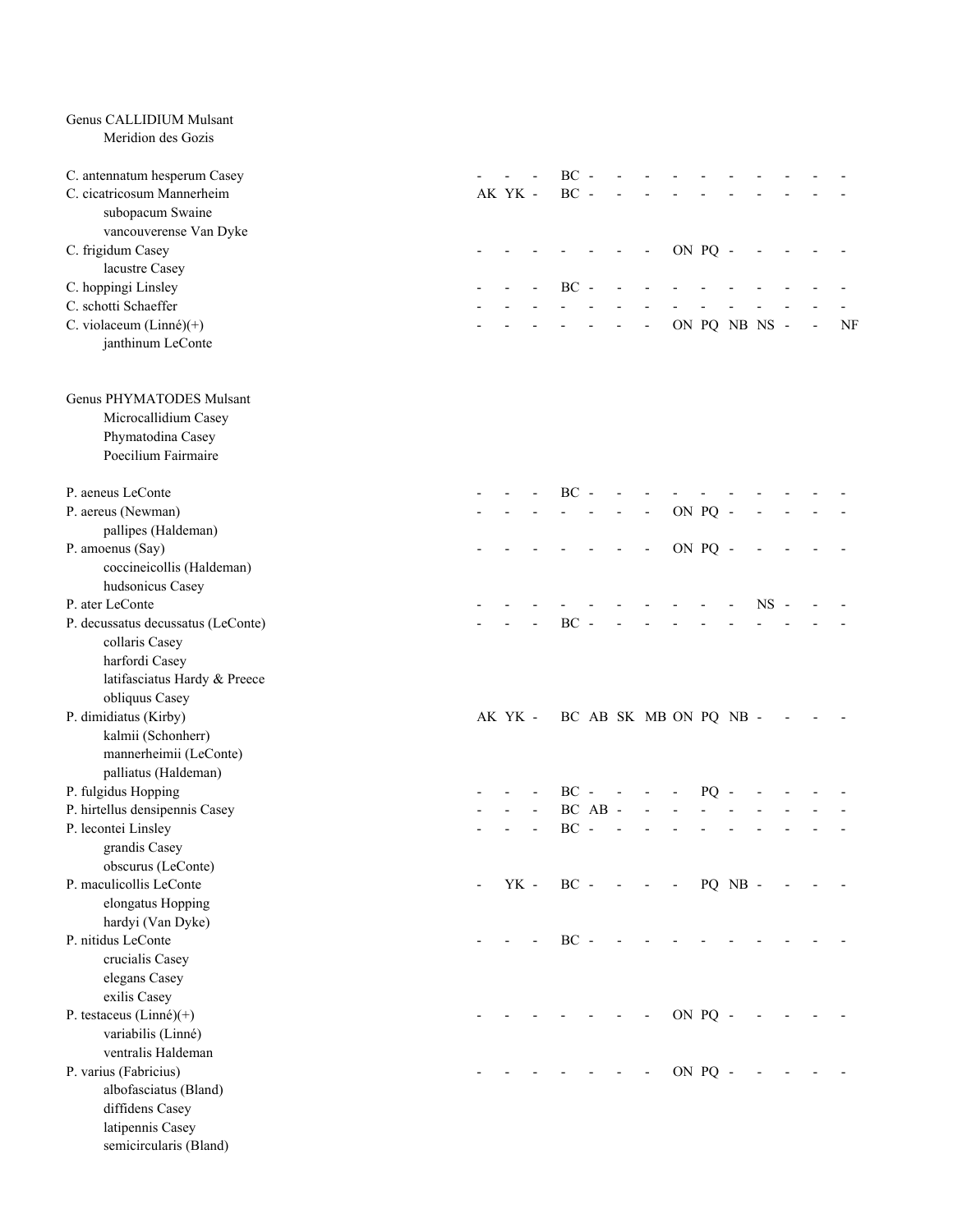| subfasciellus (A.White)<br>versicolor (Gmelin)<br>P. vulneratus (LeConte)<br>concinnus Casey<br>nigrescens Hardy & Preece                                                                                                 |               |  | $BC -$ |        |                     |                      |         |               |  |  |
|---------------------------------------------------------------------------------------------------------------------------------------------------------------------------------------------------------------------------|---------------|--|--------|--------|---------------------|----------------------|---------|---------------|--|--|
| Genus PHYSOCNEMUM Haldeman<br>Dularius Thomson                                                                                                                                                                            |               |  |        |        |                     |                      |         |               |  |  |
| P. andreae (Haldeman)<br>luscum (Thomson)<br>P. brevilineum (Say)<br>angulatum Casey<br>compressipes Casey<br>densum Casey                                                                                                |               |  |        |        |                     | $ON -$<br>MB ON PQ - |         |               |  |  |
| longitarse Casey<br>pictum Casey<br>P. violaceipenne Hamilton                                                                                                                                                             |               |  |        |        |                     |                      |         |               |  |  |
| Genus ROPALOPUS Mulsant<br>Euryoptera Horn                                                                                                                                                                                |               |  |        |        |                     |                      |         |               |  |  |
| R. sanguinicollis (Horn)                                                                                                                                                                                                  |               |  |        |        |                     |                      |         | MB ON PQ NB - |  |  |
| Genus ELATOTRYPES Fisher                                                                                                                                                                                                  |               |  |        |        |                     |                      |         |               |  |  |
| E. hoferi Fisher                                                                                                                                                                                                          |               |  |        | $AB -$ |                     |                      |         |               |  |  |
| Genus XYLOCRIUS LeConte                                                                                                                                                                                                   |               |  |        |        |                     |                      |         |               |  |  |
| X. agassizi (LeConte)                                                                                                                                                                                                     |               |  | BC     |        |                     |                      |         |               |  |  |
|                                                                                                                                                                                                                           | Tribe Clytini |  |        |        |                     |                      |         |               |  |  |
| Genus MEGACYLLENE Casey<br>Cyllene Newman                                                                                                                                                                                 |               |  |        |        |                     |                      |         |               |  |  |
| M. angulifera (Casey)<br>M. caryae (Gahan)<br>M. decora (Olivier)<br>castelnaui (Aurivillius)<br>chara (Say)<br>genitiva (Casey)<br>horni (Aurivillius)<br>infausta (LeConte)<br>kansana (Casey)<br>mediana (Aurivillius) |               |  |        | $AB -$ | AB SK MB-<br>$MB -$ | $ON -$               |         |               |  |  |
| solida (Casey)<br>M. robiniae (Forster)<br>angulata (Fabricius)<br>flexuosa (Fabricius)                                                                                                                                   |               |  |        |        |                     |                      | ON PQ - |               |  |  |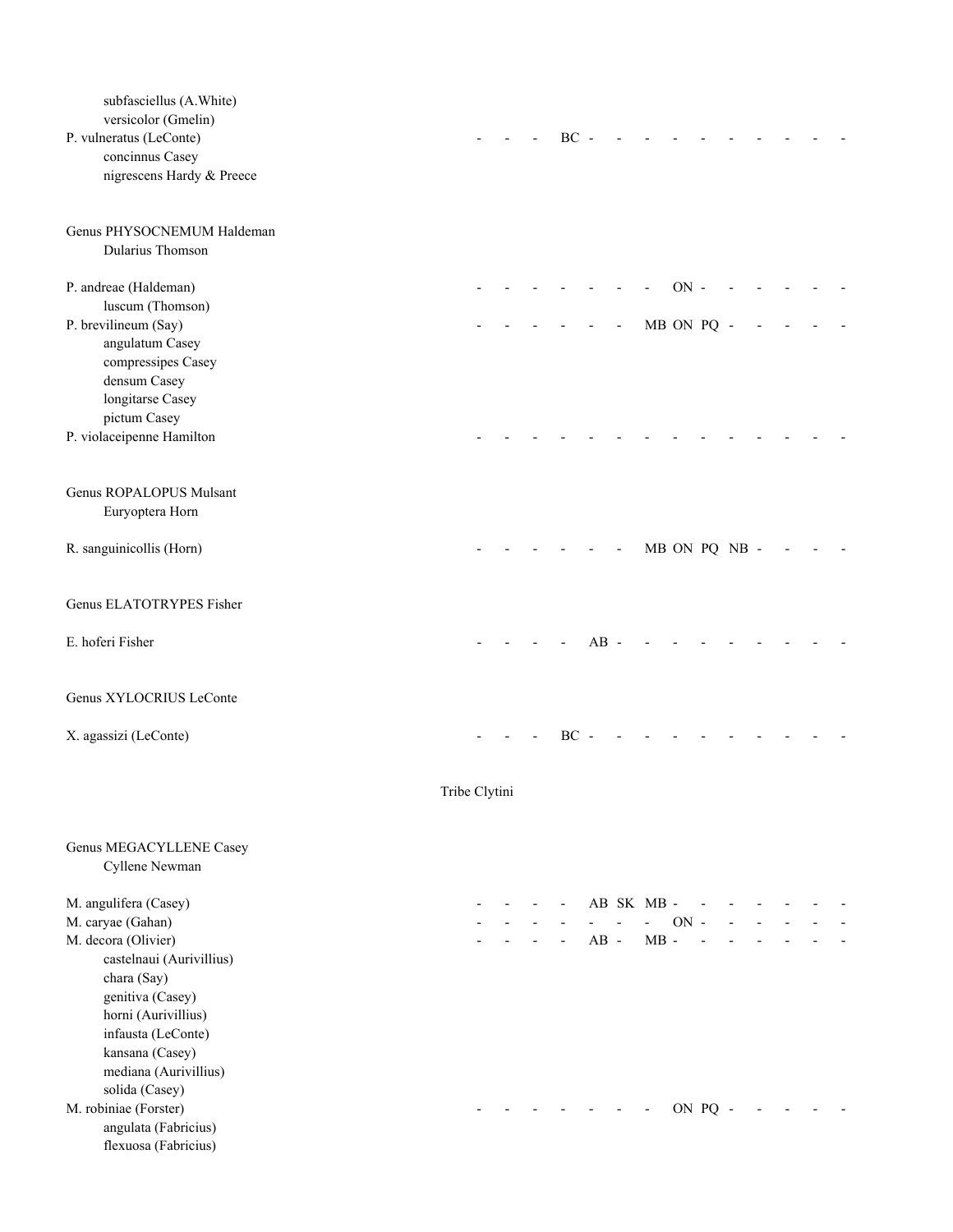|  | picta (Drury) |
|--|---------------|
|  |               |

Genus GLYCOBIUS LeConte G. speciosus (Say) - - - - - - - ON PQ - - - - haiji (Gray) Genus CALLOIDES LeConte C. nobilis nobilis (Harris) - - - - - - MB ON PQ - - - - - Genus SAROSESTHES Thomson S. fulminans (Fabricius) and the set of the set of the set of the set of the set of the set of the set of the set of the set of the set of the set of the set of the set of the set of the set of the set of the set of the se Genus XYLOTRECHUS Chevrolat X. aceris Fisher - - - - - - - ON PQ - - - - - X. annosus annosus (Say)  $-$  - NT - AB SK MB ON PQ NB -X. annosus emotus W.J.Brown - - - BC - - - - - - - - - - X. colonus (Fabricius)  $\sim$  - - - - - - MB ON PQ NB - - agrestis (LeConte) campestris (Olivier) terminans (Fabricius) upsilon (Stephens) villicus (Olivier) X. integer (Haldeman) and the set of the set of the set of the set of the set of the set of the set of the set of the set of the set of the set of the set of the set of the set of the set of the set of the set of the set o frosti Van Dyke X. lengi Schaeffer - - - - BC -X. longitarsis Casey **18. In the Case of Casey 18. In the Case of Case of Case of Case of Case of Case of Case of Case of Case of Case of Case of Case of Case of Case of Case of Case of Case of Case of Case of Case of Case**  columbianus Casey inflaticollis Casey montanicus Casey X. mormonus (LeConte)  $\overline{X}$  and  $\overline{X}$  and  $\overline{X}$  and  $\overline{X}$  are  $\overline{X}$  and  $\overline{X}$  are  $\overline{X}$  and  $\overline{X}$  are  $\overline{X}$  and  $\overline{X}$  are  $\overline{X}$  and  $\overline{X}$  are  $\overline{X}$  and  $\overline{X}$  are  $\overline{X}$  and  $\overline{$ X. quadrimaculatus (Haldeman) and the state of the state of the state of the state of the state of the state of the state of the state of the state of the state of the state of the state of the state of the state of the st X. sagittatus sagittatus (Germar) and the sagittatus (Germar) and the same of the same of the same of the same of the same of the same of the same of the same of the same of the same of the same of the same of the same of cylindrus Casey pubescens (Haldeman) salebrosus Casey X. schaefferi Schott  $\sim$  - - - - - - - MB ON PO -X. undulatus (Say) AK YK NT BC AB SK MB ON PQ - NS PE LB NF fuscus (Kirby) interruptus (Castelnau & Gory) lunulatus (Kirby) sayi (Castelnau & Gory) undatus (Kirby) Genus NEOCLYTUS Thomson Rhopalopachys Chevrolat Rhopalomerus Chevrolat N. acuminatus acuminatus (Fabricius) - - - - - - MB ON PQ NB - - - -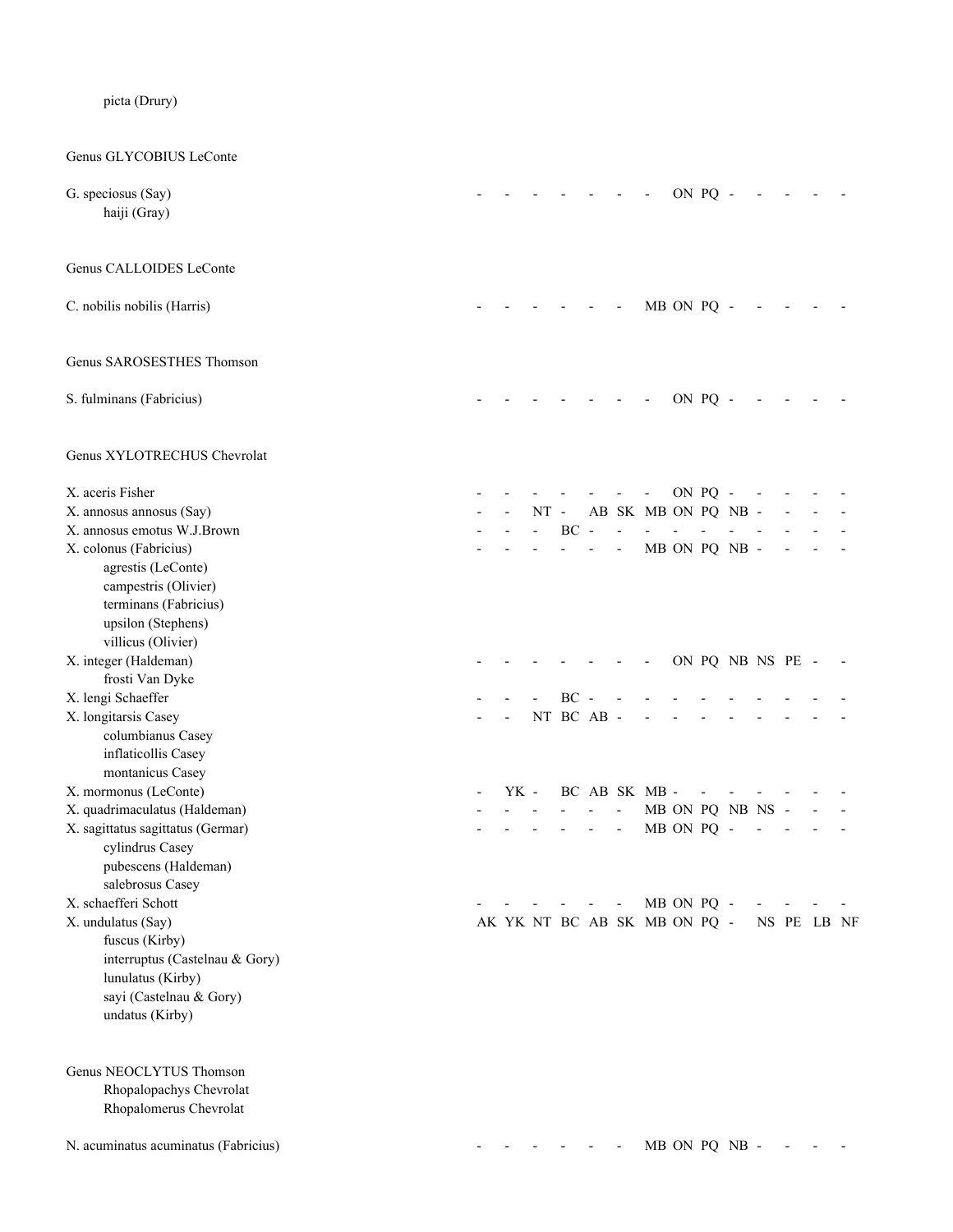| americanus (Gmelin)<br>aspericollis (Germar)<br>erythrocephalus (Fabricius) |                     |  |        |         |                                          |        |         |            |  |  |
|-----------------------------------------------------------------------------|---------------------|--|--------|---------|------------------------------------------|--------|---------|------------|--|--|
| N. balteatus LeConte                                                        |                     |  | $BC -$ |         |                                          |        |         |            |  |  |
| N. caprea (Say)                                                             |                     |  |        |         |                                          |        | ON PQ - |            |  |  |
| elevatus (Castelnau & Gory)                                                 |                     |  |        |         |                                          |        |         |            |  |  |
| gibbicollis (Castelnau & Gory)                                              |                     |  |        |         |                                          |        |         |            |  |  |
| N. conjunctus (LeConte)                                                     |                     |  | $BC -$ |         |                                          |        |         |            |  |  |
| occiduus Casey                                                              |                     |  |        |         |                                          |        |         |            |  |  |
| tularensis Casey                                                            |                     |  |        |         |                                          |        |         |            |  |  |
| N. fulguratus Casey                                                         |                     |  |        |         |                                          |        |         |            |  |  |
| confusus Van Dyke                                                           |                     |  |        |         |                                          |        |         |            |  |  |
| N. mucronatus mucronatus (Fabricius)                                        |                     |  |        |         |                                          | $ON -$ |         |            |  |  |
| humeralis (Newman)                                                          |                     |  |        |         |                                          |        |         |            |  |  |
|                                                                             |                     |  |        |         |                                          |        |         |            |  |  |
| luscus (Fabricius)                                                          |                     |  |        |         |                                          |        |         |            |  |  |
| maculosus (Gmelin)                                                          |                     |  |        |         |                                          |        |         |            |  |  |
| strictulus Casey                                                            |                     |  |        |         |                                          |        |         |            |  |  |
| N. muricatulus muricatulus (Kirby)                                          |                     |  |        |         | AK YK NT BC AB SK MB ON PQ NB NS PE LB - |        |         |            |  |  |
| kirbyi Aurivillius                                                          |                     |  |        |         |                                          |        |         |            |  |  |
| leucozonus (Castelnau & Gory)                                               |                     |  |        |         |                                          |        |         |            |  |  |
| longipes (Kirby)                                                            |                     |  |        |         |                                          |        |         |            |  |  |
| N. provoanus Casey                                                          |                     |  | $BC -$ |         |                                          |        |         |            |  |  |
| basalis Van Dyke                                                            |                     |  |        |         |                                          |        |         |            |  |  |
| basillaris Van Dyke                                                         |                     |  |        |         |                                          |        |         |            |  |  |
| Genus CLYTUS Laicharting                                                    |                     |  |        |         |                                          |        |         |            |  |  |
| C. canadensis Hopping                                                       |                     |  |        | BC AB - |                                          |        |         |            |  |  |
| C. marginicollis Castelnau & Gory                                           |                     |  |        |         |                                          |        |         | PQ NB NS - |  |  |
| carolinensis Casey                                                          |                     |  |        |         |                                          |        |         |            |  |  |
| vespoides Haldeman                                                          |                     |  |        |         |                                          |        |         |            |  |  |
| C. pacificus (Van Dyke)                                                     |                     |  | $BC -$ |         |                                          |        |         |            |  |  |
| C. planifrons (LeConte)                                                     |                     |  |        | BC AB - |                                          |        |         |            |  |  |
| C. ruricola (Olivier)                                                       |                     |  |        |         | AB SK MB ON PQ NB -                      |        |         |            |  |  |
| catulus (Casey)                                                             |                     |  |        |         |                                          |        |         |            |  |  |
| hammatus Say                                                                |                     |  |        |         |                                          |        |         |            |  |  |
|                                                                             |                     |  |        |         |                                          |        |         |            |  |  |
| Genus CLYTOLEPTUS Casey                                                     |                     |  |        |         |                                          |        |         |            |  |  |
| C. albofasciatus (Castelnau & Gory)<br>gracilicornis Casey<br>tristis Casey |                     |  |        |         |                                          |        | ON PQ - |            |  |  |
|                                                                             | Tribe Tillomorphini |  |        |         |                                          |        |         |            |  |  |
| Genus EUDERCES LeConte<br>Apelocera Chevrolat<br>Eplophorus Chevrolat       |                     |  |        |         |                                          |        |         |            |  |  |
| E. picipes picipes (Fabricius)                                              |                     |  |        |         |                                          |        | ON PQ - |            |  |  |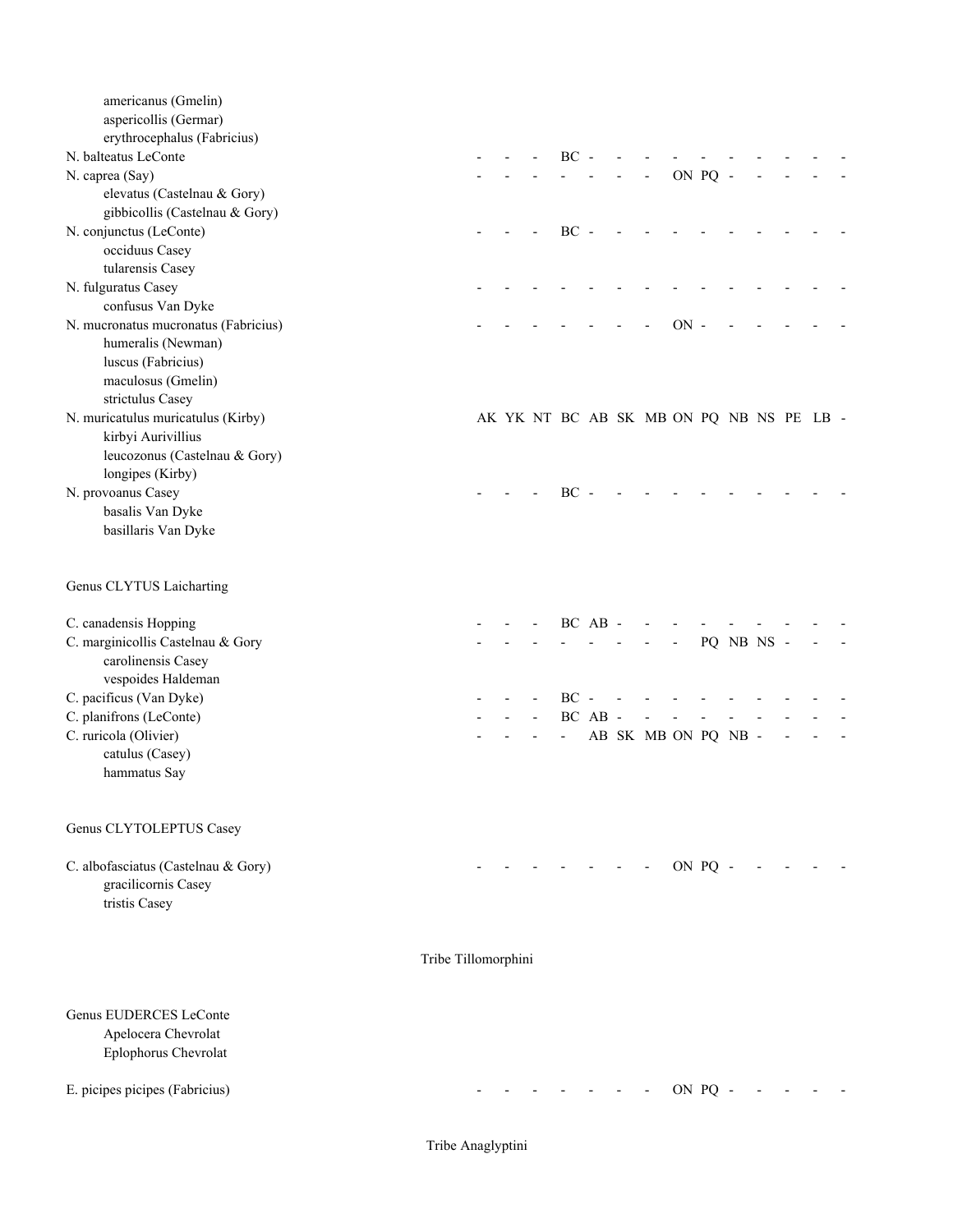| Genus TILLOCLYTUS Bates                                                                                                                                              |                     |  |  |  |               |  |        |  |  |
|----------------------------------------------------------------------------------------------------------------------------------------------------------------------|---------------------|--|--|--|---------------|--|--------|--|--|
| T. geminatus (Haldeman)<br>duplicatus (LeConte)                                                                                                                      |                     |  |  |  | $ON -$        |  |        |  |  |
| Genus CYRTOPHORUS LeConte                                                                                                                                            |                     |  |  |  |               |  |        |  |  |
| C. verrucosus (Olivier)                                                                                                                                              |                     |  |  |  | SK MB ON PQ - |  | $NS -$ |  |  |
| Genus MICROCLYTUS LeConte                                                                                                                                            |                     |  |  |  |               |  |        |  |  |
| M. compressicollis (Castelnau & Gory)<br>frosti Casey<br>gibbulus (LeConte)<br>insinuans (Casey)<br>niger (LeConte)                                                  |                     |  |  |  | ON PQ -       |  |        |  |  |
| M. gazellula (Haldeman)                                                                                                                                              |                     |  |  |  | $ON$ -        |  |        |  |  |
|                                                                                                                                                                      | Tribe Purpuricenini |  |  |  |               |  |        |  |  |
| Genus PURPURICENUS Dejean                                                                                                                                            |                     |  |  |  |               |  |        |  |  |
| P. humeralis (Fabricius)                                                                                                                                             |                     |  |  |  | MB ON PQ -    |  |        |  |  |
| Genus KNULLIANA Linsley<br>Chion Newman                                                                                                                              |                     |  |  |  |               |  |        |  |  |
| K. cincta cincta (Drury)<br>balteata (DeGeer)<br>filicornis (Casey)<br>garganica (Fabricius)<br>quadrispinosa (Haldeman)<br>ruricola (Gmelin)<br>rustica (Fabricius) |                     |  |  |  | ON PQ -       |  |        |  |  |
| Genus TRAGIDION Audinet-Serville<br><b>Trichoscelis Bates</b>                                                                                                        |                     |  |  |  |               |  |        |  |  |
| T. coquus (Linné)<br>apicatum Casey<br>filicorne Casey<br>fulvipenne (Say)<br>levipes Casey<br>lynceum (Fabricius)<br>melsheimeri (Germar)<br>nubiferum Casey        |                     |  |  |  |               |  |        |  |  |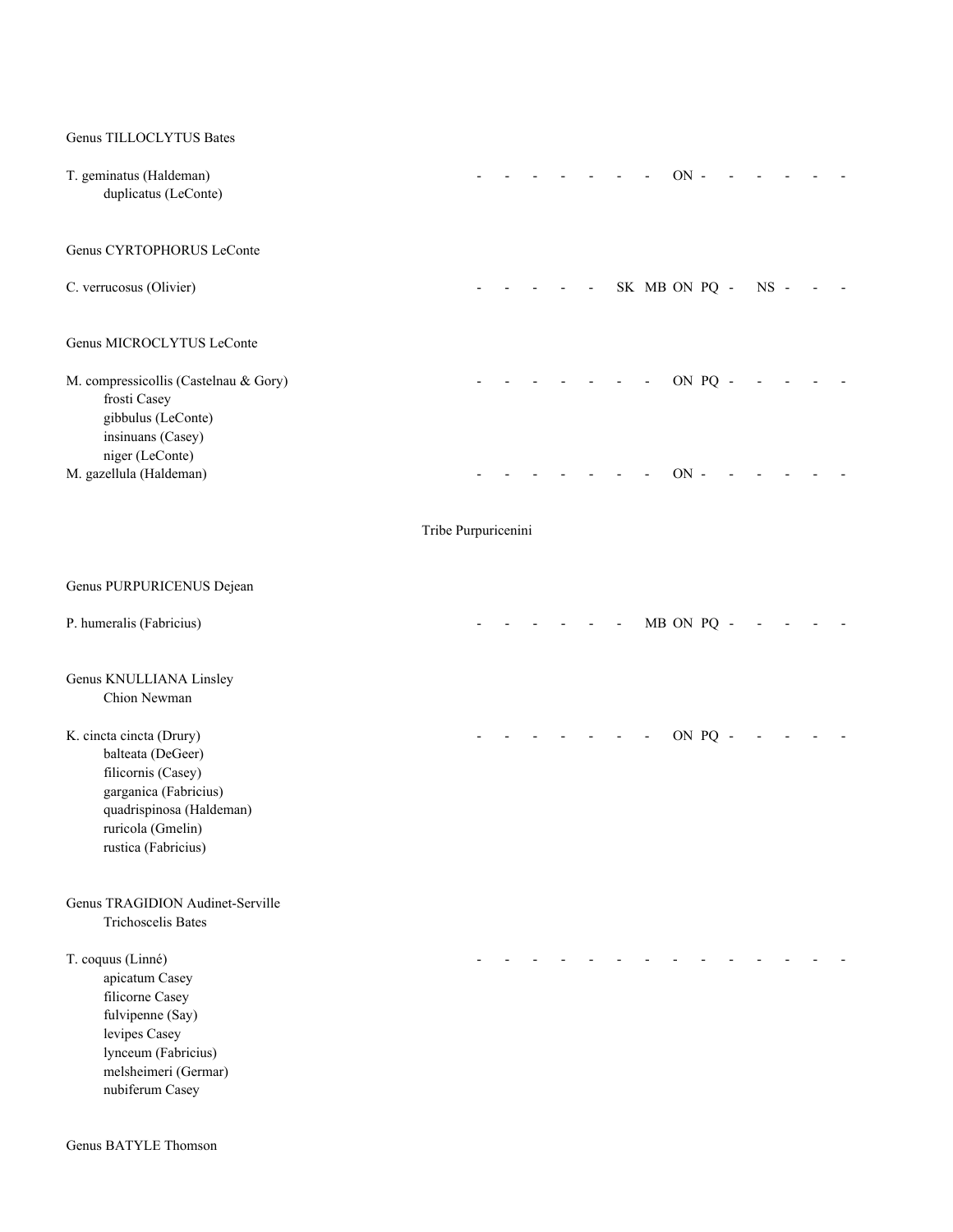Batyleoma Casey B. suturalis suturalis (Say)  $-$  - - - AB SK - ON PQ - - - fontinalis (Casey) miniata (Germar) rubra (Newman) B. suturalis pearsalli (Bland) and the subset of the set of the set of the set of the set of the set of the set of the set of the set of the set of the set of the set of the set of the set of the set of the set of the set B. ignicollis ignicollis (Say) and the same of the same of the same of the same of the same of the same of the same of the same of the same of the same of the same of the same of the same of the same of the same of the sam acomana Casey punctipennis Casey sanguinicollis (Germar) seclusa Casey Genus CROSSIDIUS LeConte Oxoplus LeConte C. discoideus discoideus (Say) and the contract of the contract of the contract of the contract of the contract of the contract of the contract of the contract of the contract of the contract of the contract of the contrac pulchrior Bland C. discoideus blandi Casey - - - - AB - - - - - - - - - C. pulchellus LeConte  $AB AB$  debilis Casey lanaticollis Casey nitidicollis Casey palmeri Bates retractus Casey sinuosus Casey vegasensis Casey C. punctatus LeConte  $\overline{C}$  -  $\overline{C}$  - -  $\overline{C}$  - -  $\overline{C}$  - -  $\overline{C}$  - -  $\overline{C}$  - -  $\overline{C}$  - -  $\overline{C}$  - -  $\overline{C}$  - -  $\overline{C}$  - -  $\overline{C}$  - -  $\overline{C}$  - -  $\overline{C}$  - -  $\overline{C}$  - -  $\overline{C}$  - -  $\overline{C}$  crassipes Casey hirsuticollis Casey plagiatus Casey vinosus Casey Genus ELYTROLEPTUS Dugés E. floridanus (LeConte) and the context of the context of the context of the context of the context of the context of the context of the context of the context of the context of the context of the context of the context of Tribe Holopleurini Genus HOLOPLEURA LeConte H. marginata LeConte - - - BC - - - - - - - - - helena LeConte Subfamily LEPTURINAE Tribe Desmocerini Genus DESMOCERUS Audinet-Serville D. auripennis auripennis Chevrolat - - - BC - - - - - - - - - - D. auripennis cribripennis Horn **Communis Horn Communis Horn Communis Horn Communis Horn Communis Horn Communis Horn Communis Horn Communis Horn Communis Horn Communis Horn Communis Horn Communis Horn Communis Horn Commu**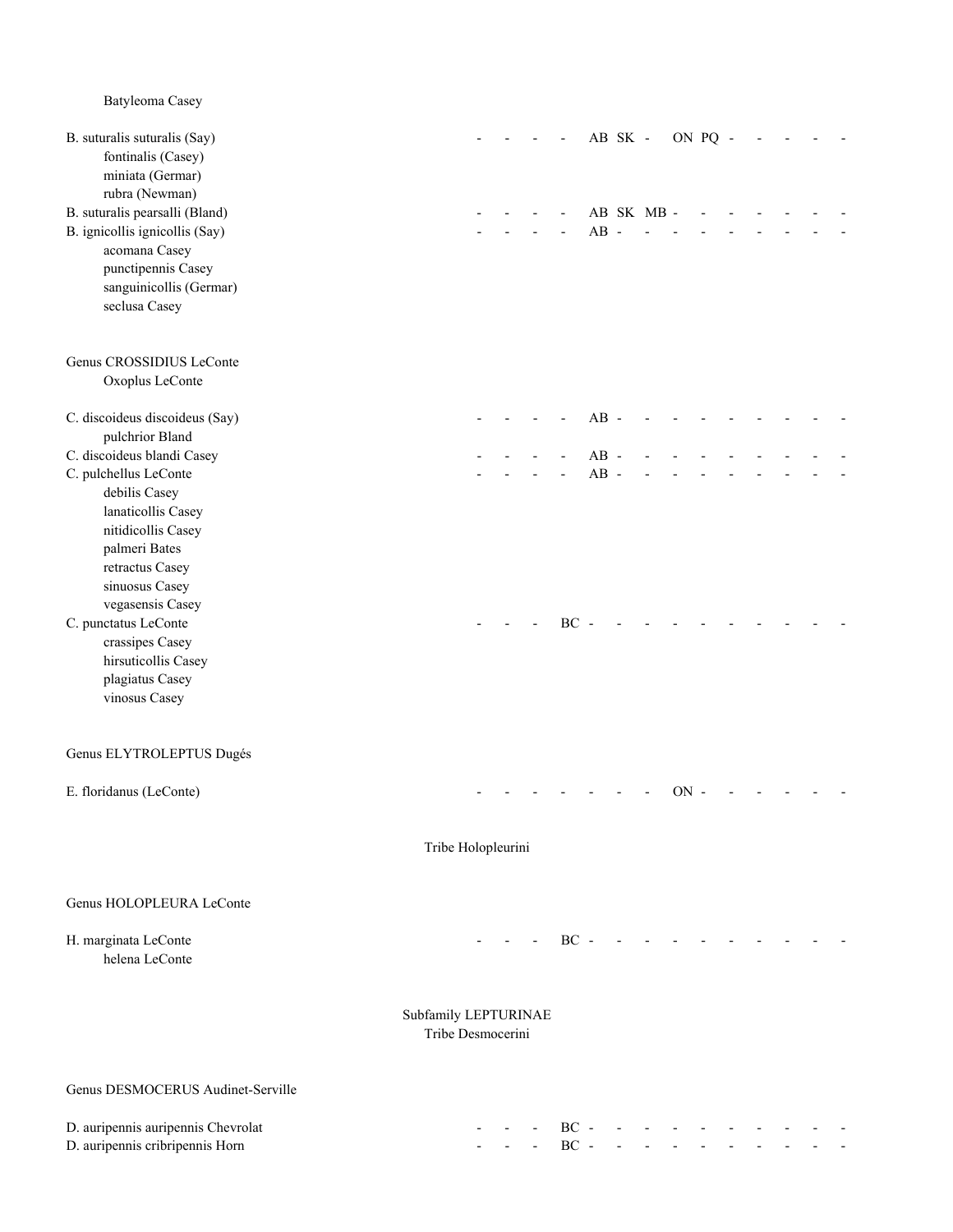| D. auripennis piperi Webb<br>D. palliatus (Forster)<br>blandus (Fabricius)<br>cyaneus (Fabricius)<br>elongatus Bland                                                      |                  |  |                  | BC AB - |  |        | ON PQ NB -    |  | NF |
|---------------------------------------------------------------------------------------------------------------------------------------------------------------------------|------------------|--|------------------|---------|--|--------|---------------|--|----|
|                                                                                                                                                                           | Tribe Necydalini |  |                  |         |  |        |               |  |    |
| Genus NECYDALIS Linné                                                                                                                                                     |                  |  |                  |         |  |        |               |  |    |
| N. cavipennis LeConte<br>N. diversicollis diversicollis Schaeffer                                                                                                         |                  |  | $BC -$<br>$BC -$ |         |  |        |               |  |    |
| N. laevicollis LeConte<br>seminiger Linsley<br>N. mellita (Say)                                                                                                           |                  |  | $BC -$           |         |  | $ON -$ |               |  |    |
| americanus Haldeman                                                                                                                                                       |                  |  |                  |         |  |        |               |  |    |
| Genus ULOCHAETES LeConte                                                                                                                                                  |                  |  |                  |         |  |        |               |  |    |
| U. leoninus LeConte                                                                                                                                                       |                  |  | BC -             |         |  |        |               |  |    |
|                                                                                                                                                                           | Tribe Lepturini  |  |                  |         |  |        |               |  |    |
| Genus CENTRODERA LeConte<br>Parapachyta Casey                                                                                                                             |                  |  |                  |         |  |        |               |  |    |
| C. decolorata (Harris)<br>lacustris Casey<br>rubida (Haldeman)                                                                                                            |                  |  |                  |         |  |        | ON PQ NB NS - |  |    |
| C. spurca (LeConte)<br>cervina (Walker)                                                                                                                                   |                  |  | BC               |         |  |        |               |  |    |
| Genus STENOCORUS Fabricius<br>Anisorus Mulsant<br><b>Eutoxotus Casey</b><br>Toxotopsis Casey<br>Toxotus Dejean                                                            |                  |  |                  |         |  |        |               |  |    |
| S. cylindricollis (Say)<br>atratus (Haldeman)<br>dentipennis (Haldeman)                                                                                                   |                  |  |                  |         |  |        |               |  |    |
| dives (Newman)<br>S. flavolineatus (LeConte)<br>S. nubifer (LeConte)<br>apiciventris Casey<br>hesperus Casey<br>lateralis (Casey)<br>marginellus Casey<br>pacificus Casey |                  |  | $BC -$           | BC AB - |  |        |               |  |    |
| parviceps Casey<br>plagiatus Casey                                                                                                                                        |                  |  |                  |         |  |        |               |  |    |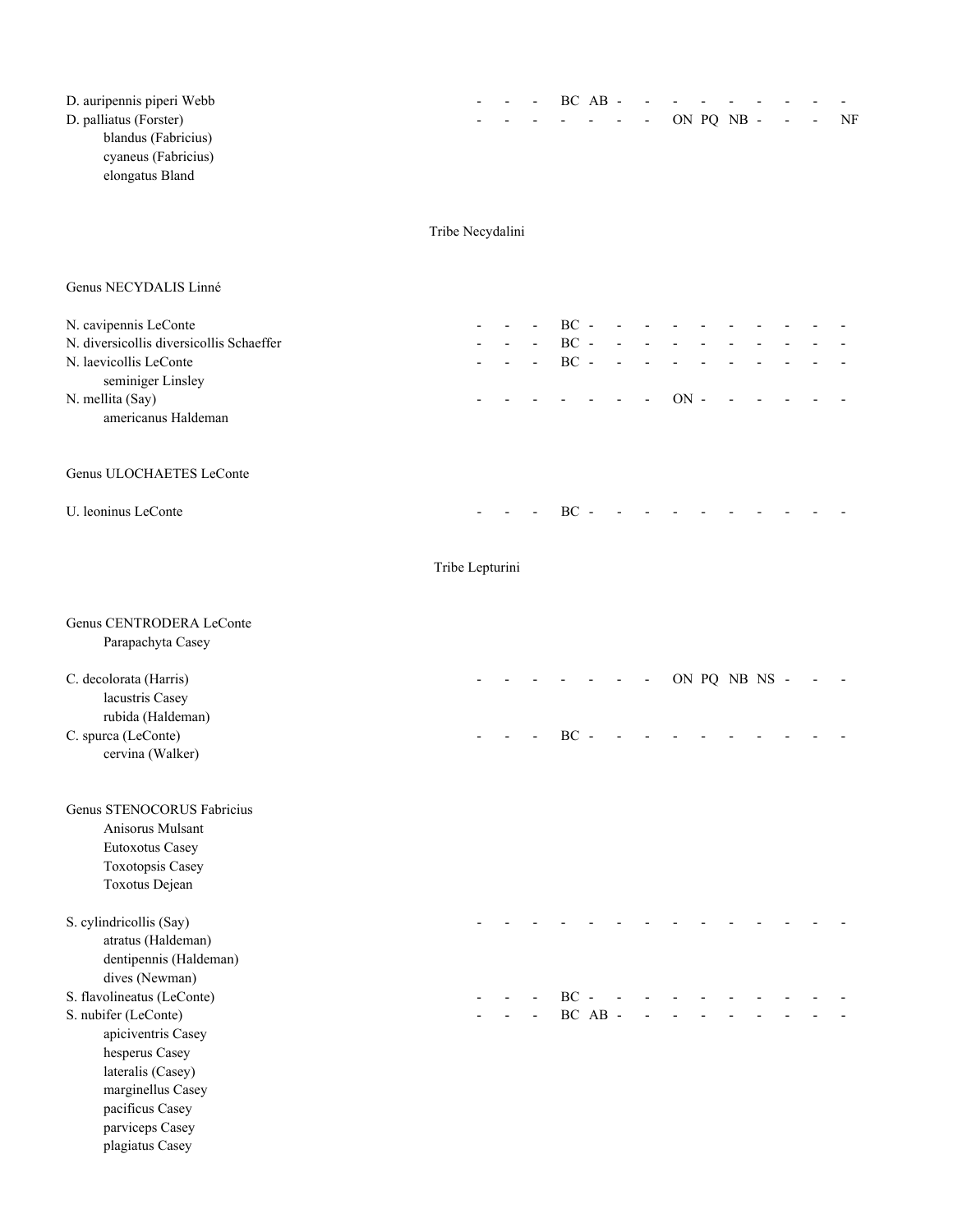| rufipennis Casey<br>spinosus (Hopping)<br>tenellus Casey<br>truncatulus Casey |        |  |                            |         |            |           |            |                  |  |       |  |
|-------------------------------------------------------------------------------|--------|--|----------------------------|---------|------------|-----------|------------|------------------|--|-------|--|
| S. obtusus (LeConte)                                                          |        |  |                            |         | BC AB SK - |           |            |                  |  |       |  |
| brevicollis Casey<br>S. schaumi (LeConte)                                     |        |  |                            |         |            |           | MB ON PQ - |                  |  |       |  |
| croceus (Leng)                                                                |        |  |                            |         |            |           |            |                  |  |       |  |
| S. trivittatus (Say)                                                          |        |  |                            |         |            | AB SK MB- |            |                  |  |       |  |
| S. vestitus (Haldeman)<br>ater (Leng)                                         |        |  |                            | BC AB - |            |           |            |                  |  |       |  |
| aureatus Casey                                                                |        |  |                            |         |            |           |            |                  |  |       |  |
| flaccidus Casey                                                               |        |  |                            |         |            |           |            |                  |  |       |  |
| gilvicornis Casey                                                             |        |  |                            |         |            |           |            |                  |  |       |  |
| oregonensis Casey<br>sericatus Casey                                          |        |  |                            |         |            |           |            |                  |  |       |  |
| subpinguis Casey                                                              |        |  |                            |         |            |           |            |                  |  |       |  |
| virgatus (LeConte)                                                            |        |  |                            |         |            |           |            |                  |  |       |  |
| S. vittiger (Randall)<br>nigripes (Haldeman)                                  |        |  |                            |         |            |           | ON PQ -    |                  |  |       |  |
|                                                                               |        |  |                            |         |            |           |            |                  |  |       |  |
| Genus ENCYCLOPS Newman                                                        |        |  |                            |         |            |           |            |                  |  |       |  |
| E. caerulea (Say)                                                             |        |  |                            |         |            |           | ON PQ -    |                  |  |       |  |
| pallipes Newman                                                               |        |  |                            |         |            |           |            |                  |  |       |  |
| Genus PYROTRICHUS LeConte                                                     |        |  |                            |         |            |           |            |                  |  |       |  |
| P. vitticollis LeConte                                                        |        |  | $BC -$                     |         |            |           |            |                  |  |       |  |
| cribripennis Casey                                                            |        |  |                            |         |            |           |            |                  |  |       |  |
| Genus PACHYTA Dejean                                                          |        |  |                            |         |            |           |            |                  |  |       |  |
| Argaleus LeConte<br>Linsleyana Podany                                         |        |  |                            |         |            |           |            |                  |  |       |  |
|                                                                               |        |  |                            |         |            |           |            |                  |  |       |  |
| P. armata LeConte<br>P. lamed liturata Kirby                                  |        |  | $BC -$<br>AK YK NT BC AB - |         |            |           | MB ON PQ - |                  |  | LB NF |  |
| americana Podany                                                              |        |  |                            |         |            |           |            |                  |  |       |  |
| conflagrata Motschulsky                                                       |        |  |                            |         |            |           |            |                  |  |       |  |
| nitens (LeConte)                                                              |        |  |                            |         |            |           |            |                  |  |       |  |
| Genus EVODINUS LeConte                                                        |        |  |                            |         |            |           |            |                  |  |       |  |
| E. monticola monticola (Randall)                                              |        |  |                            |         |            |           |            | MB ON PQ NB NS - |  | LB NF |  |
| carolinensis Casey<br>E. monticola vancouveri Casey                           | $AK -$ |  | NT BC -                    |         |            |           |            |                  |  |       |  |
|                                                                               |        |  |                            |         |            |           |            |                  |  |       |  |
| Genus ANTHOPHYLAX LeConte                                                     |        |  |                            |         |            |           |            |                  |  |       |  |
| A. attenuatus (Haldeman)                                                      |        |  |                            |         |            |           |            | ON PQ NB NS -    |  |       |  |
| A. cyaneus (Haldeman)<br>malachiticus (Haldeman)                              |        |  |                            |         |            |           |            | ON PQ NB -       |  |       |  |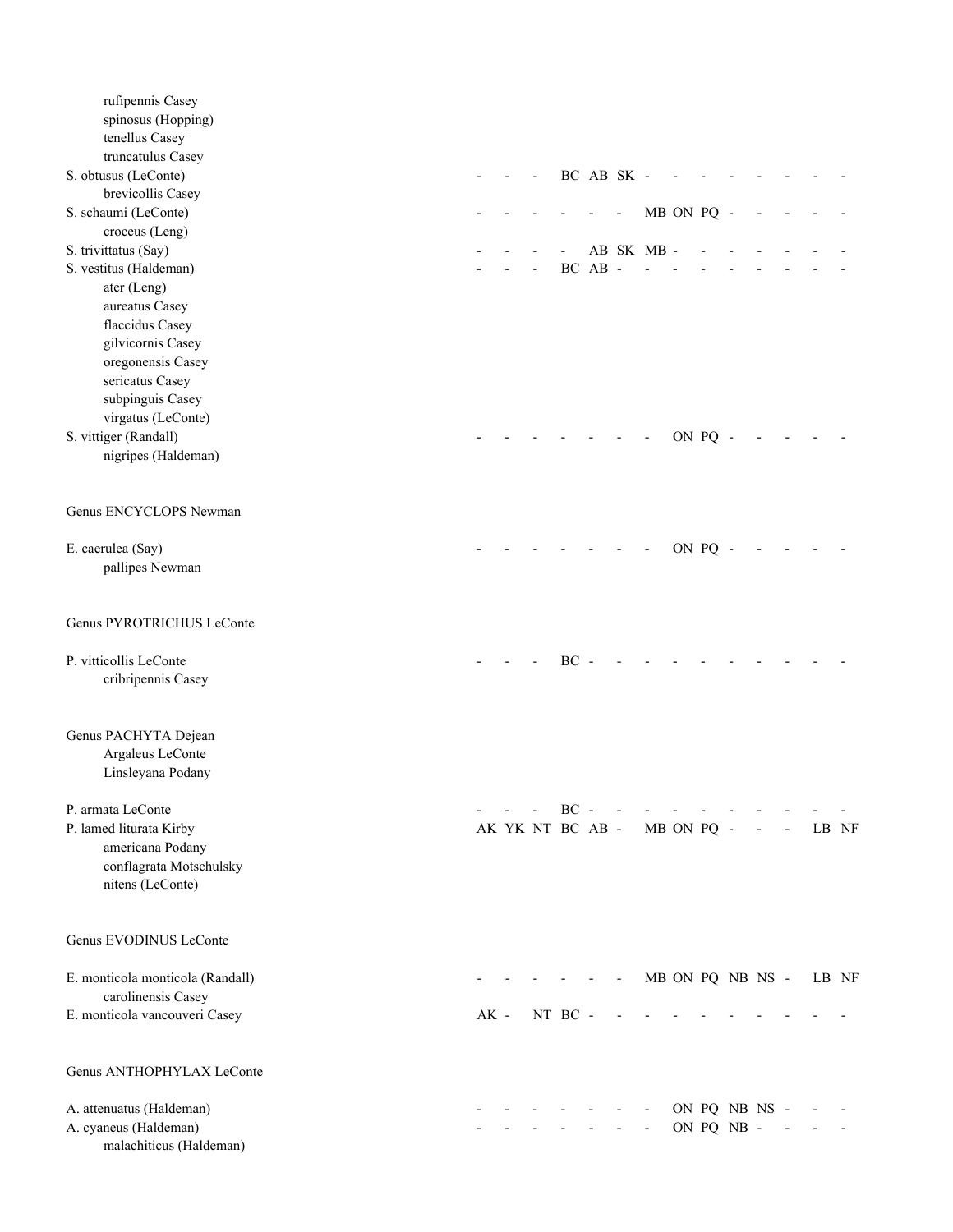| A. viridis LeConte<br>viridipennis Casey                                                                                                                                                                                                                                                               |                                 |                              |        |         |  | $PQ -$        | $NS -$ |  |       |
|--------------------------------------------------------------------------------------------------------------------------------------------------------------------------------------------------------------------------------------------------------------------------------------------------------|---------------------------------|------------------------------|--------|---------|--|---------------|--------|--|-------|
| Genus NEANTHOPHYLAX Linsley & Chemsak                                                                                                                                                                                                                                                                  |                                 |                              |        |         |  |               |        |  |       |
| N. mirificus (Bland)                                                                                                                                                                                                                                                                                   |                                 |                              |        | BC AB - |  |               |        |  |       |
| venustus (Bland)<br>N. tenebrosus nigrolineatus (Van Dyke)                                                                                                                                                                                                                                             |                                 |                              | $BC -$ |         |  |               |        |  |       |
| Genus RHAGIUM Fabricius<br>Allorhagium Kolbe<br>Hargium Samouelle<br>Stenocorus Geoffroy                                                                                                                                                                                                               |                                 |                              |        |         |  |               |        |  |       |
| R. inquisitor (Linné)*<br>americanum Podany<br>boreale Casey<br>californicum Casey<br>canadense Podany<br>cariniventre Casey<br>crassipes Casey<br>investigator Mannerheim<br>lineatus (Olivier)<br>mexicanum Casey<br>montanum Casey<br>parvicorne Casey<br>quadricostatum Podany<br>thoracicum Casey |                                 | YK NT BC AB SK MB ON PQ NB - |        |         |  |               |        |  |       |
| Genus SACHALINOBIA Jacobson<br>Pseudopachyta Swaine & Hopping                                                                                                                                                                                                                                          |                                 |                              |        |         |  |               |        |  |       |
| S. rugipennis rugipennis (Newman)                                                                                                                                                                                                                                                                      |                                 |                              |        |         |  | MB ON PQ NB - |        |  |       |
| Genus GAUROTES LeConte                                                                                                                                                                                                                                                                                 |                                 |                              |        |         |  |               |        |  |       |
| G. cyanipennis (Say)<br>ione (Newman)<br>laportei (Guérin-Méneville)<br>leonardi (Haldeman)<br>servillei (Audinet-Serville)                                                                                                                                                                            |                                 |                              |        |         |  | $-$ ON PQ $-$ |        |  |       |
| Genus ACMAEOPS LeConte                                                                                                                                                                                                                                                                                 |                                 |                              |        |         |  |               |        |  |       |
| A. proteus proteus (Kirby)<br>aurora Casey<br>cavicollis Casey<br>coloradensis Casey<br>gibbula LeConte<br>lacustrina Casey<br>obsoleta Casey<br>parkeri Casey                                                                                                                                         | AK YK NT BC AB SK MB ON PQ NB - |                              |        |         |  |               |        |  | LB NF |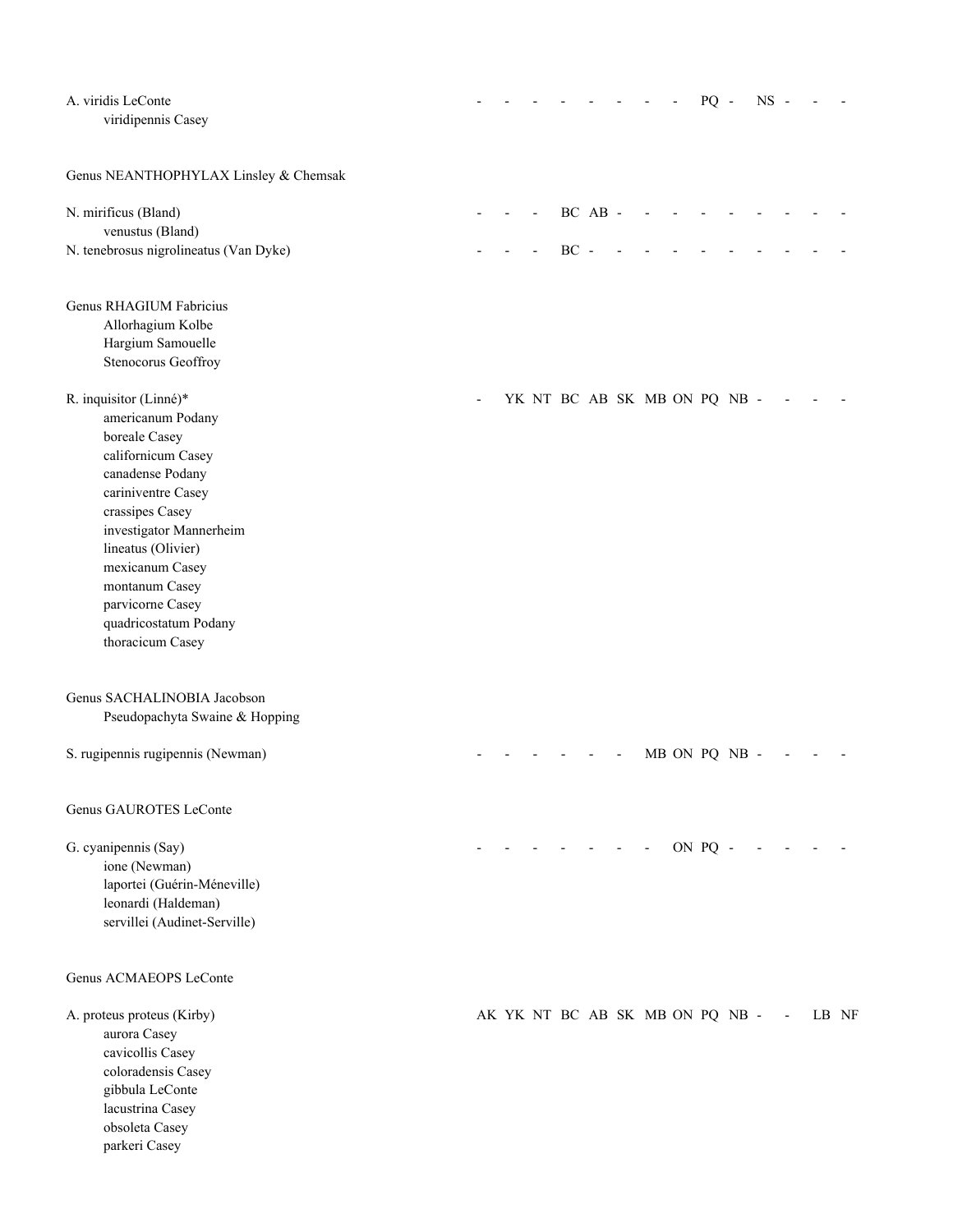pinicola Schaeffer puncticeps Casey scutellata Casey sublineata (Haldeman)

### Genus LEPTALIA LeConte

| L. macilenta (Mannerheim)<br>frankenhaeuseri (Mannerheim)<br>fuscicollis (LeConte)                                                                                                                                                                                    | $AK -$ | $\blacksquare$ | $BC -$            |            |                        |                |         |  |  |  |
|-----------------------------------------------------------------------------------------------------------------------------------------------------------------------------------------------------------------------------------------------------------------------|--------|----------------|-------------------|------------|------------------------|----------------|---------|--|--|--|
| Genus CORTODERA Mulsant<br>Acmaeopsilla Casey<br>Leptacmaeops Casey                                                                                                                                                                                                   |        |                |                   |            |                        |                |         |  |  |  |
| C. coniferae Hopping & Hopping<br>C. longicornis (Kirby)<br>alticola (Casey)<br>bakeri Hopping & Hopping<br>dorsalis (LeConte)<br>harneyensis Hopping & Hopping<br>ligata (LeConte)<br>marginalis (LeConte)<br>oregonensis Hopping & Hopping<br>punctiventris (Casey) |        |                | $BC -$            | BC AB SK - |                        |                |         |  |  |  |
| suturalis (Casey)<br>vincta (LeConte)<br>C. militaris militaris (LeConte)<br>C. subpilosa (LeConte)<br>intermedia (Casey)<br>lupina (LeConte)<br>pugetana (Casey)<br>quadriceps (Casey)                                                                               |        |                | $BC -$<br>BC AB - |            |                        | $\overline{a}$ |         |  |  |  |
| Genus PSEUDOGAUROTINA Plavilstshikov                                                                                                                                                                                                                                  |        |                |                   |            |                        |                |         |  |  |  |
| P. abdominalis (Bland)<br>P. cressoni cressoni (Bland)                                                                                                                                                                                                                |        |                |                   | BC AB -    |                        |                | ON PQ - |  |  |  |
| Genus BRACHYSOMIDA Casey                                                                                                                                                                                                                                              |        |                |                   |            |                        |                |         |  |  |  |
| B. atra (LeConte)<br>aterrima Casey<br>morata Casey                                                                                                                                                                                                                   |        |                |                   | BC AB -    |                        |                |         |  |  |  |
| B. bivittata (Say)<br>fusciceps (LeConte)<br>incerta (Bland)<br>nigripennis (LeConte)<br>oblonga (Casey)<br>varians (LeConte)                                                                                                                                         |        |                |                   |            | AB SK MB ON PQ NB NS - |                |         |  |  |  |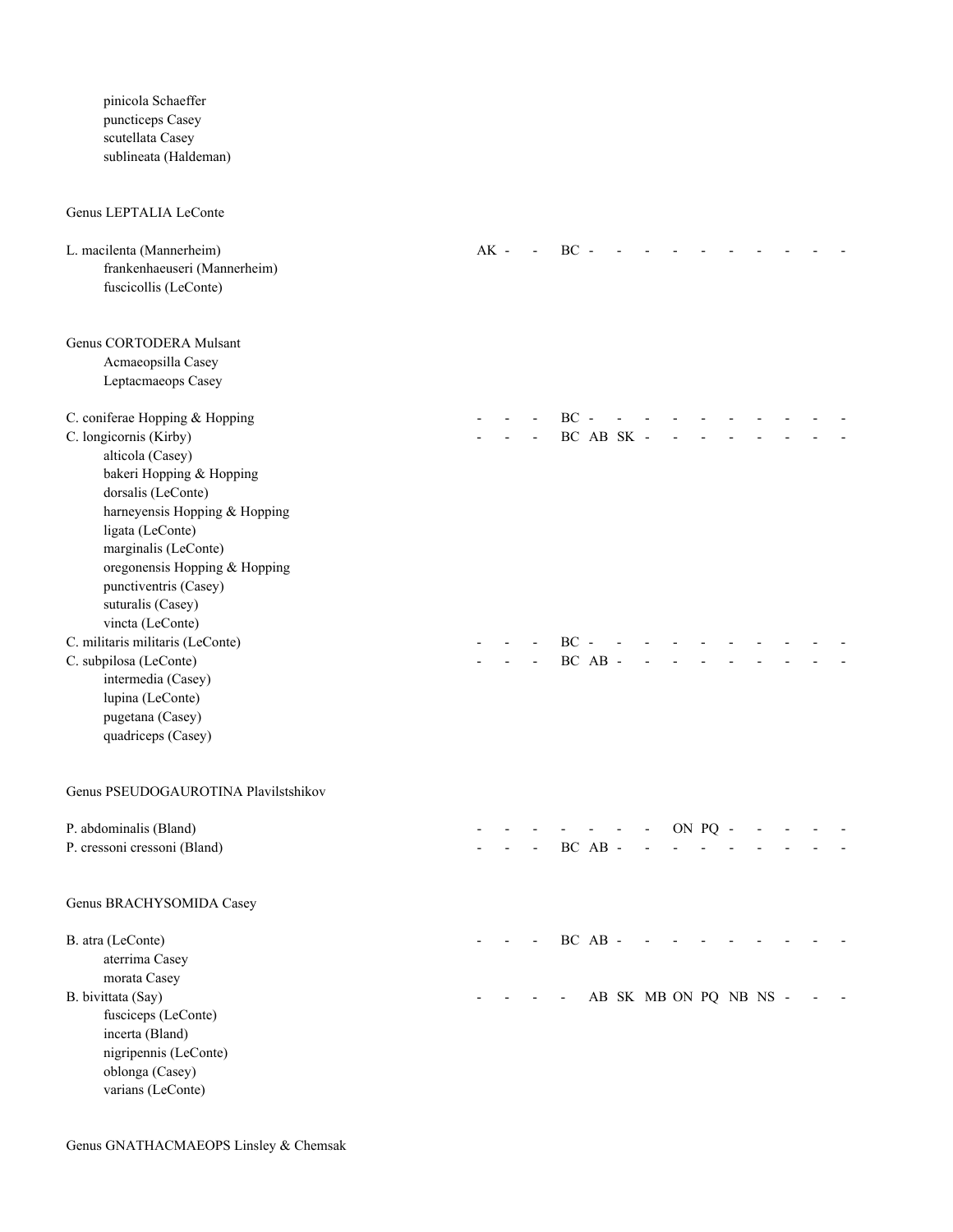| G. pratensis (Laicharting)*<br>fulvipennis (Mannerheim)<br>longiceps (Kirby)<br>semi-marginata (Randall)<br>strigilata (Fabricius) |  |  |  | AK YK NT BC AB SK MB ON PQ NB - |        |         |            |  | LB NF |
|------------------------------------------------------------------------------------------------------------------------------------|--|--|--|---------------------------------|--------|---------|------------|--|-------|
| Genus METACMAEOPS Linsley & Chemsak                                                                                                |  |  |  |                                 |        |         |            |  |       |
| M. vittata (Swederus)<br>directa (Newman)<br>pallida (Haldeman)<br>quadrivittata (Schonherr)                                       |  |  |  |                                 |        | PQ      |            |  |       |
| Genus STRANGALIA Audinet-Serville<br>Ophistomis Thomson<br>Strangalina Aurivillius                                                 |  |  |  |                                 |        |         |            |  |       |
| S. acuminata (Olivier)<br>emaciata Newman<br>unicolor Haldeman                                                                     |  |  |  |                                 | $ON -$ |         |            |  |       |
| S. bicolor (Swederus)                                                                                                              |  |  |  |                                 | $ON -$ |         |            |  |       |
| simulans (Casey)                                                                                                                   |  |  |  |                                 |        |         |            |  |       |
| S. luteicornis (Fabricius)                                                                                                         |  |  |  |                                 |        | ON PQ - |            |  |       |
| carolinae (Casey)<br>eversa (Casey)                                                                                                |  |  |  |                                 |        |         |            |  |       |
| Genus BELLAMIRA LeConte                                                                                                            |  |  |  |                                 |        |         |            |  |       |
| B. scalaris (Say)<br>coarctata (Haldeman)                                                                                          |  |  |  | SK MB ON PQ NB NS -             |        |         |            |  |       |
| Genus ANALEPTURA Linsley & Chemsak                                                                                                 |  |  |  |                                 |        |         |            |  |       |
| A. lineola (Say)<br>cincta (Haldeman)<br>indirecta (Newman)<br>lateralis (Haldeman)<br>obsoleta (Haldeman)                         |  |  |  |                                 |        |         | ON PQ NB - |  |       |
| Genus CHARISALIA Casey                                                                                                             |  |  |  |                                 |        |         |            |  |       |
| C. americana (Haldeman)                                                                                                            |  |  |  |                                 | $ON$ - |         |            |  |       |
| Genus GRAMMOPTERA Audinet-Serville<br>Parallelina Casey                                                                            |  |  |  |                                 |        |         |            |  |       |
| G. exigua (Newman)                                                                                                                 |  |  |  |                                 |        | ON PQ - |            |  |       |
| saucia (LeConte)                                                                                                                   |  |  |  |                                 |        |         |            |  |       |
| G. haematites (Newman)<br>nana (Newman)                                                                                            |  |  |  | SK MB ON PQ NB -                |        |         |            |  |       |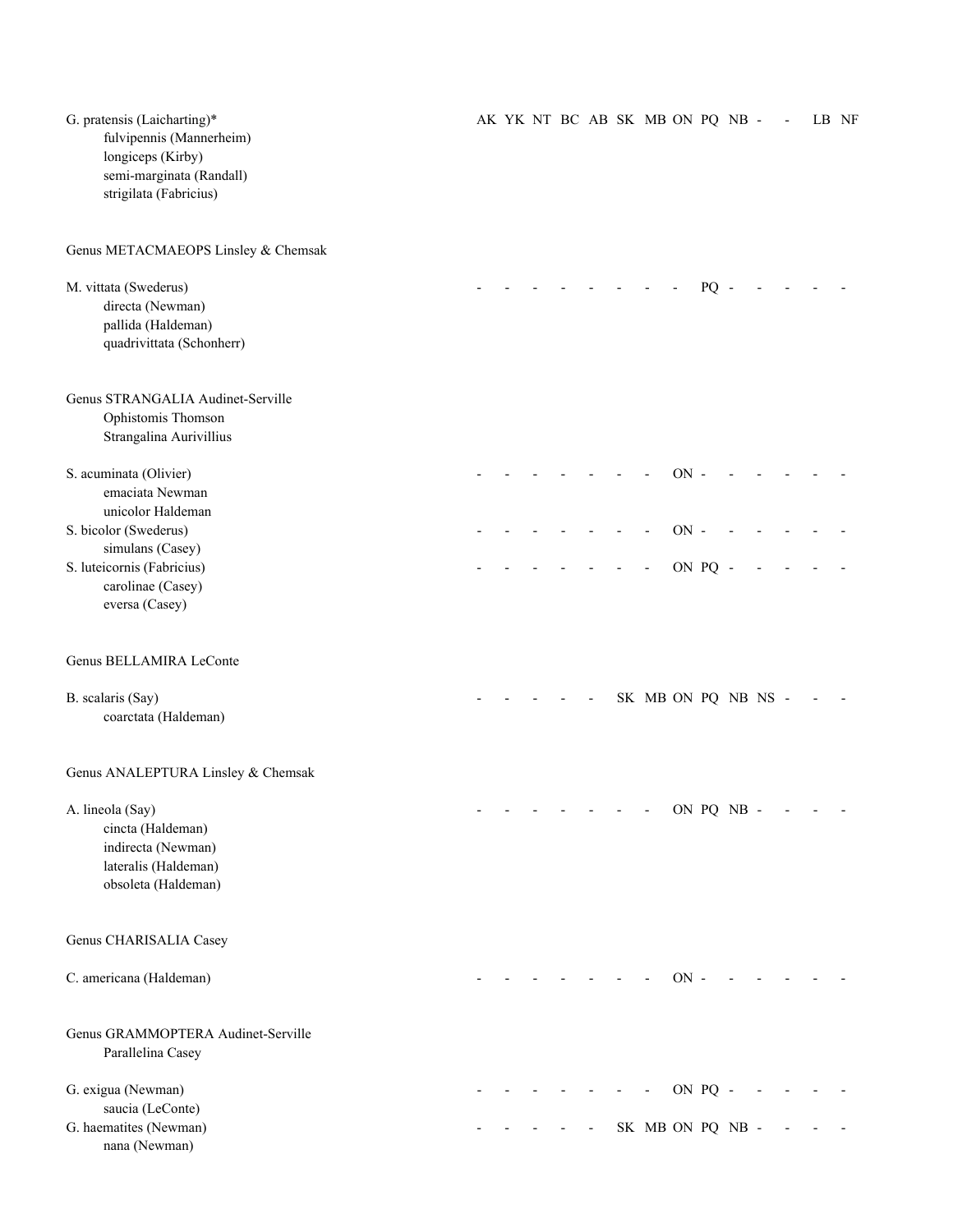| ruficeps (LeConte)                             |        |      |        |            |        |         |                                    |                  |            |               |  |        |       |
|------------------------------------------------|--------|------|--------|------------|--------|---------|------------------------------------|------------------|------------|---------------|--|--------|-------|
| G. molybdica (LeConte)                         |        |      |        | BC         |        |         |                                    |                  |            |               |  |        |       |
| G. subargentata (Kirby)                        |        |      |        |            |        |         | AK YK NT BC AB SK MB ON PQ NB -    |                  |            |               |  |        |       |
| filicornis (Casey)                             |        |      |        |            |        |         |                                    |                  |            |               |  |        |       |
| quebecensis (Couper)                           |        |      |        |            |        |         |                                    |                  |            |               |  |        |       |
| rufibasis (LeConte)                            |        |      |        |            |        |         |                                    |                  |            |               |  |        |       |
| similis (Kirby)                                |        |      |        |            |        |         |                                    |                  |            |               |  |        |       |
|                                                |        |      |        |            |        |         |                                    |                  |            |               |  |        |       |
| Genus JUDOLIA Mulsant                          |        |      |        |            |        |         |                                    |                  |            |               |  |        |       |
| J. gaurotoides gaurotoides (Casey)             |        |      |        |            |        | AB SK - |                                    |                  |            |               |  |        |       |
| knulli (Swaine & Hopping)                      |        |      |        |            |        |         |                                    |                  |            |               |  |        |       |
| vivaria Casey                                  |        |      |        |            |        |         |                                    |                  |            |               |  |        |       |
| J. instabilis (Haldeman)                       |        | YK - |        |            |        |         | BC AB SK MB -                      |                  |            |               |  |        |       |
| convexa (LeConte)                              |        |      |        |            |        |         |                                    |                  |            |               |  |        |       |
| flaviventris (Schaeffer)                       |        |      |        |            |        |         |                                    |                  |            |               |  |        |       |
| pacifica Casey<br>trajecta Casey               |        |      |        |            |        |         |                                    |                  |            |               |  |        |       |
| J. montivagans montivagans (Couper)            |        |      |        |            |        |         | AK YK NT BC AB SK MB ON PQ NB NS - |                  |            |               |  | $LB -$ |       |
| seminigra Casey                                |        |      |        |            |        |         |                                    |                  |            |               |  |        |       |
| J. quadrata (LeConte)                          |        |      |        | YK NT BC - |        |         | SK MB ON PQ -                      |                  |            |               |  |        |       |
| Genus PYGOLEPTURA Linsley & Chemsak            |        |      |        |            |        |         |                                    |                  |            |               |  |        |       |
| P. carbonata (LeConte)                         |        |      |        | $BC -$     |        |         |                                    |                  |            |               |  |        |       |
| P. nigrella nigrella (Say)                     | $AK$ - |      |        |            |        |         | NT BC AB SK MB ON PQ NB -          |                  |            |               |  |        | LB NF |
| lacustris (Casey)                              |        |      |        |            |        |         |                                    |                  |            |               |  |        |       |
| nigrita (Hatch)                                |        |      |        |            |        |         |                                    |                  |            |               |  |        |       |
| praestans (Casey)                              |        |      |        |            |        |         |                                    |                  |            |               |  |        |       |
| serricornis (Casey)                            |        |      |        |            |        |         |                                    |                  |            |               |  |        |       |
|                                                |        |      |        |            |        |         |                                    |                  |            |               |  |        |       |
| Genus DORCASINA Casey                          |        |      |        |            |        |         |                                    |                  |            |               |  |        |       |
| D. matthewsi (LeConte)                         |        |      |        | $BC -$     |        |         |                                    |                  |            |               |  |        |       |
| macrocera (Casey)                              |        |      |        |            |        |         |                                    |                  |            |               |  |        |       |
| Genus IDIOPIDONIA Swaine & Hopping             |        |      |        |            |        |         |                                    |                  |            |               |  |        |       |
|                                                |        |      |        |            |        |         |                                    |                  |            |               |  |        |       |
| I. pedalis (LeConte)                           |        |      |        |            |        |         |                                    |                  |            | ON PQ NB NS - |  |        |       |
| Genus TYPOCERUS LeConte                        |        |      |        |            |        |         |                                    |                  |            |               |  |        |       |
| T. acuticauda acuticauda Casey                 |        |      |        |            |        |         |                                    |                  |            | ON PQ NB NS - |  |        |       |
| thoracicus Casey                               |        |      |        |            |        |         |                                    |                  |            |               |  |        |       |
| T. balteatus Horn                              |        |      | $NT -$ |            | $AB -$ |         |                                    |                  |            |               |  |        |       |
| T. confluens Casey                             |        |      |        |            |        |         | $MB -$                             |                  |            |               |  |        |       |
| caligans Casey                                 |        |      |        |            |        |         |                                    |                  |            |               |  |        |       |
| T. lugubris (Say)<br>T. octonotatus (Haldeman) |        |      |        |            |        |         |                                    | $ON -$<br>$ON -$ |            |               |  |        |       |
| arapahoe Casey                                 |        |      |        |            |        |         |                                    |                  |            |               |  |        |       |
| sinuatus LeConte                               |        |      |        |            |        |         |                                    |                  |            |               |  |        |       |
| T. sparsus LeConte                             |        |      |        |            |        |         |                                    |                  | MB ON PQ - |               |  |        |       |
|                                                |        |      |        |            |        |         |                                    |                  |            |               |  |        |       |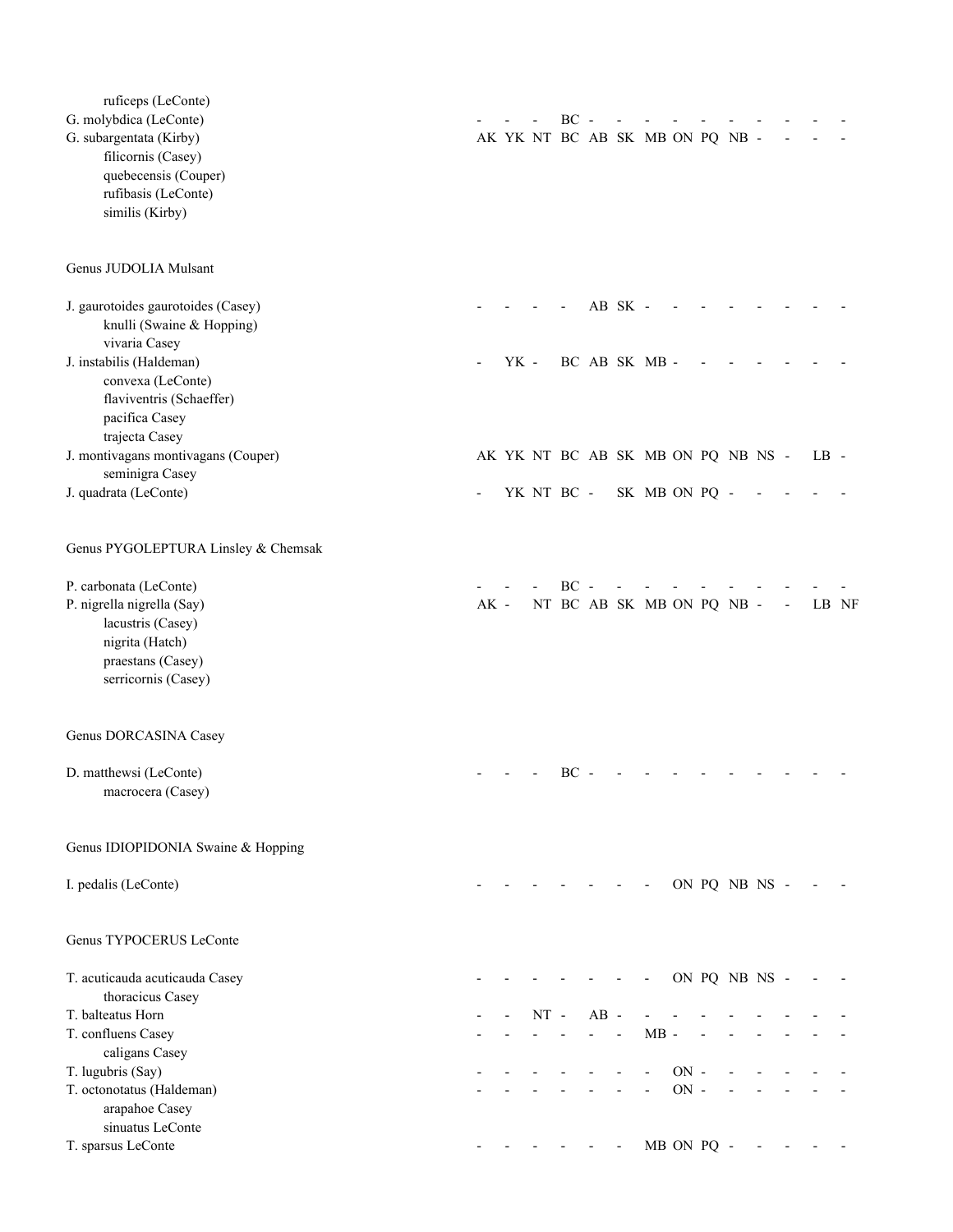| T. velutinus velutinus (Olivier)<br>fugax (Fabricius)<br>manitobensis Swaine & Hopping |        |                |                  |  |        |         | MB ON PQ NB NS - |  |  |
|----------------------------------------------------------------------------------------|--------|----------------|------------------|--|--------|---------|------------------|--|--|
| tenuior (Kirby)<br>T. zebra (Olivier)                                                  |        |                |                  |  | $ON$ - |         |                  |  |  |
| auriger (Newman)                                                                       |        |                |                  |  |        |         |                  |  |  |
| carolina (Weber)                                                                       |        |                |                  |  |        |         |                  |  |  |
| zebratus (Fabricius)                                                                   |        |                |                  |  |        |         |                  |  |  |
|                                                                                        |        |                |                  |  |        |         |                  |  |  |
| Genus NEOALOSTERNA Podany                                                              |        |                |                  |  |        |         |                  |  |  |
| N. capitata (Newman)                                                                   |        |                |                  |  |        |         | ON PQ NB NS -    |  |  |
| N. rubida (LeConte)                                                                    |        |                | BC               |  |        |         |                  |  |  |
| keeni (Casey)                                                                          |        |                |                  |  |        |         |                  |  |  |
| Genus PSEUDOSTRANGALIA Swaine & Hopping                                                |        |                |                  |  |        |         |                  |  |  |
| P. cruentata (Haldeman)                                                                |        |                |                  |  |        | ON PQ - |                  |  |  |
| maneii (Casey)                                                                         |        |                |                  |  |        |         |                  |  |  |
| Genus LEPTURA Linné                                                                    |        |                |                  |  |        |         |                  |  |  |
| (subgenus LEPTURA s.str.)                                                              |        |                |                  |  |        |         |                  |  |  |
| L. obliterata obliterata (Haldeman)                                                    |        |                | $BC -$           |  |        |         |                  |  |  |
| idahoensis (Casey)                                                                     |        |                |                  |  |        |         |                  |  |  |
| perductor (Walker)                                                                     |        |                |                  |  |        |         |                  |  |  |
| vitiosa (LeConte)                                                                      |        |                |                  |  |        |         |                  |  |  |
| L. plagifera LeConte                                                                   |        |                | $BC -$           |  |        |         |                  |  |  |
| L. plebeja Randall                                                                     |        |                |                  |  |        |         | MB ON PQ NB      |  |  |
| L. propinqua Bland                                                                     | $AK -$ | $\overline{a}$ | $BC -$           |  |        |         |                  |  |  |
| minuscula (Casey)<br>regularis (Casey)                                                 |        |                |                  |  |        |         |                  |  |  |
| L. subhamata Randall                                                                   |        |                |                  |  |        |         | ON PQ NB NS -    |  |  |
| armata (Haldeman)                                                                      |        |                |                  |  |        |         |                  |  |  |
| elegans (Haldeman)                                                                     |        |                |                  |  |        |         |                  |  |  |
| interrupta Newman                                                                      |        |                |                  |  |        |         |                  |  |  |
| (subgenus STENURA Dejean)                                                              |        |                |                  |  |        |         |                  |  |  |
| (Megaleptura Casey)                                                                    |        |                |                  |  |        |         |                  |  |  |
| L. emarginata Fabricius                                                                |        |                |                  |  | $ON -$ |         |                  |  |  |
| Genus STENOSTROPHIA Casey                                                              |        |                |                  |  |        |         |                  |  |  |
| S. amabilis (LeConte)                                                                  |        |                | $BC -$           |  |        |         |                  |  |  |
| S. tribalteata serpentina (Casey)                                                      |        |                | $BC -$           |  |        |         |                  |  |  |
| Genus TRACHYSIDA Casey                                                                 |        |                |                  |  |        |         |                  |  |  |
| T. aspera aspera (LeConte)<br>parkeri (Hippisly)                                       |        |                | AK YK NT BC AB - |  |        |         |                  |  |  |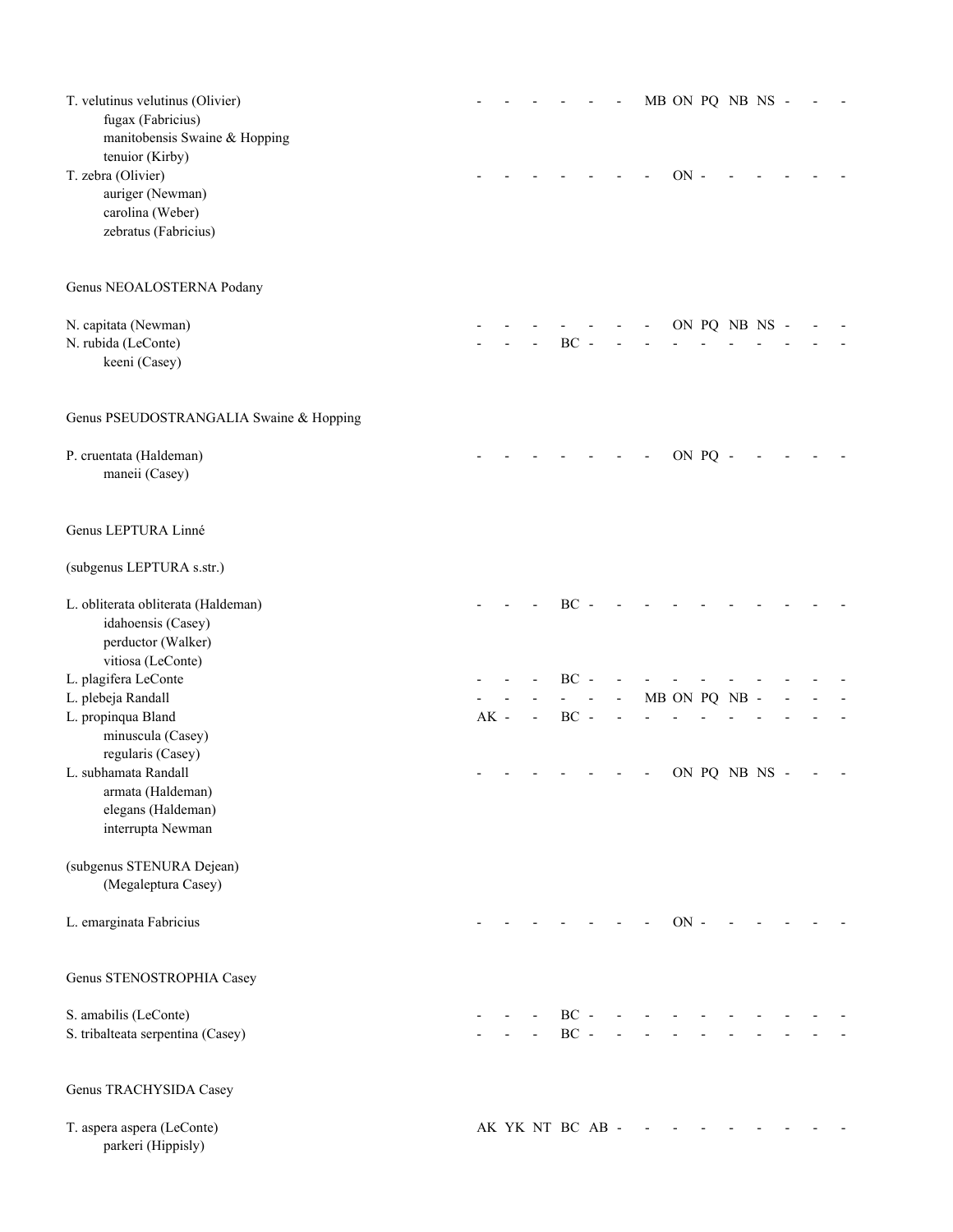| T. aspera brevifrons (H.Howden)            |        |  |        |  |                           |            | ON PQ NB NS -       |  |           |
|--------------------------------------------|--------|--|--------|--|---------------------------|------------|---------------------|--|-----------|
| T. mutabilis (Newman)                      |        |  |        |  | BC AB SK MB ON PQ NB NS - |            |                     |  | $\rm{NF}$ |
| laetifia (Provancher)                      |        |  |        |  |                           |            |                     |  |           |
| luridipennis (Haldeman)                    |        |  |        |  |                           |            |                     |  |           |
| provancheri (Aurivillius)                  |        |  |        |  |                           |            |                     |  |           |
| quadricollis (LeConte)                     |        |  |        |  |                           |            |                     |  |           |
| Genus PIDONIA Mulsant                      |        |  |        |  |                           |            |                     |  |           |
| (subgenus PIDONIA s.str.)                  |        |  |        |  |                           |            |                     |  |           |
| (Hapalosalia Casey)                        |        |  |        |  |                           |            |                     |  |           |
| P. ruficollis (Say)                        |        |  |        |  |                           |            | ON PQ NB NS -       |  |           |
| allecta (Newman)                           |        |  |        |  |                           |            |                     |  |           |
| fragilis (Casey)                           |        |  |        |  |                           |            |                     |  |           |
| laeviceps (Casey)                          |        |  |        |  |                           |            |                     |  |           |
| lineicornis (Casey)                        |        |  |        |  |                           |            |                     |  |           |
| nitidicollis (Horn)                        |        |  |        |  |                           |            |                     |  |           |
| paupercula (Newman)                        |        |  |        |  |                           |            |                     |  |           |
| sphaericollis (Say)                        |        |  |        |  |                           |            |                     |  |           |
| straussi (Webb)                            |        |  |        |  |                           |            |                     |  |           |
| vibex (Newman)                             |        |  |        |  |                           |            |                     |  |           |
| P. scripta (LeConte)                       | $AK -$ |  | BC -   |  |                           |            |                     |  |           |
| (subgenus THESALIA Casey)                  |        |  |        |  |                           |            |                     |  |           |
| P. gnathoides (LeConte)                    |        |  | BC -   |  |                           |            |                     |  |           |
| lisa (Leng)                                |        |  |        |  |                           |            |                     |  |           |
| rubriceps (Casey)                          |        |  |        |  |                           |            |                     |  |           |
| (subgenus CERATOPIDONIA Linsley & Chemsak) |        |  |        |  |                           |            |                     |  |           |
| P. quadrata Hopping                        |        |  | BC -   |  |                           |            |                     |  |           |
| Genus ORTHOLEPTURA Casey                   |        |  |        |  |                           |            |                     |  |           |
| O. valida (LeConte)                        |        |  | $BC -$ |  |                           |            |                     |  |           |
| oculea Casey                               |        |  |        |  |                           |            |                     |  |           |
| Genus STRANGALEPTA Casey                   |        |  |        |  |                           |            |                     |  |           |
| S. abbreviata (Germar)                     |        |  |        |  |                           |            | ON PQ NB NS -       |  |           |
| gulosa (Kirby)                             |        |  |        |  |                           |            |                     |  |           |
| nitidipennis (Provancher)                  |        |  |        |  |                           |            |                     |  |           |
| saratogensis (Rau)                         |        |  |        |  |                           |            |                     |  |           |
| semivittata (Kirby)                        |        |  |        |  |                           |            |                     |  |           |
| S. pubera (Say)                            |        |  |        |  |                           | MB ON PQ - |                     |  |           |
| Genus STICTOLEPTURA Casey                  |        |  |        |  |                           |            |                     |  |           |
| S. canadensis canadensis (Olivier)         |        |  |        |  |                           |            | MB ON PQ NB NS PE - |  | NF        |
| cinnamoptera (Haldeman)                    |        |  |        |  |                           |            |                     |  |           |
| erythroptera (Kirby)                       |        |  |        |  |                           |            |                     |  |           |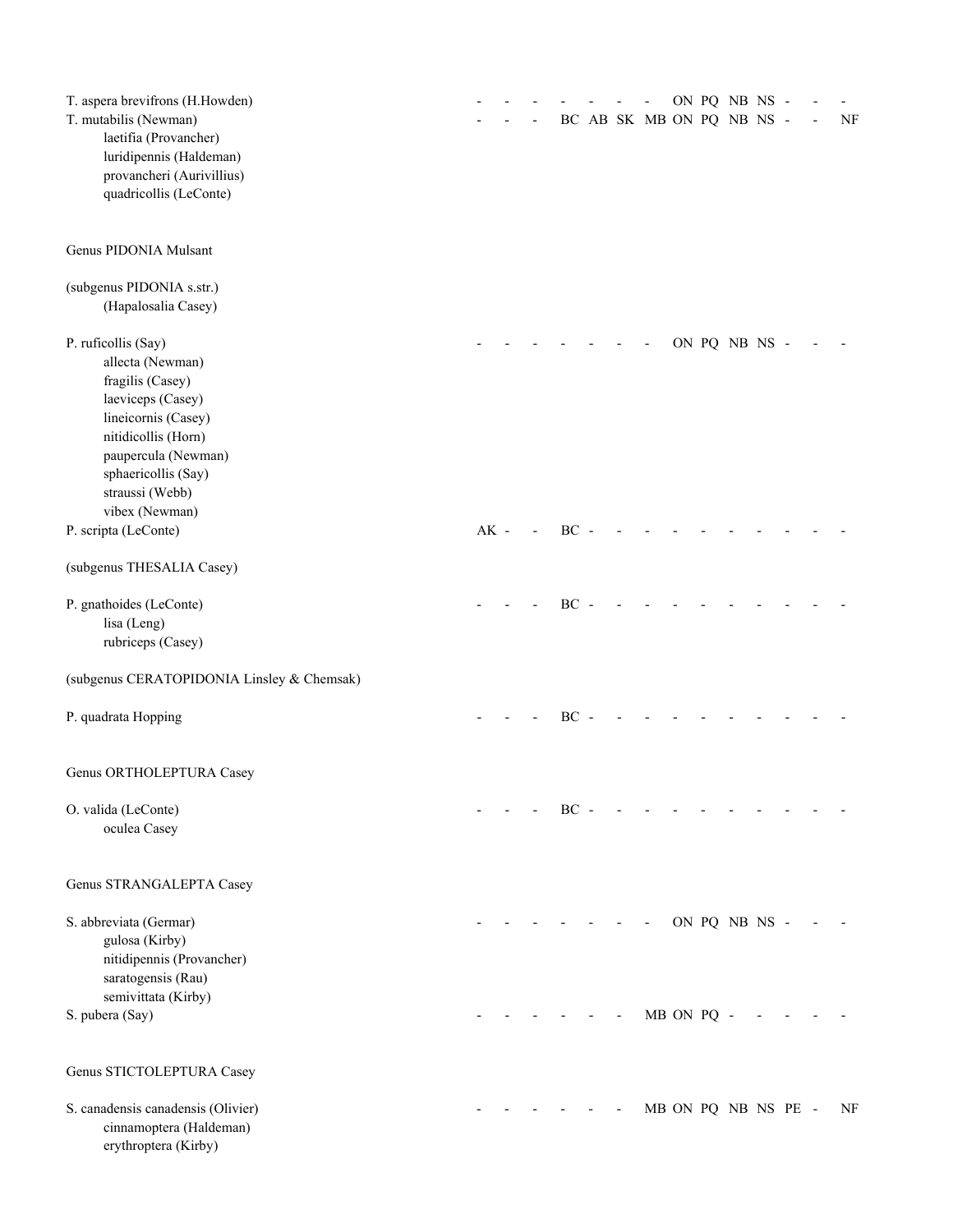| tenuicornis (Haldeman)<br>S. canadensis cribripennis (LeConte)<br>coccinea (LeConte)<br>divisa (Casey)<br>ebena (Leng) |         |                |         |                          | BC AB SK MB -            |            |                  |        |       |  |
|------------------------------------------------------------------------------------------------------------------------|---------|----------------|---------|--------------------------|--------------------------|------------|------------------|--------|-------|--|
| Genus ANASTRANGALIA Casey                                                                                              |         |                |         |                          |                          |            |                  |        |       |  |
| A. laetifica (LeConte)<br>lugens (LeConte)                                                                             |         | $BC -$         |         |                          |                          |            |                  |        |       |  |
| A. sanguinea (LeConte)<br>apicata (Casey)                                                                              | AK YK - |                |         |                          | BC AB SK MB ON PQ NB -   |            |                  |        |       |  |
| boulderensis (Casey)                                                                                                   |         |                |         |                          |                          |            |                  |        |       |  |
| Genus XESTOLEPTURA Casey                                                                                               |         |                |         |                          |                          |            |                  |        |       |  |
| X. behrensi (LeConte)                                                                                                  |         | $BC -$         |         |                          |                          |            |                  |        |       |  |
| X. crassipes (LeConte)<br>fasciventris (LeConte)                                                                       |         | $BC -$         |         |                          |                          |            |                  |        |       |  |
| muliebris Casey                                                                                                        |         |                |         |                          |                          |            |                  |        |       |  |
| shastana Casey                                                                                                         |         |                |         |                          |                          |            |                  |        |       |  |
| vancouveri Casey<br>xanthogaster (LeConte)                                                                             |         |                |         |                          |                          |            |                  |        |       |  |
| X. octonotata (Say)                                                                                                    |         |                |         |                          |                          | $ON -$     |                  |        |       |  |
| quadripunctata (Haldeman)                                                                                              |         |                |         |                          |                          |            |                  |        |       |  |
| stictica (Newman)<br>X. tibialis (LeConte)                                                                             | YK -    | BC AB -        |         |                          | $\overline{\phantom{a}}$ | ON PQ -    |                  | $NS -$ | LB NF |  |
| columbica Casey                                                                                                        |         |                |         |                          |                          |            |                  |        |       |  |
| hirtella (LeConte)                                                                                                     |         |                |         |                          |                          |            |                  |        |       |  |
| miquelonensis (Pic)<br>pictipennis Casey                                                                               |         |                |         |                          |                          |            |                  |        |       |  |
| Genus LEPTUROPSIS Linsley & Chemsak                                                                                    |         |                |         |                          |                          |            |                  |        |       |  |
| L. biforis (Newman)                                                                                                    |         | $\blacksquare$ |         |                          | $- - -$ ON PQ NB $-$     |            |                  |        |       |  |
| laurentica (Casey)<br>L. dolorosa (LeConte)                                                                            |         | $BC -$         |         |                          |                          |            |                  |        |       |  |
|                                                                                                                        |         |                |         |                          |                          |            |                  |        |       |  |
| Genus TRIGONARTHRIS Haldeman<br>Cercolia Casey                                                                         |         |                |         |                          |                          |            |                  |        |       |  |
| T. minnesotana (Casey)                                                                                                 |         |                |         | $\overline{\phantom{a}}$ |                          |            | MB ON PQ NB NS - |        |       |  |
| T. proxima (Say)                                                                                                       |         |                |         | $\overline{\phantom{a}}$ |                          | MB ON PQ - |                  | $NS -$ |       |  |
| kempiana (Casey)<br>subpubescens (Kirby)                                                                               |         |                |         |                          |                          |            |                  |        |       |  |
| Genus ACMAEOPSOIDES Linsley & Chemsak                                                                                  |         |                |         |                          |                          |            |                  |        |       |  |
| A. rufulus (Haldeman)                                                                                                  |         |                | BC AB - |                          | MB ON PQ -               |            |                  | $NS -$ |       |  |
|                                                                                                                        |         |                |         |                          |                          |            |                  |        |       |  |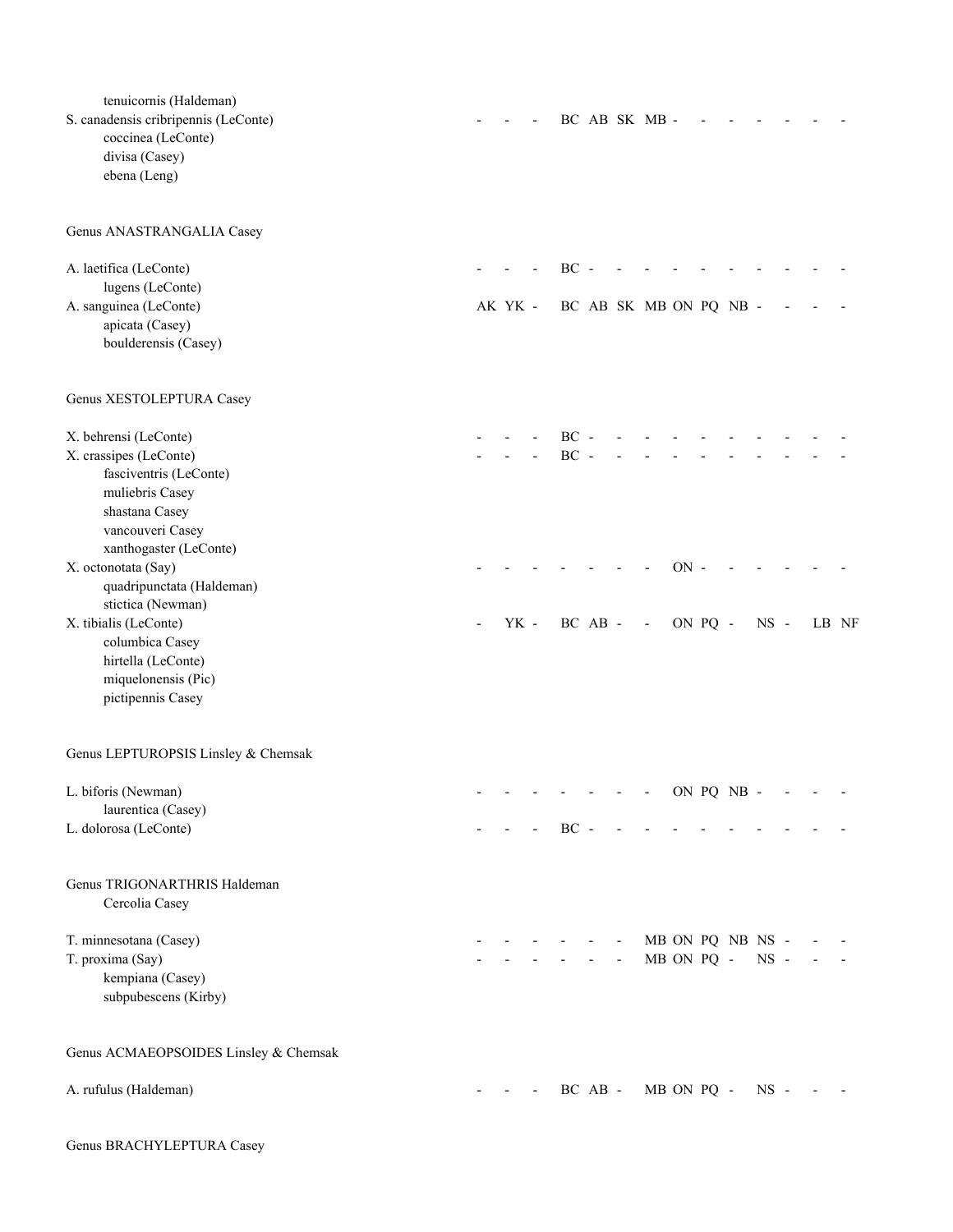| B. champlaini Casey<br>B. dehiscens (LeConte)<br>B. rubrica (Say)<br>erythroptera (Germar)<br>B. vagans (Olivier)<br>brevis (Kirby)<br>cuneatula Casey<br>fusella Casey<br>puella Casey<br>tetrica Casey<br>B. vexatrix (Mannerheim) | $AK -$ | $\overline{\phantom{a}}$ | $\rm BC$<br>$\overline{a}$<br>$BC -$ | $\overline{\phantom{a}}$ |         | $\overline{\phantom{a}}$           |            | ON PQ - | ON PQ NB - | NS PE  |  |    |
|--------------------------------------------------------------------------------------------------------------------------------------------------------------------------------------------------------------------------------------|--------|--------------------------|--------------------------------------|--------------------------|---------|------------------------------------|------------|---------|------------|--------|--|----|
| convolvens (Casey)<br>quadrillum (LeConte)<br>Genus STROPHIONA Casey                                                                                                                                                                 |        |                          |                                      |                          |         |                                    |            |         |            |        |  |    |
|                                                                                                                                                                                                                                      |        |                          |                                      |                          |         |                                    |            |         |            |        |  |    |
| S. laeta (LeConte)<br>ostenta Casey                                                                                                                                                                                                  |        |                          | $BC -$                               |                          |         |                                    |            |         |            |        |  |    |
| S. nitens (Forster)<br>bellina Casey<br>quagga (Germar)<br>zebra (Olivier)                                                                                                                                                           |        |                          |                                      |                          |         |                                    | MB ON PQ - |         |            | $NS -$ |  |    |
| Genus COSMOSALIA Casey                                                                                                                                                                                                               |        |                          |                                      |                          |         |                                    |            |         |            |        |  |    |
| C. chrysocoma (Kirby)<br>aureola (Casey)<br>auripilis (LeConte)<br>densepilosa Casey                                                                                                                                                 |        |                          |                                      |                          |         | YK NT BC AB SK MB ON PQ NB NS PE - |            |         |            |        |  | NF |
| Subfamily LAMIINAE<br>Tribe Parmenini                                                                                                                                                                                                |        |                          |                                      |                          |         |                                    |            |         |            |        |  |    |
| Genus PLECTRURA Mannerheim                                                                                                                                                                                                           |        |                          |                                      |                          |         |                                    |            |         |            |        |  |    |
| P. spinicauda Mannerheim<br>producta LeConte                                                                                                                                                                                         | $AK -$ | $\sim$                   | $BC -$                               |                          |         |                                    |            |         |            |        |  |    |
| Tribe Moneilemini                                                                                                                                                                                                                    |        |                          |                                      |                          |         |                                    |            |         |            |        |  |    |
| Genus MONEILEMA Say<br>Collapteryx Newman<br>Monoplesa Motschulsky<br>Omoscylon Thomson                                                                                                                                              |        |                          |                                      |                          |         |                                    |            |         |            |        |  |    |
| M. annulatum Say<br>angulatum Psota<br>demissum Casey<br>hybridum Psota<br>montanum Psota                                                                                                                                            |        | $NT -$                   |                                      |                          | AB SK - |                                    |            |         |            |        |  |    |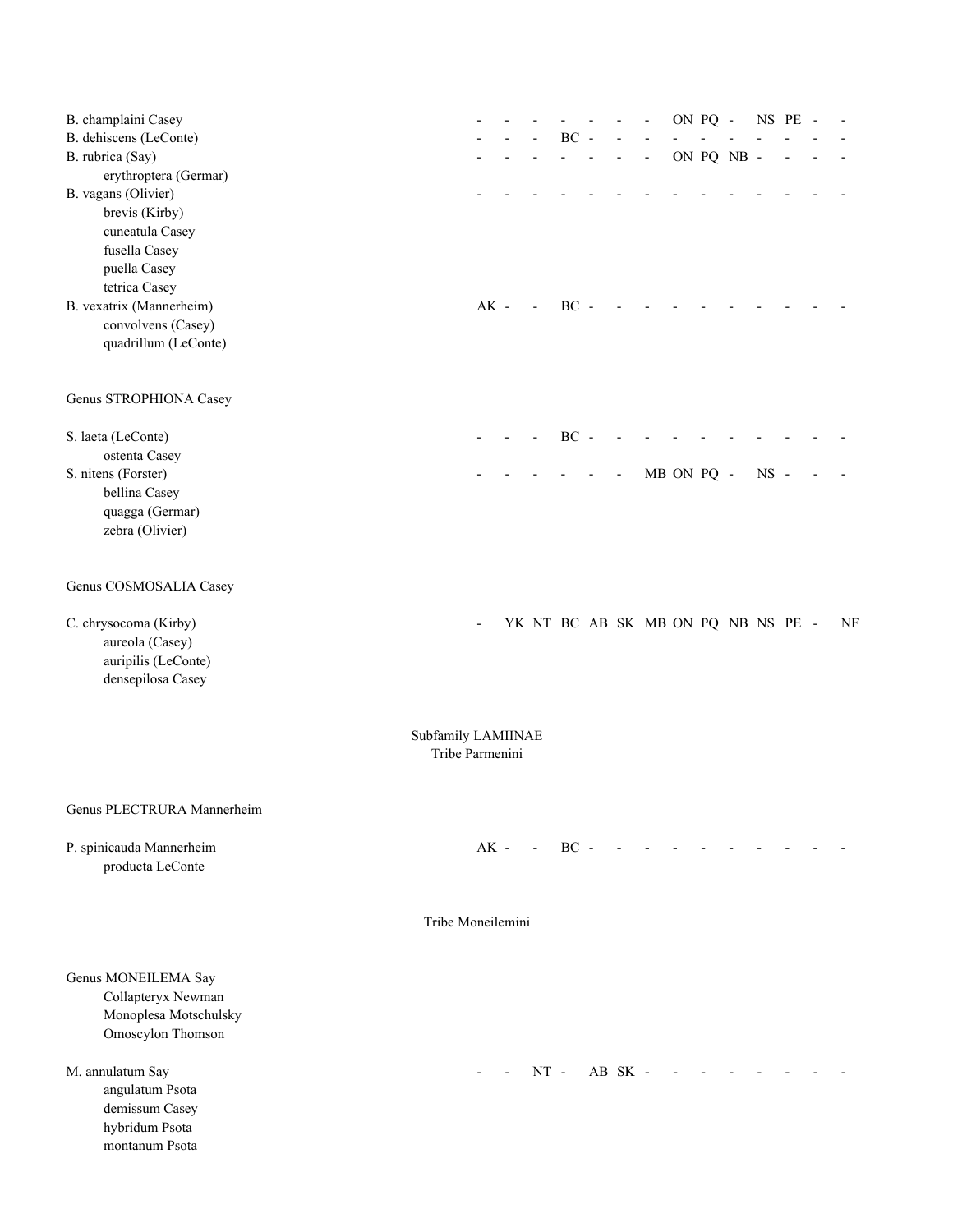nubeculum Casey puncticolle Psota

### Tribe Monochamini

| Genus HEBESTOLA Haldeman<br>Cacoplia LeConte |                                           |        |         |            |                      |        |         |                |  |  |
|----------------------------------------------|-------------------------------------------|--------|---------|------------|----------------------|--------|---------|----------------|--|--|
|                                              |                                           |        |         |            |                      |        |         |                |  |  |
| H. nebulosa Haldeman                         |                                           |        |         |            |                      |        | $PQ -$  |                |  |  |
| albata (Knull)                               |                                           |        |         |            |                      |        |         |                |  |  |
| pullata (Haldeman)<br>pruinosa (LeConte)     |                                           |        |         |            |                      |        |         |                |  |  |
|                                              |                                           |        |         |            |                      |        |         |                |  |  |
| Genus MONOCHAMUS Megerle                     |                                           |        |         |            |                      |        |         |                |  |  |
| M. carolinensis (Olivier)                    |                                           |        |         |            |                      |        |         | ON PQ NB -     |  |  |
| dentator (Fabricius)                         |                                           |        |         |            |                      |        |         |                |  |  |
| minor (LeConte)                              |                                           |        |         |            |                      |        |         |                |  |  |
| M. clamator latus Casey                      |                                           |        | BC      |            |                      |        |         |                |  |  |
| M. marmorator Kirby                          |                                           |        |         |            |                      |        |         | MB ON PQ NB NS |  |  |
| acutus (Lacordaire)                          |                                           |        |         |            |                      |        |         |                |  |  |
| fautor (LeConte)                             |                                           |        |         |            |                      |        |         |                |  |  |
| M. mutator LeConte                           |                                           | $NT -$ |         | $\sim$ $-$ | SK MB ON PQ NB -     |        |         |                |  |  |
| M. notatus (Drury)                           |                                           |        | NT BC - |            | SK MB ON PQ NB NS PE |        |         |                |  |  |
| confusor Kirby                               |                                           |        |         |            |                      |        |         |                |  |  |
| morgani Hopping                              |                                           |        |         |            |                      |        |         |                |  |  |
| M. obtusus obtusus Casey                     |                                           |        | $BC -$  |            |                      |        |         |                |  |  |
| M. scutellatus scutellatus (Say)             | AK YK NT BC AB SK MB ON PQ NB NS PE LB NF |        |         |            |                      |        |         |                |  |  |
| resutor Kirby                                |                                           |        |         |            |                      |        |         |                |  |  |
| M. scutellatus oregonensis (LeConte)         |                                           |        |         | BC AB -    |                      |        |         |                |  |  |
| monticola Casey                              |                                           |        |         |            |                      |        |         |                |  |  |
| M. titillator (Fabricius)                    |                                           |        |         |            |                      | $ON -$ |         |                |  |  |
| angusticollis Casey                          |                                           |        |         |            |                      |        |         |                |  |  |
| obesus Casey                                 |                                           |        |         |            |                      |        |         |                |  |  |
| Genus MICROGOES Casey                        |                                           |        |         |            |                      |        |         |                |  |  |
| M. oculatus (LeConte)                        |                                           |        |         |            |                      |        | ON PQ   |                |  |  |
| tenuicornis Casey                            |                                           |        |         |            |                      |        |         |                |  |  |
| Genus GOES LeConte                           |                                           |        |         |            |                      |        |         |                |  |  |
| G. debilis LeConte                           |                                           |        |         |            |                      |        | ON PQ - |                |  |  |
| G. pulcher (Haldeman)                        |                                           |        |         |            |                      |        | ON PQ - |                |  |  |
| fuscatus Knull                               |                                           |        |         |            |                      |        |         |                |  |  |
| G. pulverulentus (Haldeman)                  |                                           |        |         |            |                      |        | ON PQ - |                |  |  |
| laurenticus Casey                            |                                           |        |         |            |                      |        |         |                |  |  |

Tribe Mesosini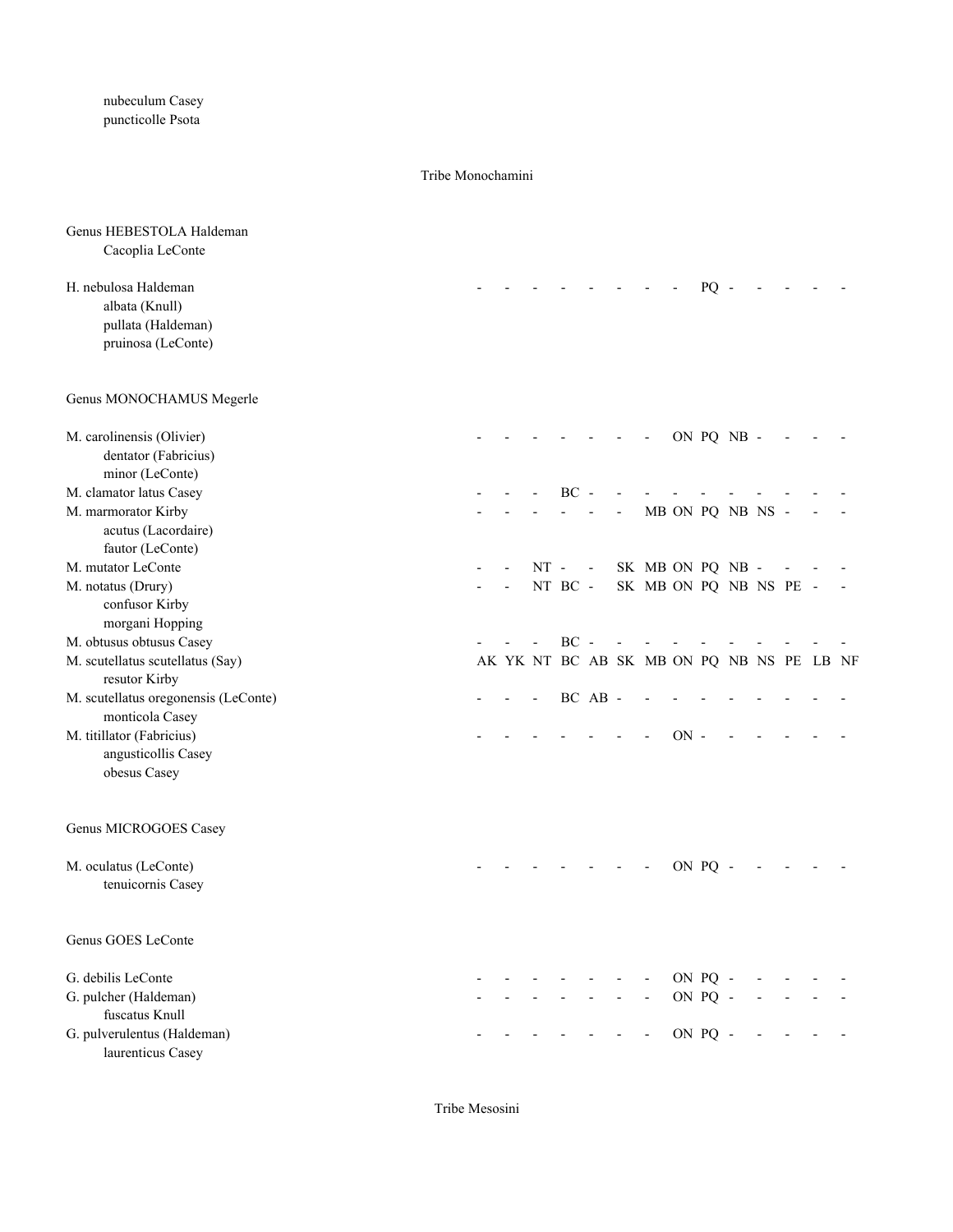| S. guexi (LeConte)<br>annulata Casey<br>brevicollis Casey<br>humeralis Casey                  |                       |             | $BC -$                               |                          |               |  |  |  |
|-----------------------------------------------------------------------------------------------|-----------------------|-------------|--------------------------------------|--------------------------|---------------|--|--|--|
|                                                                                               | Tribe Dorcaschematini |             |                                      |                          |               |  |  |  |
|                                                                                               |                       |             |                                      |                          |               |  |  |  |
| Genus DORCASCHEMA Haldeman<br>Hetoemis Haldeman                                               |                       |             |                                      |                          |               |  |  |  |
| D. nigrum (Say)                                                                               |                       |             |                                      |                          | ON PQ -       |  |  |  |
|                                                                                               | Tribe Apodasyini      |             |                                      |                          |               |  |  |  |
| Genus EUPOGONIUS LeConte<br>Eriopsilus Bates<br>Phidola Thomson                               |                       |             |                                      |                          |               |  |  |  |
| E. pauper LeConte<br>fraxini Knull<br>vestitus (Say)                                          |                       |             |                                      |                          | ON PQ -       |  |  |  |
| E. subarmatus (LeConte)                                                                       |                       |             |                                      |                          | ON PQ -       |  |  |  |
| E. tomentosus (Haldeman)<br>pinivora Fitch                                                    |                       |             |                                      | $\overline{\phantom{a}}$ | ON PQ -       |  |  |  |
| Genus PSENOCERUS LeConte<br>Paralarica Breuning                                               |                       |             |                                      |                          |               |  |  |  |
| P. supernotatus (Say)<br>funebris Casey<br>pictus (Breuning)<br>pini LeConte<br>tristis Casey |                       |             |                                      |                          | MB ON PQ NB - |  |  |  |
|                                                                                               | Tribe Pogonocherini   |             |                                      |                          |               |  |  |  |
| <b>Genus POLIAENUS Bates</b>                                                                  |                       |             |                                      |                          |               |  |  |  |
| P. oregonus (LeConte)                                                                         |                       | $-BC - - -$ |                                      |                          |               |  |  |  |
| Genus ECYRUS LeConte<br>Oebaceres Thomson                                                     |                       |             |                                      |                          |               |  |  |  |
| E. dasycerus dasycerus (Say)<br>exiguus (Haldeman)<br>obscurus (Haldeman)                     |                       |             | and the second control of the second |                          | ON PQ -       |  |  |  |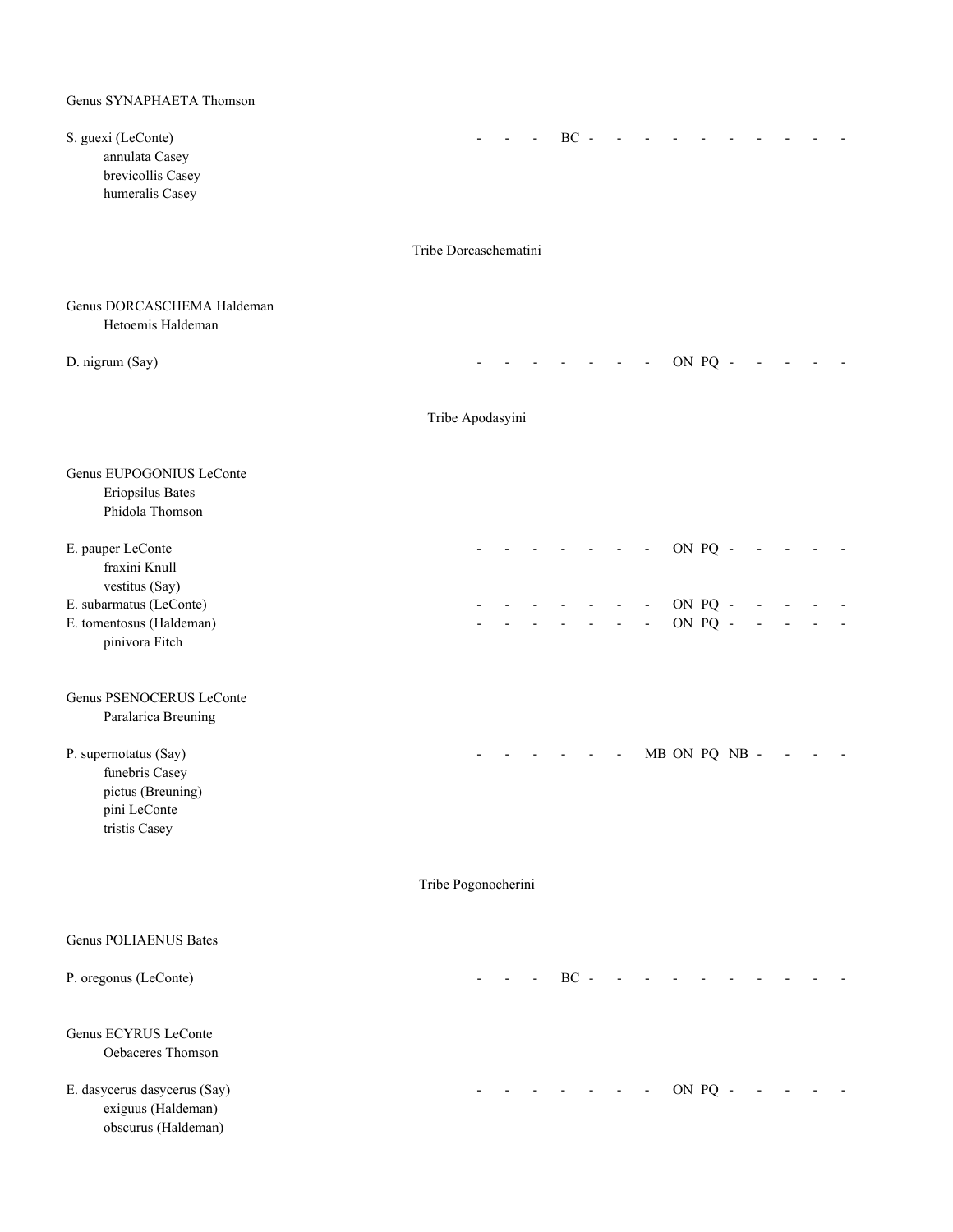Genus LOPHOPOGONIUS Linsley L. crinitus (LeConte) - - - BC - - - - - - - - - - Genus POGONOCHERUS Dejean (subgenus POGONOCHERUS s.str.) P. penicillatus LeConte **AK** - NT BC AB - MB ON PO NB NS PE - alaskanus Schaeffer carinatus Casey (subgenus EUPOGONOCHERUS Linsley) P. mixtus Haldeman **- WE NT BC AB - MB ON PQ NB -**  simplex LeConte P. parvulus LeConte  $\overline{P}$ . parvulus LeConte  $\overline{P}$  salicola Casey P. pictus Fall - - NT BC AB - - - - - - - - emarginatus Casey fastigiatus Casey P. propinquus Fall **Example 18** - - - BC - - Tribe Onciderini Genus ONCIDERES Lepeletier & Audinet-Serville O. cingulatus cingulatus (Say) and the contract of the contract of the contract of the contract of the contract of the contract of the contract of the contract of the contract of the contract of the contract of the contrac pallescens Casey praecidens Casey Tribe Hippopsini Genus HIPPOPSIS Lepeletier & Audinet-Serville H. lemniscata (Fabricius) and the set of the set of the set of the set of the set of the set of the set of the set of the set of the set of the set of the set of the set of the set of the set of the set of the set of the s lineata Guérin-Méneville lineolata Audinet-Serville meinerti Aurivillius Tribe Acanthoderini Genus AEGOMORPHUS Haldeman Aethiopoctines Thomson A. modestus (Gyllenhal)  $\qquad \qquad - \qquad - \qquad - \qquad - \qquad - \qquad - \qquad \qquad \text{MB ON PQ} \qquad - \qquad - \qquad - \qquad - \qquad - \qquad$  decipiens Haldeman A. morrisi (Uhler) - - - - - - - - - - - - - -

leucogenus (Thomson)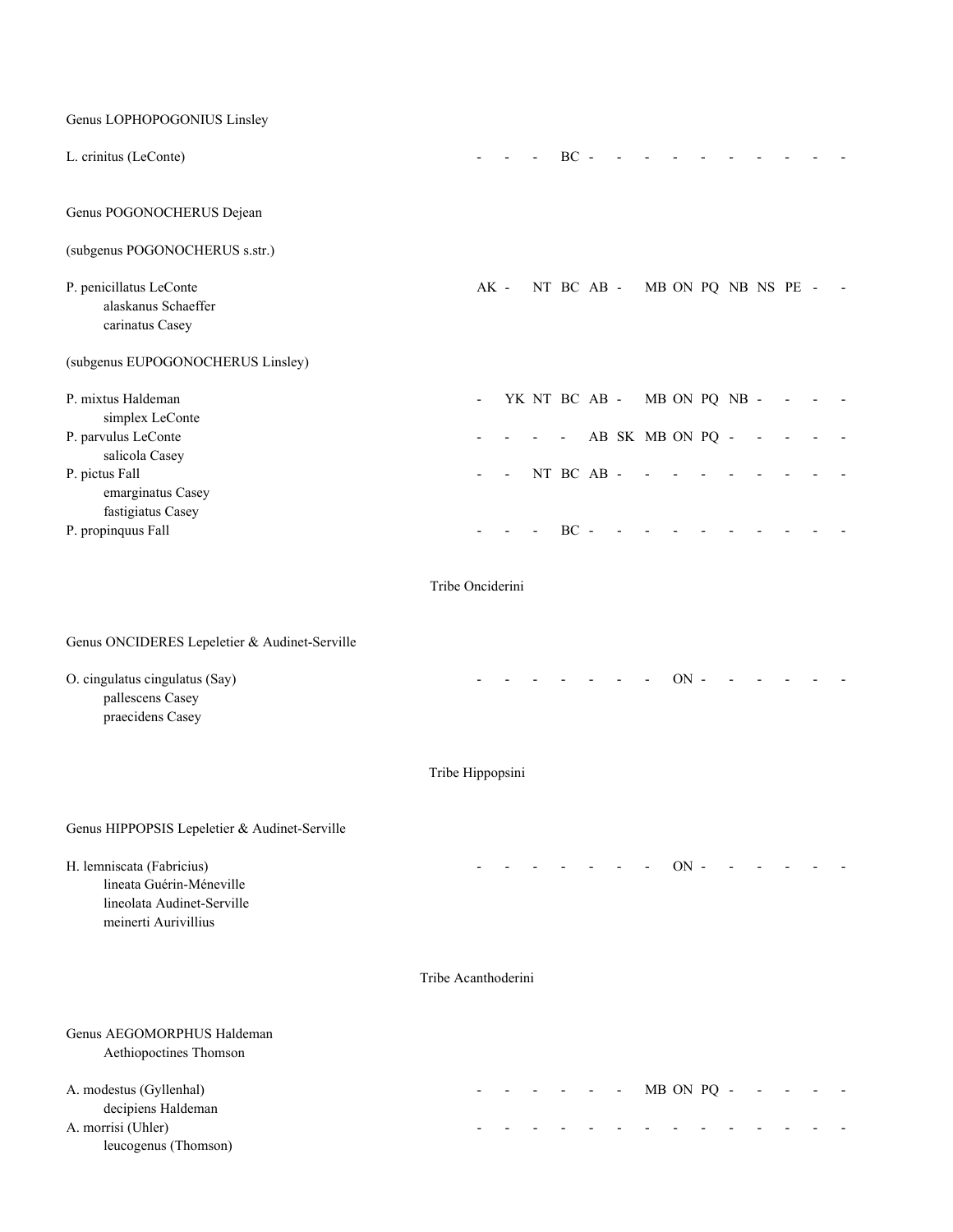| A. quadrigibbus (Say)<br>lucidus (Knull)                                                |                                                                     |        |  |        |                          |                |                          | $ON -$     |         |               |  |  |
|-----------------------------------------------------------------------------------------|---------------------------------------------------------------------|--------|--|--------|--------------------------|----------------|--------------------------|------------|---------|---------------|--|--|
| Genus OPLOSIA Mulsant                                                                   |                                                                     |        |  |        |                          |                |                          |            |         |               |  |  |
| O. nubila (LeConte)                                                                     |                                                                     |        |  |        |                          |                |                          |            | ON PQ - |               |  |  |
|                                                                                         | Tribe Acanthocinini<br>Key to North American species: Dillon (1956) |        |  |        |                          |                |                          |            |         |               |  |  |
| Genus CANONURA Casey                                                                    |                                                                     |        |  |        |                          |                |                          |            |         |               |  |  |
| C. princeps (Walker)<br>vincta (Casey)                                                  |                                                                     |        |  | $BC -$ |                          |                |                          |            |         |               |  |  |
| Genus NEACANTHOCINUS Dillon                                                             |                                                                     |        |  |        |                          |                |                          |            |         |               |  |  |
| N. obliquus obliquus (LeConte)<br>acomanus (Casey)<br>angulosus (Casey)                 |                                                                     |        |  |        | $AB -$                   |                |                          |            |         |               |  |  |
| sedulus (Casey)<br>N. obliquus pacificus (Casey)                                        |                                                                     |        |  | $BC -$ |                          |                |                          |            |         |               |  |  |
| N. obsoletus (Olivier)<br>floridanus (Casey)                                            |                                                                     |        |  |        |                          |                |                          | ON PQ -    |         |               |  |  |
| N. pusillus (Kirby)                                                                     |                                                                     | $AK -$ |  |        | $\overline{\phantom{a}}$ |                | SK MB ON PQ NB NS -      |            |         |               |  |  |
| Genus CERATOGRAPHIS Gahan                                                               |                                                                     |        |  |        |                          |                |                          |            |         |               |  |  |
| C. biguttata (LeConte)                                                                  |                                                                     |        |  |        |                          |                |                          |            | PQ      |               |  |  |
| Genus GRAPHISURUS Kirby<br>Urographis Horn                                              |                                                                     |        |  |        |                          |                |                          |            |         |               |  |  |
| G. despectus (LeConte)                                                                  |                                                                     |        |  |        |                          |                | $\overline{\phantom{a}}$ | ON PQ -    |         |               |  |  |
| hebes (Casey)<br>G. fasciatus (DeGeer)<br>mixtus (Fabricius)<br>pennsylvanicus (Gmelin) |                                                                     |        |  |        |                          |                | $\overline{\phantom{a}}$ | ON PQ -    |         |               |  |  |
| reductus (Casey)                                                                        |                                                                     |        |  |        |                          |                |                          |            |         |               |  |  |
| Genus AMNISCUS Haldeman<br>Astylopsis Casey                                             |                                                                     |        |  |        |                          |                |                          |            |         |               |  |  |
| A. collaris Haldeman<br>interruptus Haldeman                                            |                                                                     |        |  |        |                          |                |                          | ON PQ -    |         |               |  |  |
| A. macula (Say)                                                                         |                                                                     |        |  |        |                          |                | $\overline{\phantom{a}}$ |            |         | ON PQ NB NS - |  |  |
| sticticus Haldeman<br>A. sexguttatus (Say)<br>commixtus Haldeman<br>guttatus (Say)      |                                                                     |        |  |        |                          | $\blacksquare$ |                          | MB ON PQ - |         |               |  |  |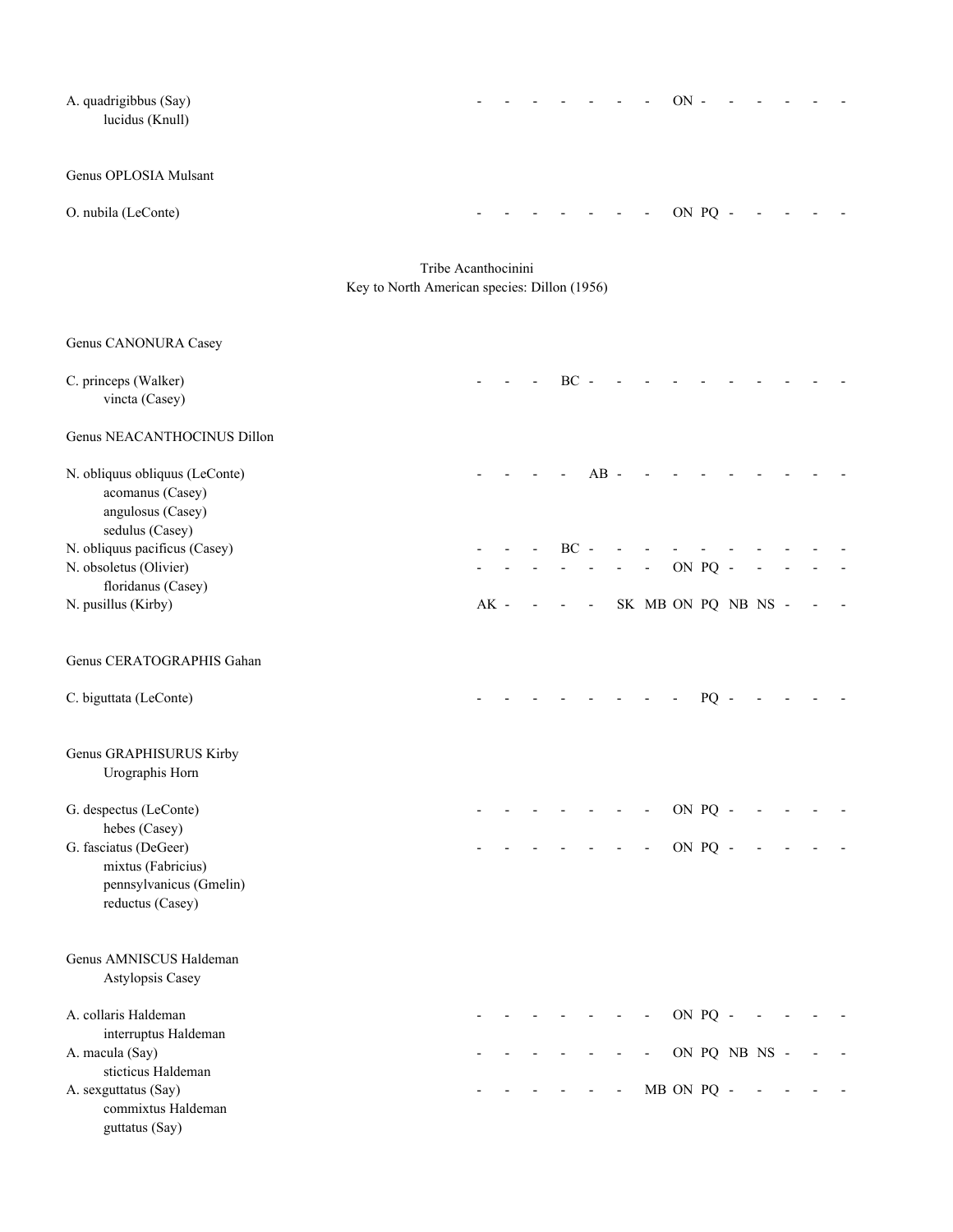### Genus LEPTOSTYLUS LeConte

| L. transversus transversus (Gyllenhal)<br>aculiferus (Say)<br>marginellus (Haldeman)<br>tuberculatus (Frolich)                                                                                  |  |  |        |                          | ON PQ   |                    |        |  |  |
|-------------------------------------------------------------------------------------------------------------------------------------------------------------------------------------------------|--|--|--------|--------------------------|---------|--------------------|--------|--|--|
| Genus STERNIDIUS LeConte<br>Key to North American species: Lewis (1986)                                                                                                                         |  |  |        |                          |         |                    |        |  |  |
| S. alpha (Say)<br>cinereus (LeConte)<br>coloradensis Dillon<br>divergens (Haldeman)<br>lateralis (Haldeman)<br>nelsonicus (Casey)<br>suturalis Dillon<br>vicinus (Haldeman)                     |  |  |        |                          | ON PQ   |                    |        |  |  |
| S. fascicularis (Harris)<br>dentatus (Casey)<br>nigricans Dillon<br>obscurellus (Casey)<br>pleuralis (Casey)<br>scapalis (Casey)<br>testaceus (Casey)<br>timidus (Casey)<br>xanthoxyli (Shimer) |  |  |        |                          |         | ON PQ -            | $NS -$ |  |  |
| S. misellus (LeConte)<br>S. rusticus (LeConte)                                                                                                                                                  |  |  |        | $MB -$                   | MB ON - |                    |        |  |  |
| Genus ASTYLEIOPUS Dillon<br>A. variegatus (Haldeman)<br>obscurus (Haldeman)<br>trifasciatus (Haldeman)                                                                                          |  |  |        | AB SK MB ON PQ NB -      |         |                    |        |  |  |
| Genus DECTES LeConte                                                                                                                                                                            |  |  |        |                          |         |                    |        |  |  |
| D. sayi Dillon & Dillon<br>spinosus (Say)                                                                                                                                                       |  |  | $AB -$ |                          | MB ON - |                    |        |  |  |
| <b>Genus LEPTURGES Bates</b>                                                                                                                                                                    |  |  |        |                          |         |                    |        |  |  |
| (subgenus LEPTURGES s.str.)                                                                                                                                                                     |  |  |        |                          |         |                    |        |  |  |
| L. confluens (Haldeman)<br>L. symmetricus (Haldeman)                                                                                                                                            |  |  |        | $\overline{\phantom{a}}$ |         | ON PQ -<br>ON PQ - |        |  |  |
| Genus URGLEPTES Dillon                                                                                                                                                                          |  |  |        |                          |         |                    |        |  |  |
| U. facetus (Say)                                                                                                                                                                                |  |  |        |                          |         | ON PQ -            |        |  |  |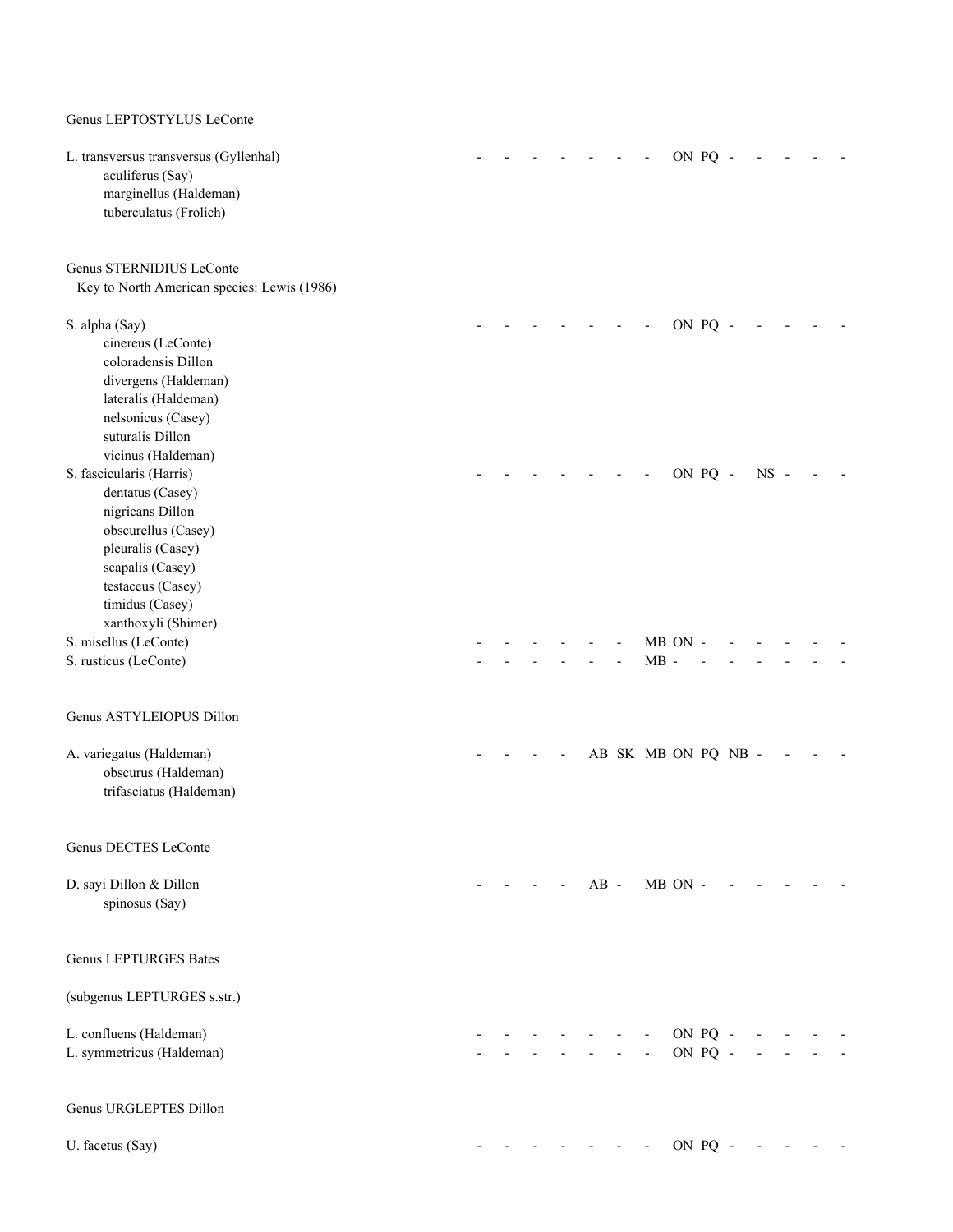| U. querci (Fitch)<br>tristis (Casey)<br>U. signatus (LeConte)<br>tenebrosus (Casey) |                 |  |                          |            |                          |                          | $\blacksquare$            |        | ON PQ -<br>ON PQ -       |                  |                          |                          |                          |
|-------------------------------------------------------------------------------------|-----------------|--|--------------------------|------------|--------------------------|--------------------------|---------------------------|--------|--------------------------|------------------|--------------------------|--------------------------|--------------------------|
| Genus HYPERPLATYS Haldeman                                                          |                 |  |                          |            |                          |                          |                           |        |                          |                  |                          |                          |                          |
| H. aspersa (Say)                                                                    |                 |  |                          |            |                          |                          | BC AB SK MB ON PQ NB NS - |        |                          |                  |                          |                          | NF                       |
| vigilans Casey                                                                      |                 |  |                          |            |                          |                          |                           |        |                          |                  |                          |                          |                          |
| H. maculata Haldeman                                                                |                 |  |                          |            |                          | $\overline{a}$           |                           |        |                          | MB ON PQ NB NS - |                          |                          |                          |
| amnicola Casey                                                                      |                 |  |                          |            |                          |                          |                           |        |                          |                  |                          |                          |                          |
| binocularis Casey                                                                   |                 |  |                          |            |                          |                          |                           |        |                          |                  |                          |                          |                          |
| cryptica Casey<br>delicata Casey                                                    |                 |  |                          |            |                          |                          |                           |        |                          |                  |                          |                          |                          |
| frigida Casey                                                                       |                 |  |                          |            |                          |                          |                           |        |                          |                  |                          |                          |                          |
| lentiginosa Casey                                                                   |                 |  |                          |            |                          |                          |                           |        |                          |                  |                          |                          |                          |
| nigrella Haldeman                                                                   |                 |  |                          |            |                          |                          |                           |        |                          |                  |                          |                          |                          |
| robustula Casey                                                                     |                 |  |                          |            |                          |                          |                           |        |                          |                  |                          |                          |                          |
| variolata Casey                                                                     |                 |  |                          |            |                          |                          |                           |        |                          |                  |                          |                          |                          |
| H. montana Casey                                                                    |                 |  |                          |            |                          |                          | BC AB SK MB -             |        |                          |                  |                          |                          |                          |
|                                                                                     | Tribe Cyrtinini |  |                          |            |                          |                          |                           |        |                          |                  |                          |                          |                          |
| Genus CYRTINUS LeConte                                                              |                 |  |                          |            |                          |                          |                           |        |                          |                  |                          |                          |                          |
| Myrmolamia Bates                                                                    |                 |  |                          |            |                          |                          |                           |        |                          |                  |                          |                          |                          |
| C. pygmaeus (Haldeman)                                                              |                 |  |                          |            |                          |                          |                           | $ON -$ |                          |                  |                          |                          |                          |
|                                                                                     | Tribe Saperdini |  |                          |            |                          |                          |                           |        |                          |                  |                          |                          |                          |
| Genus SAPERDA Fabricius                                                             |                 |  |                          |            |                          |                          |                           |        |                          |                  |                          |                          |                          |
| Eutetrapha Bates                                                                    |                 |  |                          |            |                          |                          |                           |        |                          |                  |                          |                          |                          |
| Key to North American species: Abdullah & Abdullah (1966)                           |                 |  |                          |            |                          |                          |                           |        |                          |                  |                          |                          |                          |
| S. calcarata Say                                                                    |                 |  | $\overline{\phantom{a}}$ |            |                          |                          | BC AB SK MB ON PQ -       |        |                          |                  | $\overline{\phantom{a}}$ | PE -                     |                          |
| adspersa LeConte                                                                    |                 |  |                          |            |                          |                          | SK MB ON -                |        |                          |                  |                          |                          |                          |
| S. candida bipunctata Hopping<br>S. candida candida Fabricius                       |                 |  |                          |            |                          | $\frac{1}{2}$            | $\overline{\phantom{a}}$  |        | ON PQ -                  |                  | $NS -$                   |                          |                          |
| bivittata Say                                                                       |                 |  |                          |            |                          |                          |                           |        |                          |                  |                          |                          |                          |
| S. concolor unicolor Felt & Joutel                                                  |                 |  |                          |            |                          | $\overline{\phantom{a}}$ |                           |        |                          | MB ON PQ NB NS - |                          |                          |                          |
| mecasoides Casey                                                                    |                 |  |                          |            |                          |                          |                           |        |                          |                  |                          |                          |                          |
| S. cretata Newman                                                                   |                 |  |                          |            |                          |                          | $MB -$                    |        | $\overline{\phantom{a}}$ | $\sim$ $-$       |                          |                          |                          |
| S. discoidea Fabricius                                                              |                 |  |                          |            |                          | $\overline{\phantom{a}}$ | $\omega_{\rm{max}}$       |        | ON PQ -                  |                  | $\overline{\phantom{a}}$ | $\sim$                   |                          |
| dorsalis Haldeman                                                                   |                 |  |                          |            |                          |                          |                           |        |                          |                  |                          |                          |                          |
| fuscipes Say                                                                        |                 |  |                          |            |                          |                          |                           |        |                          |                  |                          |                          |                          |
| S. fayi Bland                                                                       |                 |  |                          | $\sim 100$ |                          |                          | $\overline{\phantom{a}}$  |        | ON PQ -                  |                  |                          |                          |                          |
| S. horni Joutel                                                                     |                 |  | $\blacksquare$           |            | BC AB -                  |                          | $MB -$                    |        | $\overline{\phantom{a}}$ | $\blacksquare$   | $\blacksquare$           |                          |                          |
| S. imitans Felt & Joutel                                                            |                 |  |                          |            |                          |                          | $\overline{\phantom{a}}$  |        | ON PQ -                  |                  | $\overline{\phantom{a}}$ | $\overline{\phantom{a}}$ |                          |
| S. lateralis Fabricius<br>abbreviata Fitch                                          |                 |  |                          |            | $\overline{\phantom{a}}$ | $\overline{\phantom{a}}$ |                           |        |                          | MB ON PQ NB NS - |                          |                          | $\overline{\phantom{a}}$ |
| connecta Felt & Joutel                                                              |                 |  |                          |            |                          |                          |                           |        |                          |                  |                          |                          |                          |
| disconotata Pic                                                                     |                 |  |                          |            |                          |                          |                           |        |                          |                  |                          |                          |                          |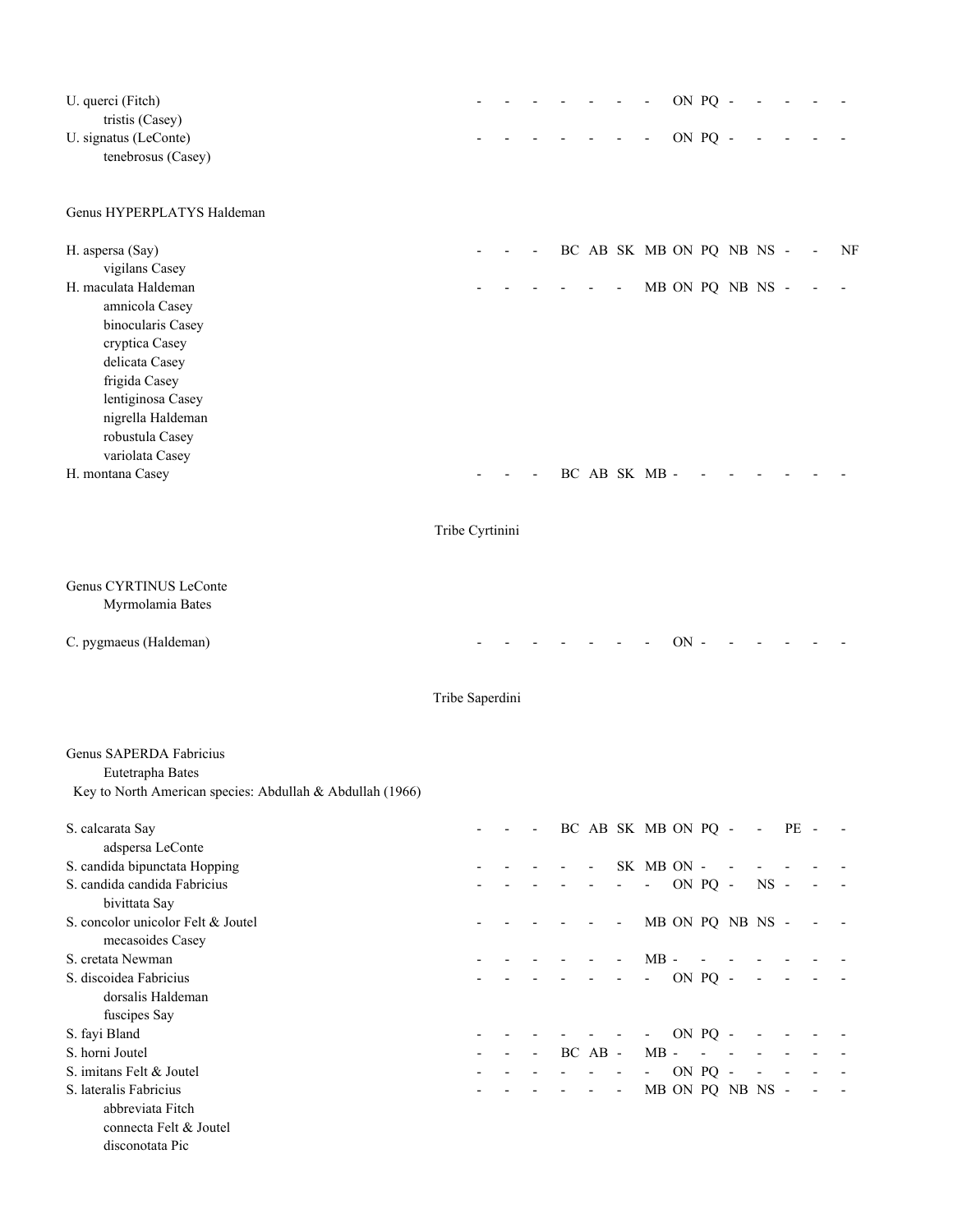| suturalis Fitch            |                |  |                                |             |                          |                           |            |                          |                     |        |        |
|----------------------------|----------------|--|--------------------------------|-------------|--------------------------|---------------------------|------------|--------------------------|---------------------|--------|--------|
| transeuns Breuning         |                |  |                                |             |                          |                           |            |                          |                     |        |        |
| S. mutica Say              |                |  | and the company of the company |             |                          | MB ON PQ -                |            |                          |                     |        |        |
| S. obliqua Say             |                |  |                                | $\sim$      | $\overline{\phantom{a}}$ |                           |            |                          | MB ON PQ NB NS PE - |        | $\sim$ |
| S. populnea moesta LeConte | $\blacksquare$ |  |                                |             |                          | YK NT BC AB SK MB ON PQ - |            | <b>Contract Contract</b> |                     | $LB -$ |        |
| S. populnea populnea Linné |                |  |                                | $BC$ $AB$ - |                          | $\overline{\phantom{a}}$  |            |                          |                     |        |        |
| S. puncticollis Say        |                |  |                                | $BC - -$    |                          | $\overline{\phantom{a}}$  | ON PO -    |                          |                     |        |        |
| trigeminata Randall        |                |  |                                |             |                          |                           |            |                          |                     |        |        |
| S. tridentata Olivier      |                |  |                                |             |                          |                           | MB ON PO - |                          |                     |        |        |
| dubiosa Haldeman           |                |  |                                |             |                          |                           |            |                          |                     |        |        |
| intermedia Fitch           |                |  |                                |             |                          |                           |            |                          |                     |        |        |
| rubronotata Fitch          |                |  |                                |             |                          |                           |            |                          |                     |        |        |
| trifasciata Casey          |                |  |                                |             |                          |                           |            |                          |                     |        |        |
| S. vestita Say             |                |  |                                |             |                          |                           | MB ON PO   |                          |                     |        |        |
| atkinsoni Curtis           |                |  |                                |             |                          |                           |            |                          |                     |        |        |

# Tribe Phytoecini

| <b>Genus OBEREA Mulsant</b><br>Amaurostoma J.Muller |  |                          |    |                          |                |                |            |         |                          |  |  |
|-----------------------------------------------------|--|--------------------------|----|--------------------------|----------------|----------------|------------|---------|--------------------------|--|--|
| Isosceles Newman                                    |  |                          |    |                          |                |                |            |         |                          |  |  |
| Key to species: Breuning (1962)                     |  |                          |    |                          |                |                |            |         |                          |  |  |
| O. affinis Harris                                   |  |                          |    |                          |                |                | MB ON PQ - |         |                          |  |  |
| basalis LeConte                                     |  |                          |    |                          |                |                |            |         |                          |  |  |
| basicollis Breuning                                 |  |                          |    |                          |                |                |            |         |                          |  |  |
| bicallosicollis Breuning                            |  |                          |    |                          |                |                |            |         |                          |  |  |
| bipunctata (Creutzer)                               |  |                          |    |                          |                |                |            |         |                          |  |  |
| brooksi Wallis                                      |  |                          |    |                          |                |                |            |         |                          |  |  |
| delicatula Casey                                    |  |                          |    |                          |                |                |            |         |                          |  |  |
| dolosa Casey                                        |  |                          |    |                          |                |                |            |         |                          |  |  |
| filum Casey                                         |  |                          |    |                          |                |                |            |         |                          |  |  |
| flavocephala Blatchley                              |  |                          |    |                          |                |                |            |         |                          |  |  |
| insignior Breuning                                  |  |                          |    |                          |                |                |            |         |                          |  |  |
| insignis Casey                                      |  |                          |    |                          |                |                |            |         |                          |  |  |
| iowensis Casey                                      |  |                          |    |                          |                |                |            |         |                          |  |  |
| montana Casey                                       |  |                          |    |                          |                |                |            |         |                          |  |  |
| perspicillata Haldeman                              |  |                          |    |                          |                |                |            |         |                          |  |  |
| tripunctata (Fabricius)                             |  |                          |    |                          |                |                |            |         |                          |  |  |
| ulmicola Chittenden                                 |  |                          |    |                          |                |                |            |         |                          |  |  |
| umbra Casey                                         |  |                          |    |                          |                |                |            |         |                          |  |  |
| O. appalachiana Casey                               |  |                          |    |                          |                |                | $ON -$     |         | $NB -$                   |  |  |
| O. canadensis Fisher                                |  |                          |    | $\overline{a}$           |                | SK MB ON PQ    |            |         | $\overline{\phantom{a}}$ |  |  |
| O. cylindricollis Casey                             |  |                          |    |                          |                | $\overline{a}$ | $ON -$     |         |                          |  |  |
| O. deficiens Casey                                  |  |                          |    |                          |                | $\overline{a}$ |            | ON PQ - |                          |  |  |
| O. delongi Knull                                    |  |                          |    |                          |                | $\overline{a}$ |            | ON PQ - |                          |  |  |
| anteruficollis Breuning                             |  |                          |    |                          |                |                |            |         |                          |  |  |
| O. exilis Casey                                     |  |                          |    |                          |                |                | $ON -$     |         |                          |  |  |
| O. ocellata Haldeman                                |  |                          |    |                          |                |                | $ON -$     |         |                          |  |  |
| plagiata Casey                                      |  |                          |    |                          |                |                |            |         |                          |  |  |
| O. oculaticollis (Say)                              |  |                          |    |                          |                |                | MB ON -    |         |                          |  |  |
| O. pallida Casey                                    |  |                          |    | $\overline{\phantom{a}}$ | $\overline{a}$ | MB ON PQ -     |            |         |                          |  |  |
| O. praelonga Casey                                  |  |                          |    |                          | ÷,             | $\frac{1}{2}$  |            | ON PQ - |                          |  |  |
| O. pruinosa Casey                                   |  |                          |    | $AB -$                   |                | $\overline{a}$ | $ON -$     |         |                          |  |  |
| O. quadricallosa LeConte                            |  | $\overline{\phantom{a}}$ | BC | $\sim$                   |                |                |            |         |                          |  |  |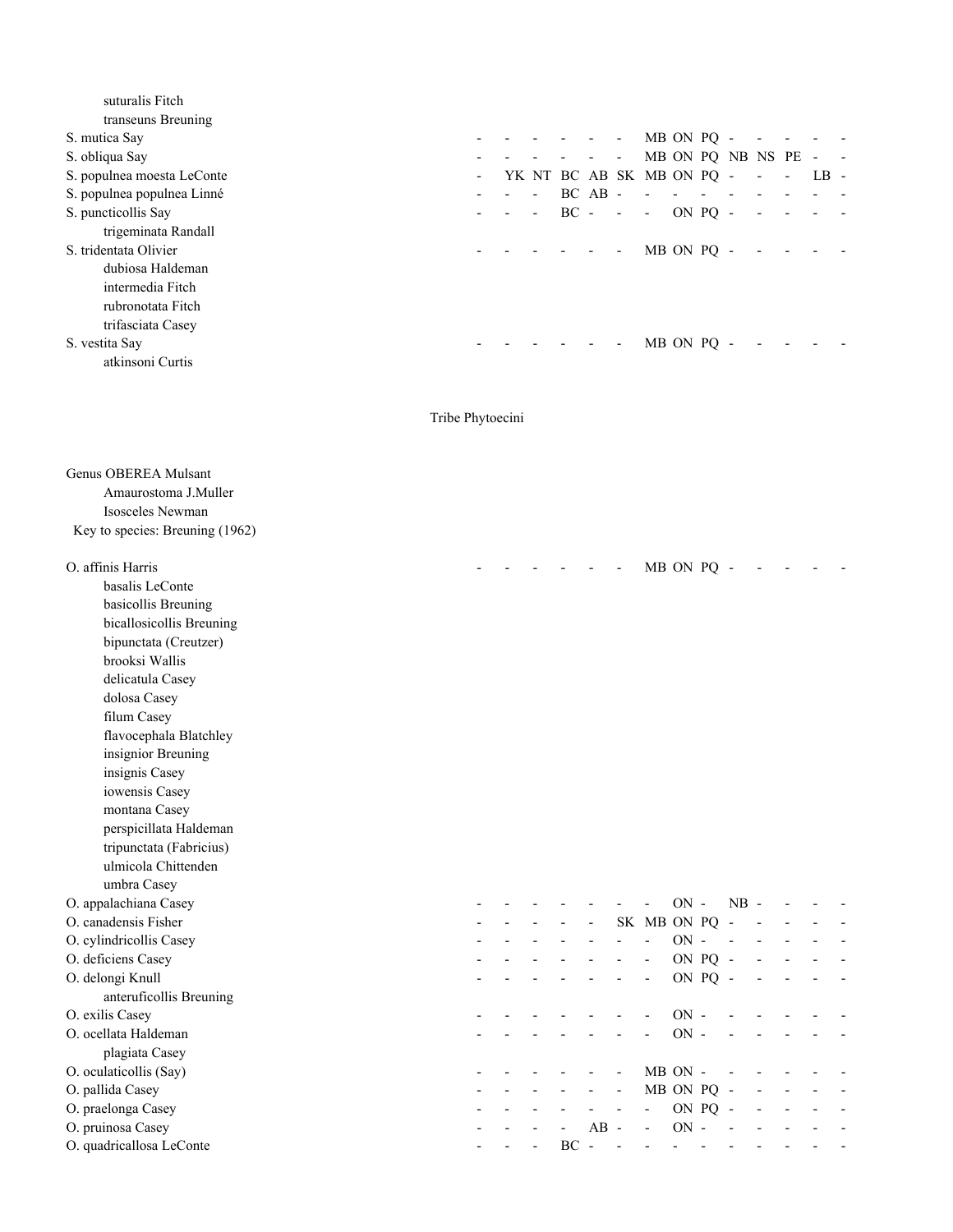| O. schaumii LeConte<br>caseyi Plavilstshikov<br>ferruginea Casey<br>infrarufa Breuning<br>subcylindricollis Breuning<br>vittipennis Breuning<br>wapleri Chevrolat<br>O. tripunctata (Swederus)<br>amabilis Haldeman<br>intermedia Casey<br>mandarina (Fabricius)<br>myops Haldeman<br>subdeficiens Breuning<br>subexilis Breuning<br>submandarina Breuning<br>texana Horn |                  |  |        |        |    | BC AB SK MB ON PQ NB - |        | ON PQ NB - |  |  |
|---------------------------------------------------------------------------------------------------------------------------------------------------------------------------------------------------------------------------------------------------------------------------------------------------------------------------------------------------------------------------|------------------|--|--------|--------|----|------------------------|--------|------------|--|--|
| Genus MECAS LeConte                                                                                                                                                                                                                                                                                                                                                       |                  |  |        |        |    |                        |        |            |  |  |
| (subgenus MECAS s.str.)                                                                                                                                                                                                                                                                                                                                                   |                  |  |        |        |    |                        |        |            |  |  |
| M. bicallosa Martin                                                                                                                                                                                                                                                                                                                                                       |                  |  | $BC -$ |        |    |                        |        |            |  |  |
|                                                                                                                                                                                                                                                                                                                                                                           | Tribe Tetraopini |  |        |        |    |                        |        |            |  |  |
| Genus TETRAOPES Schonherr<br>Key to species: Chemsak (1963)                                                                                                                                                                                                                                                                                                               |                  |  |        |        |    |                        |        |            |  |  |
| T. annulatus LeConte<br>canescens LeConte<br>fontinalis Casey<br>uteanus Casey<br>vestitus Casey                                                                                                                                                                                                                                                                          |                  |  |        | $AB -$ |    | $MB -$                 |        |            |  |  |
| T. femoratus LeConte<br>amnicola Casey<br>atrisetosus Casey<br>brevisetosus Casey<br>caseyi Aurivillius<br>collaris Horn<br>fortis Casey<br>monticola Casey<br>nigripes Casey<br>oregonensis LeConte<br>punctipennis Casey<br>robustus Casey<br>ruber Casey<br>spissicornis Casey<br>vegasensis Casey<br>velutinus Casey                                                  |                  |  |        |        |    | BC AB SK MB ON -       |        |            |  |  |
| T. quinquemaculatus Haldeman<br>T. tetrophthalmus (Forster)<br>humeralis Casey<br>iowensis Casey<br>tornator (Fabricius)                                                                                                                                                                                                                                                  |                  |  |        |        | L. | MB ON PQ -             | $ON -$ |            |  |  |